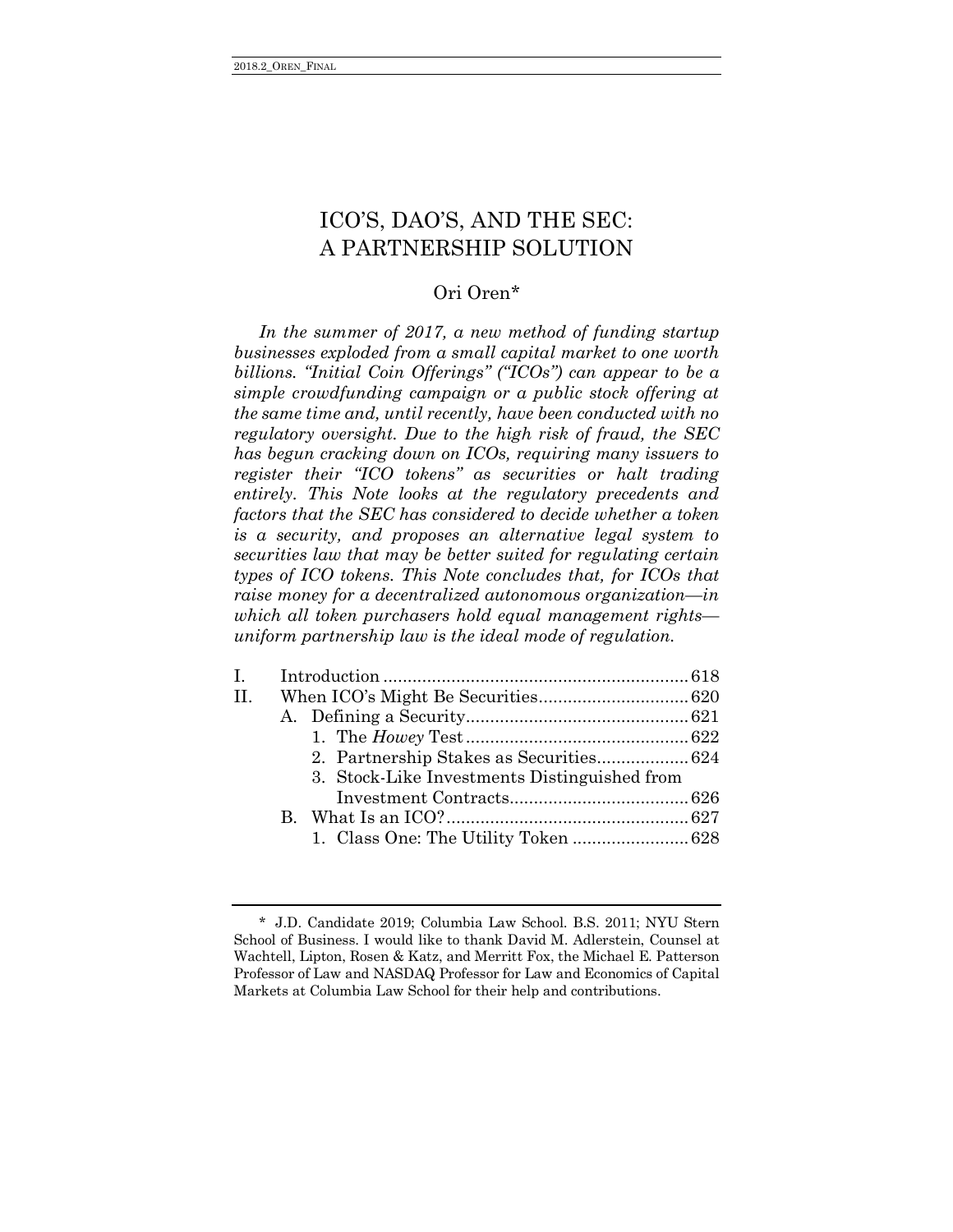618 *COLUMBIA BUSINESS LAW REVIEW* [Vol. 2018

| i.<br>Differentiating Pre-Functional Utility                      |                                                                                                                                                                                            |
|-------------------------------------------------------------------|--------------------------------------------------------------------------------------------------------------------------------------------------------------------------------------------|
|                                                                   |                                                                                                                                                                                            |
|                                                                   |                                                                                                                                                                                            |
| 3. Class 3: The Decentralized Partnership                         |                                                                                                                                                                                            |
|                                                                   |                                                                                                                                                                                            |
|                                                                   |                                                                                                                                                                                            |
| A. The First Factor: Investment of Money637                       |                                                                                                                                                                                            |
| The Second Factor: A Common Enterprise638<br>$\mathbf{B}_{\cdot}$ |                                                                                                                                                                                            |
|                                                                   |                                                                                                                                                                                            |
|                                                                   |                                                                                                                                                                                            |
| D. The Fourth Factor: The Managerial Efforts                      |                                                                                                                                                                                            |
|                                                                   |                                                                                                                                                                                            |
| 1. The Efforts of Slock.it, Slock.it's Co-                        |                                                                                                                                                                                            |
|                                                                   |                                                                                                                                                                                            |
|                                                                   |                                                                                                                                                                                            |
|                                                                   |                                                                                                                                                                                            |
|                                                                   |                                                                                                                                                                                            |
|                                                                   |                                                                                                                                                                                            |
| The Decentralized Partnership Form as a Solution .651             |                                                                                                                                                                                            |
|                                                                   |                                                                                                                                                                                            |
| B.                                                                |                                                                                                                                                                                            |
|                                                                   |                                                                                                                                                                                            |
|                                                                   |                                                                                                                                                                                            |
|                                                                   | C. The Third Factor: The Reasonable Expectation<br>2. The Expansive Rights of The DAO Token<br>3. The Token Holders Have Meaningful<br>A. The Features of a Decentralized Partnership  652 |

## <span id="page-1-0"></span>I. INTRODUCTION

Would you invest in a company in which all management is replaced by the remote control of all investors? That was the question "The DAO," a conceptual investment fund designed to operate a decentralized autonomous organization almost entirely through digital code, asked the public.1 Participants buy in to the fund by purchasing digital tokens, then introduce, view, and vote on pitches; the company's smart code then automatically executes the winning projects.2 The idea

2 *Id.*

<sup>1</sup> David Siegel, *Understanding the DAO Attack*, COINDESK, https://www.coindesk.com/understanding-dao-hack-journalists/ [perma.cc/3MFC-74HU] (last updated June 27, 2016, 5:52 PM).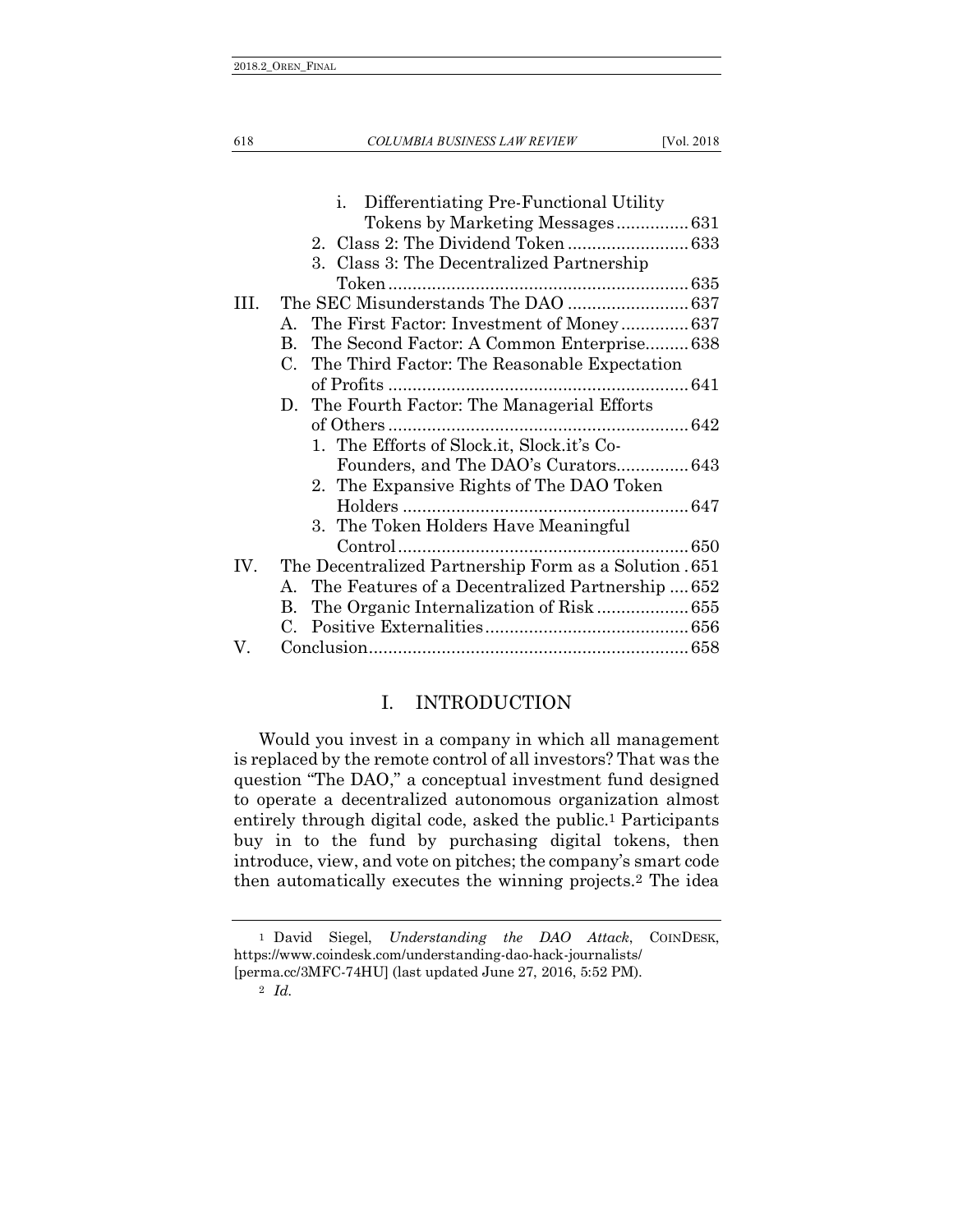was to create a democratic enterprise, but the plan hit a snag when a hacker exploited the company's code and trapped about \$50 million of investors' money.3 The implications of The DAO's plan, and the magnitude of its ensuing failure, were large enough to draw the attention of the Securities and Exchange Commission (the "SEC"), leading to a decision that has since confused the future of blockchain startups<sup>4</sup>: tokens or virtual currencies sold in an Initial Coin Offering ("ICO") might be treated as securities under federal securities law.5

The SEC's decision to evaluate The DAO's ICO as an investment contract failed to properly take into account the innovative purpose of The DAO: to introduce an organizational form that is decentralized, autonomous, and democratic; a form closely resembling a general partnership, but open to the entire public. In its report on The DAO, the SEC may have placed a premature road block in the way of new blockchain business models by requiring such businesses to register with a central, responsible authority. While the SEC is trying to protect investors, the public may be better served by relying on partnership law to regulate decentralized ICOs. A new general partnership form should be recognized the "Decentralized Partnership"—with the potential to use blockchain technology to facilitate meaningful control across widely dispersed participants of all socio-economic backgrounds.

<sup>3</sup> Klint Finley, *A \$50 Million Hack Just Showed that the DAO Was All Too Human*, WIRED (June 18, 2016, 4:30 AM), https://www.wired.com/2016/06/50-million-hack-just-showed-dao-human/ [perma.cc/AF47-X5XX].

<sup>4</sup> Blockchain startups refer to emerging companies with business models premised on the use of blockchain technology. Blockchain technology is a database system of creating, updating, distributing and maintaining records via a network of independent record-keepers, that eliminates the need for centralized storage systems. *See* Nolan Bauerle, *What is Blockchain Technology?* COINDESK, https://www.coindesk.com/information/ what-is-blockchain-technology/ [perma.cc/3DHX-XJPH].

<sup>5</sup> SEC. & EXCH. COMM'N, RELEASE NO. 81207, REPORT OF INVESTIGATION: THE DAO (2017), https://www.sec.gov/litigation/investreport/34-81207.pdf [perma.cc/RN28-FY3D] [hereinafter THE DAO REPORT].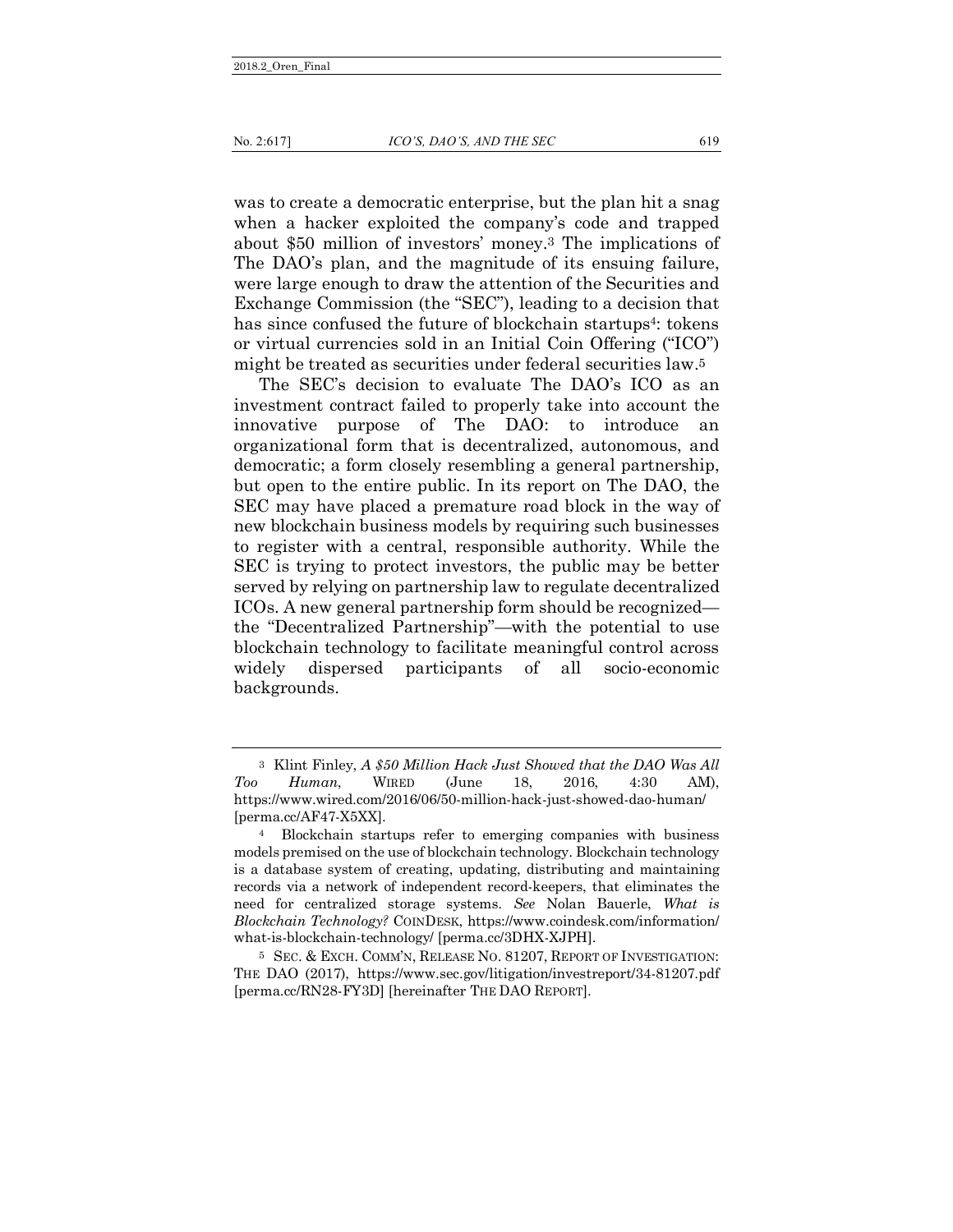This Note will first define an ICO and place it in the context of federal securities law. Next, this Note will survey how three types of ICOs commonly made available to the public—(1) Utility Tokens, (2) Dividend Tokens, and (3) Decentralized Partnership Tokens—fit into current securities definitions. Finally, this Note will analyze the SEC's report on the DAO and proposes an alternative solution: using a partnership form to define and regulate decentralized partnership tokens.

#### <span id="page-3-0"></span>II. WHEN ICO'S MIGHT BE SECURITIES

From the Industrial Revolution to the Internet Age, new technologies have coincided with new financial markets.6 Now, decentralized blockchain businesses have introduced the ICO market. In an ICO, a company raises money by issuing digital tokens in exchange for currency, typically Bitcoin or Ether. The tokens are blocks of code (often referred to as smart contracts)7 that give token-holders automated rights within the company, like participating in a service or receiving a share of profits. ICOs have been tracked since 2003, but between April 2016 and November 2017, the alltime cumulative sum of money raised in ICOs increased from \$56 million to over \$3.5 billion.8 However, as the market

<sup>6</sup> The rise of the limited liability corporation and the London Stock Exchange were essential prerequisites to the Industrial Revolution. *See* John Steele Gordon, *How the Industrial Revolution Began*, BARRON'S, https://www.barrons.com/articles/how-the-industrial-revolution-started-1423887383 [perma.cc/44UJ-D24F] (last updated Feb. 13, 2015, 11:16 PM). New pension fund investment rules that allowed the meteoric rise in the availability of venture capital funds helped spur a new era of technological advancement. *See generally* Paul A. Gompers, *The Rise and Fall of Venture Capital*, BUS. AND ECON. HISTORY, Vol. 23, no. 2, https://www.thebhc.org/sites/default/files/beh/BEHprint/v023n2/p0001 p0026.pdf [perma.cc/VQ4P-2YF7].

<sup>7</sup> Alyssa Hertig, *How Do Ethereum Smart Contracts Work?*, COINDESK, https://www.coindesk.com/information/ethereum-smart-contracts-work/ [perma.cc/Z5LL-TW94].

<sup>8</sup> *All-Time Cumulative ICO Funding*, COINDESK ICO TRACKER, https://www.coindesk.com/ico-tracker/ [perma.cc/7AS6-42JL] (last updated Nov. 26, 2017).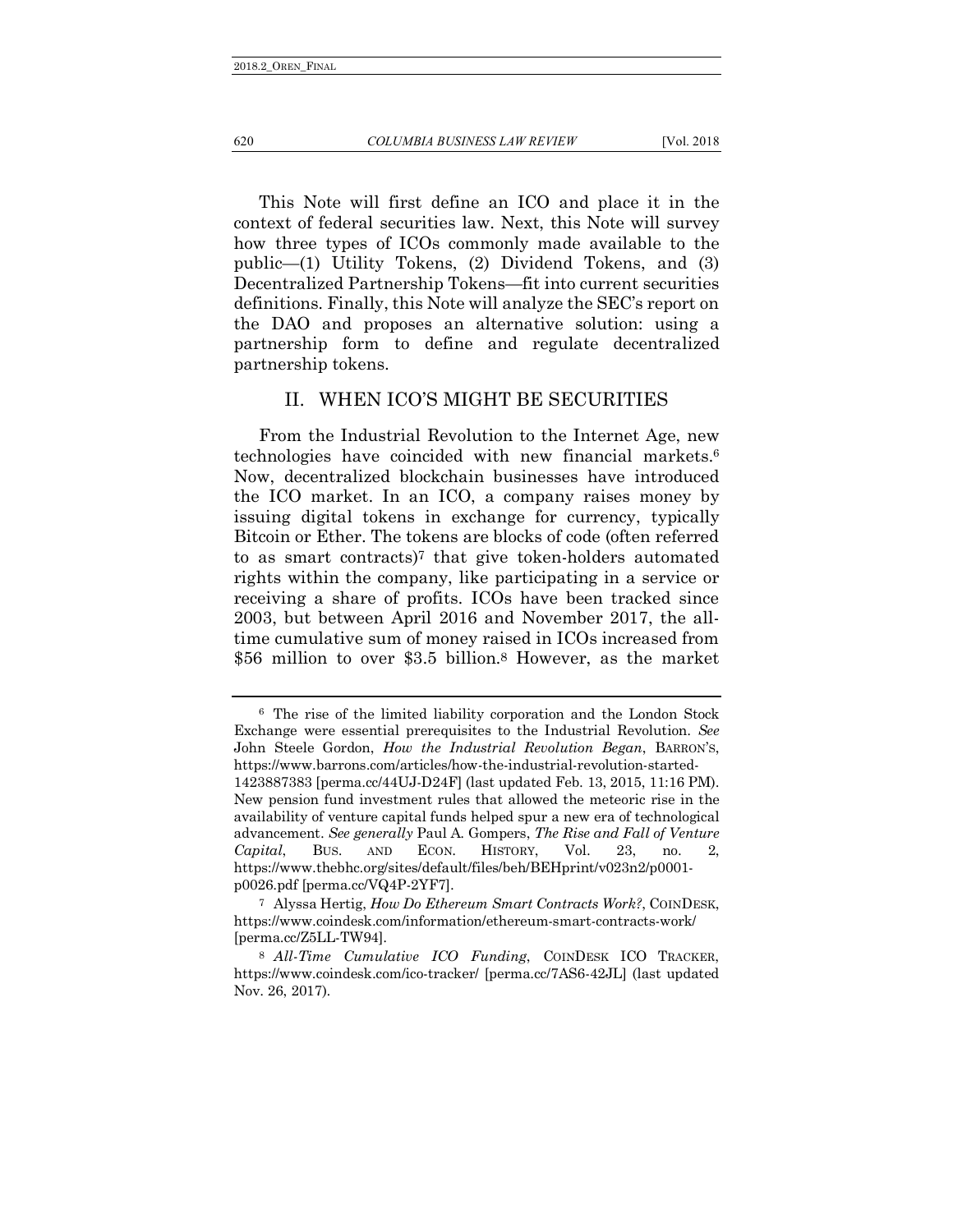No. 2:617] *ICO'S, DAO'S, AND THE SEC* 621

grows, the fear of fraud and its impact on the economy grows, which in turn draws the attention of regulators.<sup>9</sup> In response to the rapid ballooning of the ICO market, the SEC has attempted to fit nascent, experimental business models into decades-old rules. Such a regulatory approach can become a road block to innovation rather than the reasonable speed bump it is intended to be.

#### <span id="page-4-0"></span>A. Defining a Security

The Securities Exchange Act of 1934 (the "Exchange Act") defines a "security" as, among other things, "any note, stock, treasury stock, security future . . . [or] investment contract."10 The SEC has clarified and defined these examples, in turn, through promulgated interpretations and judicial review of the scope of the Securities Act.11 When evaluating whether to regulate a new investment instrument, both the SEC and the courts consider the purpose of the Exchange Act, which was designed "to eliminate serious abuses in a largely unregulated securities market."12 As of the SEC's release of The DAO Report release, the *Howey* Test for investment contracts (the "*Howey* Test") has been used to determine whether ICOs are securities.13

<sup>9</sup> Once the securities market had clearly become large enough to affect interstate commerce, Congress passed the Securities and Exchange Act of 1934, 15 U.S.C. § 78b (2010) to protect investors and the economy as a whole from fraud and misrepresentation. Since the ICO market ballooned in the summer of 2017 and showed signs of large-scale fraud and hacking, the SEC has applied the Securities and Exchange Act to regulate many ICOs. *See* THE DAO REPORT, supra note 5; Munchee Inc., Securities Act Release No. 10445, (Dec. 11, 2017), https://www.sec.gov/litigation/admin/2017/33- 10445.pdf [perma.cc/YP4R-F9A2].

<sup>10</sup> Securities Exchange Act of 1934, § 3(a)(10), 15 U.S.C. § 77b(a)(1).

<sup>11</sup> United Hous. Found., Inc. v. Forman, 421 U.S. 837, 848 (1975) ("The task has fallen to the Securities and Exchange Commission (SEC), the body charged with administering the Securities Acts, and ultimately to the federal courts to decide which of the myriad financial transactions in our society come within the coverage of these statutes.").

<sup>12</sup> *Id.* at 849.

<sup>13</sup> THE DAO REPORT, *supra* note 5, at 11.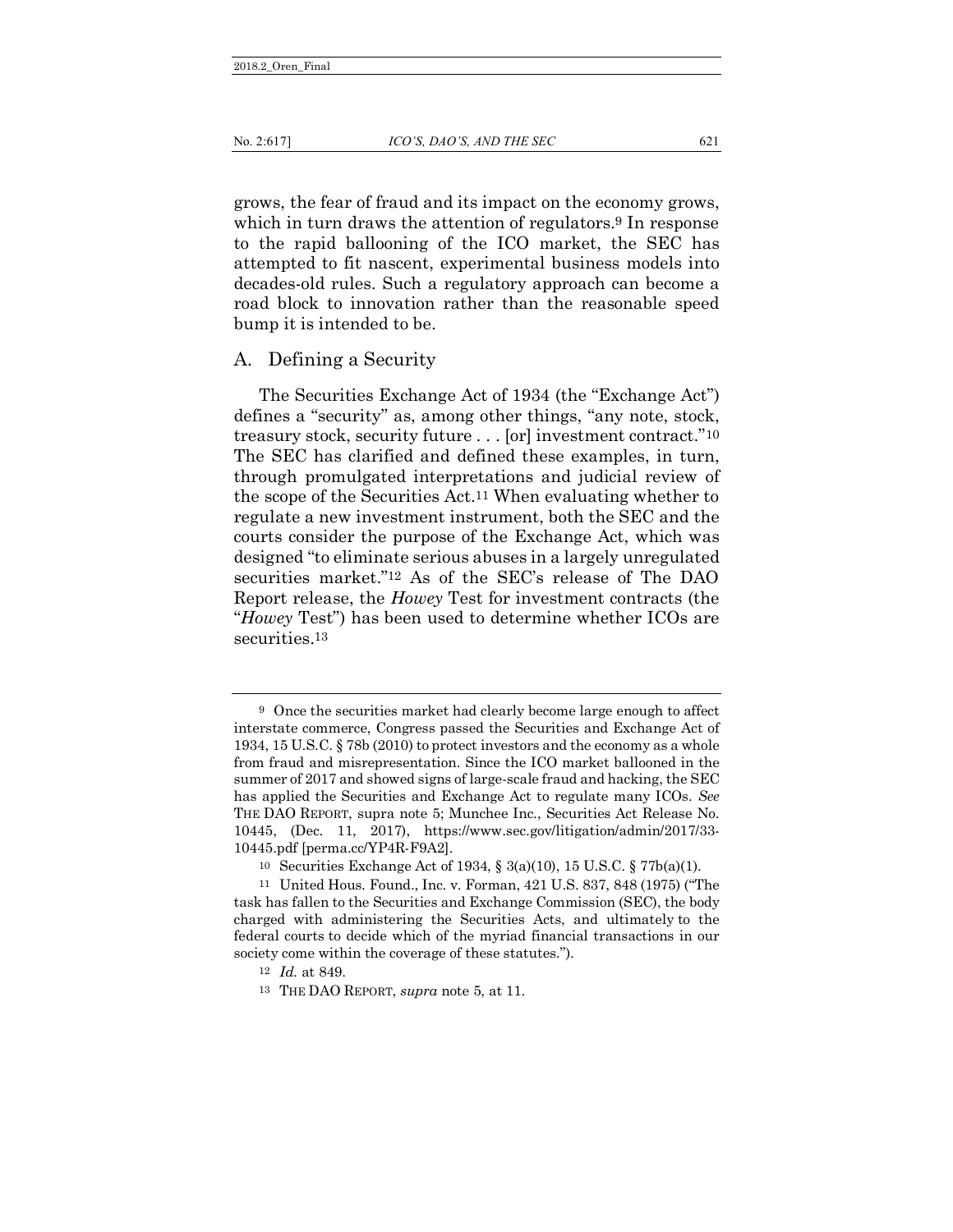#### <span id="page-5-0"></span>1. The *Howey* Test

"An investment contract for purposes of the Securities Act means a contract, transaction or scheme whereby a person invests his money in a common enterprise and is led to expect profits solely from the efforts of the promoter or a third party."14 The actual form of the contract is not a determinative factor, but instead the economic realities of the agreement should be paramount.15 Over time, the *Howey* Test has been broken down into four factors that must be met in order to declare an investment contract a security: (1) there must be an investment of money;<sup>16</sup> (2) in a common enterprise;<sup>17</sup> (3) with the reasonable expectation of profits;<sup>18</sup> and (4) derived predominately through the managerial efforts of others.19

The first part of the *Howey Test* may require asking whether the contract was entered into for purposes of investment profit or consumption.20 Similar contract forms can be classified as investments or consumption, the distinction depending in part on the economic purpose driving the transaction. In *Forman*, tenants entering into real estate contracts were not given the protection of the SEC in part because the arrangement was for the purpose of occupying the space rather than investing in its value.21 But in *Howey,* real

<sup>14</sup> SEC v. W.J. Howey Co., 328 U.S. 293, 298–99 (1946). Note that the *Howey* Test is used in the same way to identify securities under both the Securities Act of 1933 and the Exchange Act, as the definitions of securities in those acts are "virtually identical." Landreth Timber Co. v. Landreth, 471 U.S. 681, 686 n.1 (1985).

<sup>15</sup> In keeping broad definitions, the Acts allow for new technologies like ICOs—to facilitate new capital markets. Tcherepnin v. Knight, 389 U.S. 332, 336 (1967) ("form should be disregarded for substance"); *Forman*, 421 U.S. at 848–49 ("the emphasis should be on economic reality" and "Congress intended the application of these statutes to turn on the economic realities underlying a transaction, and not on the name appended thereto").

<sup>16</sup> *Forman*, 421 U.S. at 852.

<sup>17</sup> SEC v. SG Ltd., 265 F.3d 42, 49–52 (1st Cir. 2001).

<sup>18</sup> SEC v. Edwards, 540 U.S. 389, 394–96 (2004).

<sup>19</sup> SEC v. Int'l Loan Network, Inc., 968 F.2d 1304, 1308 (D.C. Cir. 1992).

<sup>20</sup> *Forman*, 421 U.S. at 858.

<sup>21</sup> *Id.*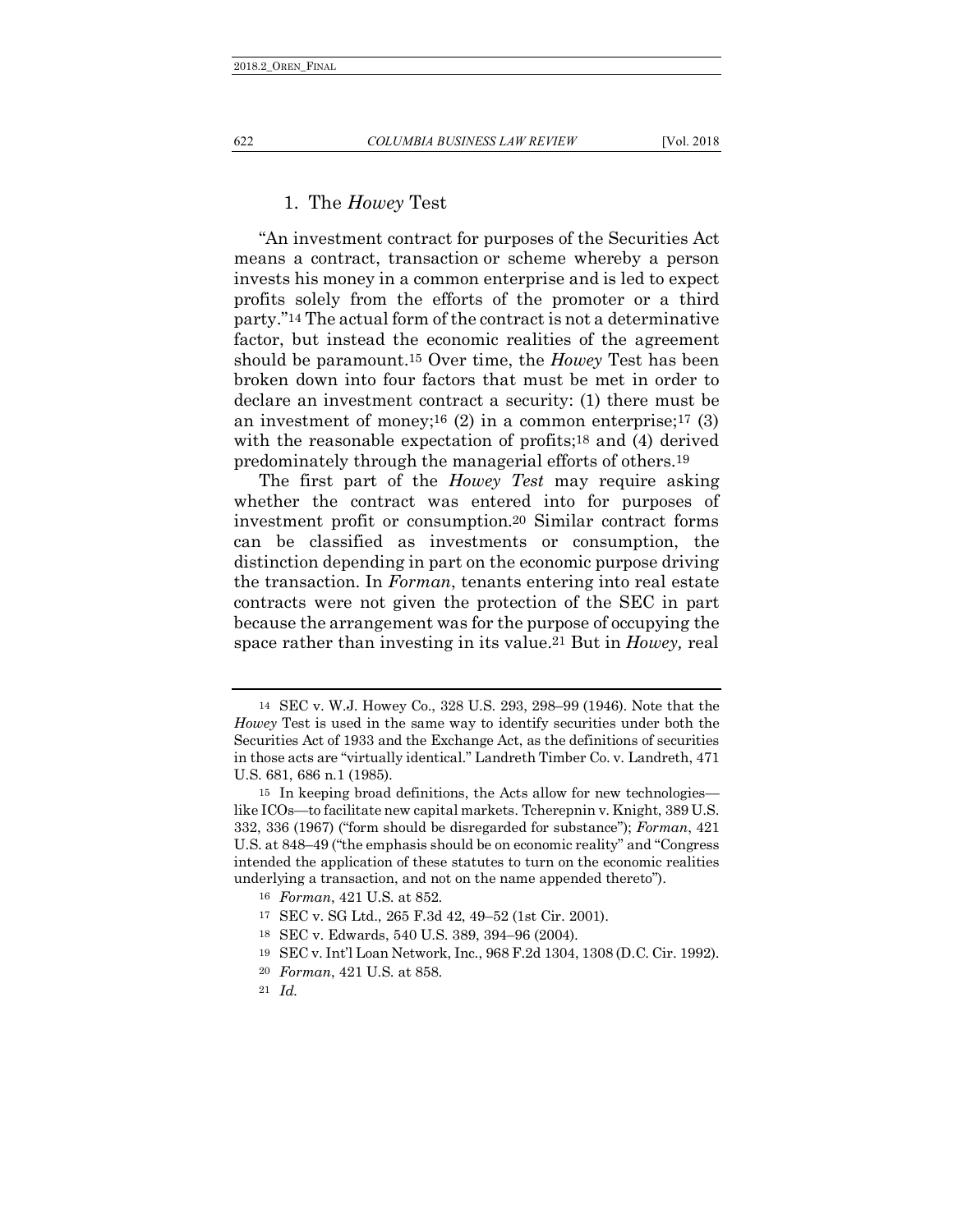estate contracts that primarily offered returns from harvesting oranges on the property were considered investment contracts under the Securities Act.22

Additionally, the first factor of the *Howey* Test asks whether an investment was of "money."23 The SEC has taken the position, with judicial affirmation, that "money" in this context is a fluid concept that can include goods and services like virtual currencies.24

The second factor of the *Howey* Test asks whether the investment is in a "common enterprise."25 Circuit courts differ on the proper approach for determining the existence of a common enterprise.26 Some circuits look to "horizontal commonality," which requires shared interest of investors seeking to pool their capital to share profits and losses.<sup>27</sup> Other courts examine any "vertical commonality," whether the returns on the investment are woven between the investor and the manager of the investment.28

The third factor of the *Howey* Test looks into the "reasonable expectation of profits."29 "Profits" here refers to the "profits that investors seek on their investment, not the profits of the scheme in which they invest."30 These profits can be variable or fixed, and do not require cash returns such as dividends.31 Similar to the first factor, courts examine whether the investors were "attracted" to the contract

("A common enterprise within the meaning of *Howey* can be established by a showing of 'horizontal commonality': the tying of each individual investor's fortunes to the fortunes of the other investors by the pooling of assets, usually combined with the pro-rata distribution of profits.").

31 *Id.* at 394–95 ("'profits' in the sense of income or return, to include, for example, dividends, other periodic payments, or the increased value of the investment").

<sup>22</sup> SEC v. W.J. Howey Co., 328 U.S. 293, 299 (1946).

<sup>23</sup> *Id.*

<sup>24</sup> THE DAO REPORT, *supra* note 5, at 11.

<sup>25</sup> SEC v. SG Ltd., 265 F.3d 42, 49–52 (1st Cir. 2001).

<sup>26</sup> *Id.* at 49–50.

<sup>27</sup> *See, e.g.*, Revak v. SEC Realty Corp., 18 F.3d 81, 87 (2d Cir. 1994)

<sup>28</sup> *SG Ltd.,* 265 F.3d at 49.

<sup>29</sup> THE DAO REPORT, *supra* note 5, at 11.

<sup>30</sup> SEC v. Edwards, 540 U.S. 389, 394 (2004).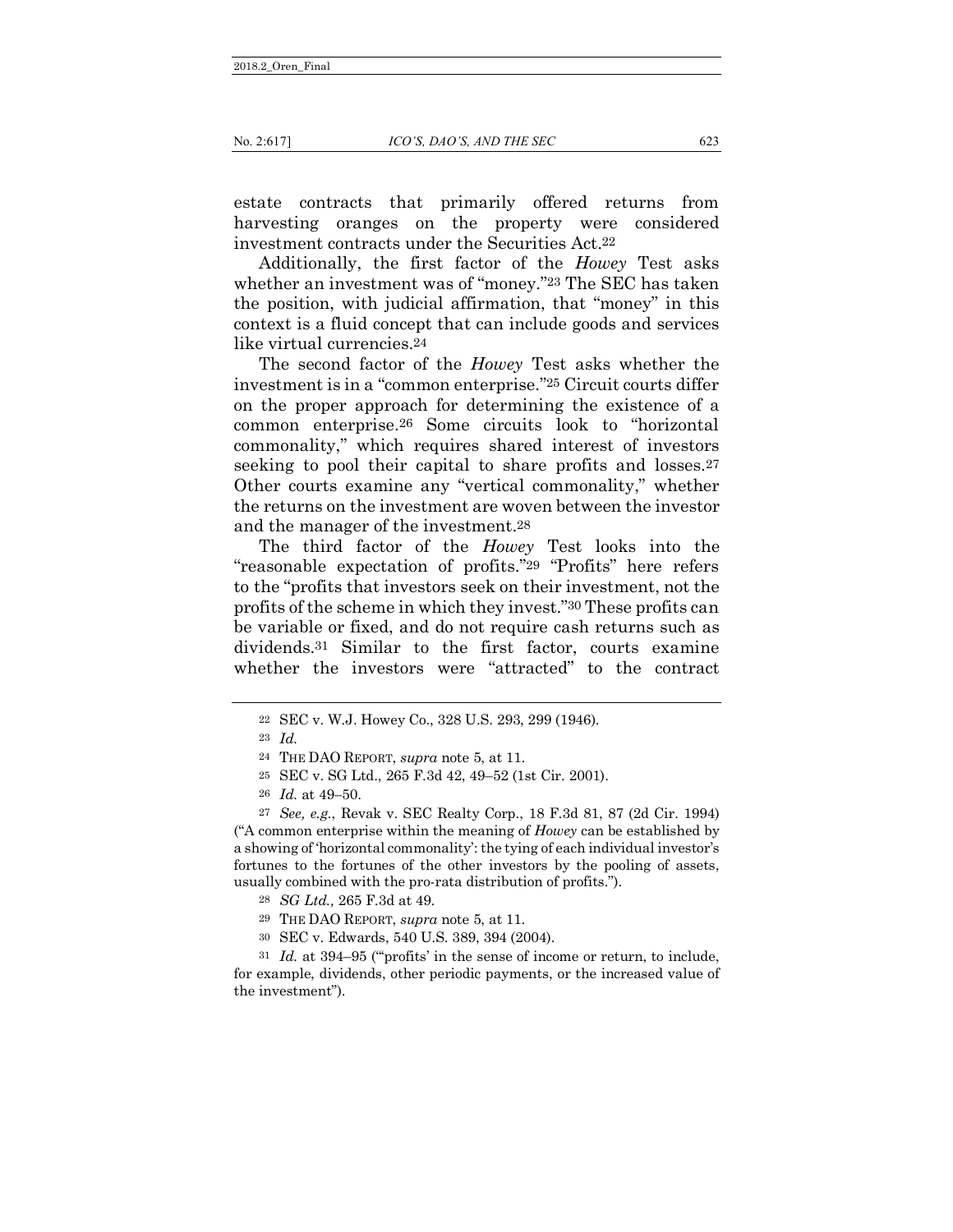primarily by the promise of returns, regardless of the form of those potential returns.32

The fourth and final factor of the *Howey* Test has broadened since *Howey*. Originally, *Howey* asked whether the profits were derived "*solely* from the efforts of the promoter or a third party."33 The word "solely" has been replaced by circuit courts with a more flexible standard, "predominately."34 Courts have broadened this standard to prevent promoters from avoiding securities regulation by offering investor's trivial participation rights in investment contracts.35 Circuit courts adopting this flexible interpretation of the *Howey* Test's fourth prong have allowed the SEC to take jurisdiction over investment contracts that offer participation rights, and even impose obligations such as voting, active marketing and sales, and other methods of participation in the venture.36

#### 2. Partnership Stakes as Securities

As a result of the expansion of the term "solely," soliciting investors to join investment contracts as partners, either general or limited, can be treated as issuing securities.37

35 Sometimes these participation rights may appear substantial. For example, individuals who invested in the scheme in *Glenn W. Turner Enterprises, Inc.* had the responsibility and ability to pitch new investors and makes sales in furtherance of the scheme, but the court determined that these "rights" were a façade for fraud. *Glenn W. Turner*, 474 F.2d at 478, 482.

<sup>32</sup> *Id.* at 395–96.

<sup>33</sup> SEC v. W.J. Howey Co., 328 U.S. 293, 299 (1946) (emphasis added).

<sup>34</sup> SEC v. Int'l Loan Network, Inc., 968 F.2d 1304, 1308 (D.C. Cir. 1992). Other circuit courts have used different words to convey essentially the same sentiment: that the profits need not be derived "solely" from the efforts of the promoter or a third party, and that some involvement by the investors in the profit-generating activity does not foreclose the finding of an "investment contract" under *Howey*. *See, e.g.* SEC v. Koscot Interplanetary, Inc., 497 F.2d 473, 479–83 (5th Cir. 1974); SEC v. Glenn W. Turner Enters., Inc., 474 F.2d 476, 481–82 (9th Cir. 1973). The Supreme Court has not yet commented on how far the *Howey* Test may depart from "solely."

<sup>36</sup> *See id.* at 482; *see also* SEC v. Merchant Capital, L.L.C., 483 F.3d 747 (11th Cir. 2007).

<sup>37</sup> *See* Williamson v. Tucker, 645 F.2d 404, 424 (5th Cir. 1981).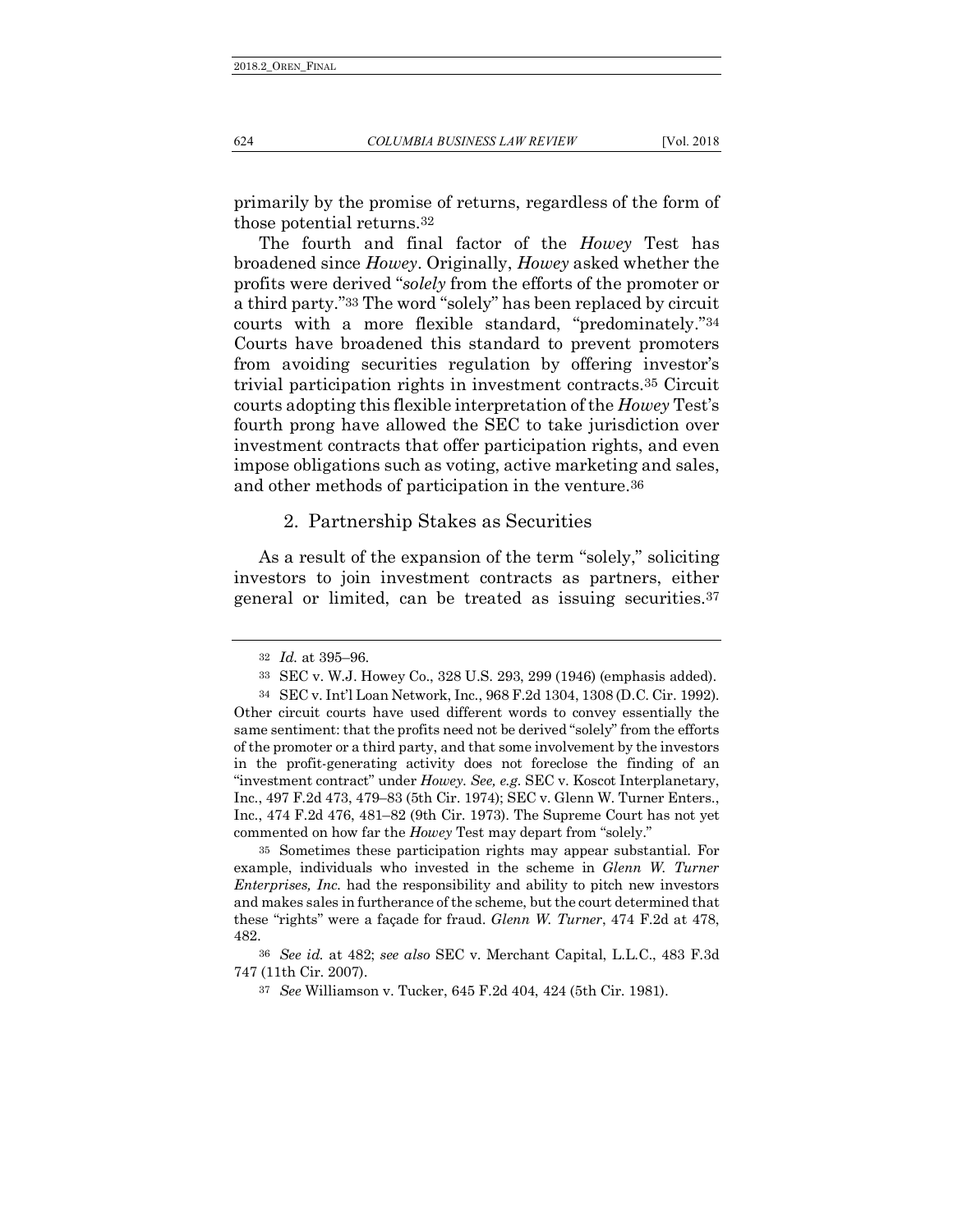Courts have often applied the *Howey* Test to partnership agreements to determine if such agreements are securities, with a special focus on whether the profits are derived from the efforts of others, or if the investor seeking securities protection lacks "meaningful partnership powers."38 *Williamson v. Tucker,* the leading precedent on *Howey*'s application to partnerships, states:

> <span id="page-8-0"></span>[G]eneral partnership or joint venture interest can be designated a security if the investor can establish, for example, that (1) an agreement among the parties leaves so little power in the hands of the partner or venturer that the arrangement in fact distributes power as would a limited partnership; or (2) the partner or venturer is so inexperienced and unknowledgeable in business affairs that he is incapable of intelligently exercising his partnership or venture powers; or (3) the partner or venturer is so dependent on some unique entrepreneurial or managerial ability of the promoter or manager that he cannot replace the manager of the enterprise or otherwise exercise meaningful partnership or venture powers.39

The *Tucker* panel deduced this standard by surveying past courts' determinations of when partnership agreements could be considered investment contracts, with a focus on the impact of a large imbalance in "meaningful control" between the partners.40

Later courts have interpreted *Tucker* to stand for the proposition that control issues may arise when "investors may be so lacking in requisite expertise, so numerous, or so dispersed that they become utterly dependent on centralized management, counteracting a legal right of control."41

Additionally, the *Tucker* court's reasoning is not limited to joint ventures or partnership forms, and the Second Circuit

<sup>38</sup> *Id.*

<sup>39</sup> *Id.*

<sup>40</sup> *Id.* at 419–24.

<sup>41</sup> United States v. Leonard, 529 F.3d 83, 90 (2d Cir. 2008) (citing *Williamson*, 645 F.2d at 423–24).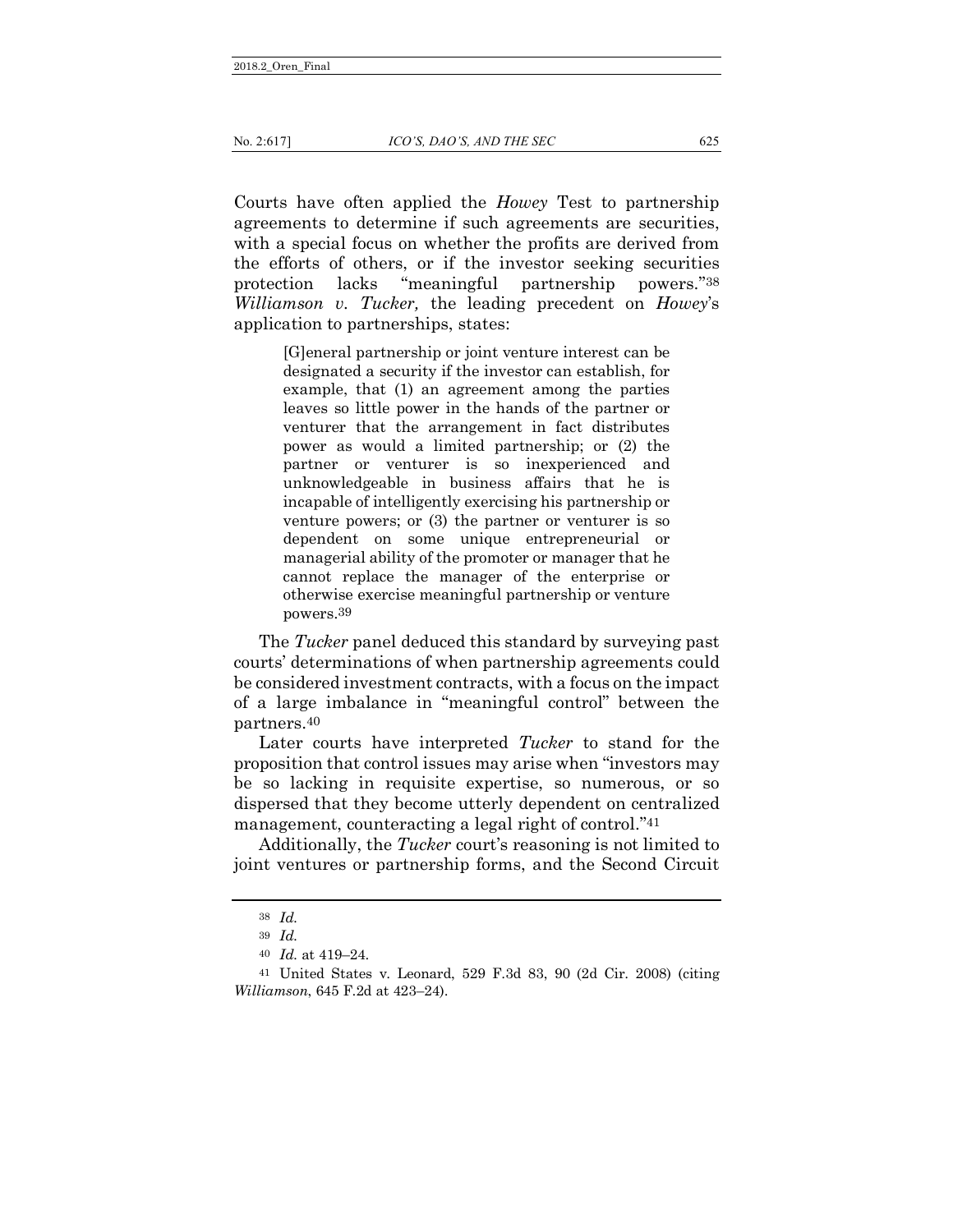expanded it in *Leonard* to cover innovative, "relatively new" organizational forms like the LLC.42 The *Howey* Test, as applied to partnerships by *Tucker*, and with an emphasis on relative control as urged by *Tucker* and *Leonard*, may thus be a helpful lens to consider whether certain ICOs (like The Dao) should be regulated as securities.

## <span id="page-9-0"></span>3. Stock-Like Investments Distinguished from Investment Contracts

"[A]pplying the *Howey* Test to traditional stock and all other types of instruments listed in the statutory definition would make the Acts' enumeration of many types of instruments superfluous."43 The decision in *Landreth* makes it clear that applying the *Howey* Test is not always appropriate,44 which implies that lower courts and the SEC, when evaluating an investment instrument, should first ask a threshold question: to which instrument in the list of securities instruments should the one in question be compared. In *Landreth*, the instrument was called a stock, quite clearly resembled a stock, and so should have been treated as a stock rather than an investment contract under the *Howey* Test.45

The court in *Landreth* "identified those characteristics usually associated with common stock as (i) the right to receive dividends contingent upon an apportionment of profits; (ii) negotiability; (iii) the ability to be pledged or hypothecated; (iv) the conferring of voting rights in proportion to the number of shares owned; and (v) the capacity to appreciate in value."46 When an investment instrument bears such features and is marketed as a "stock," it would be expected by the investor that securities laws apply.47

<sup>42</sup> *Id.* at 89.

<sup>43</sup> Landreth Timber Co. v. Landreth, 471 U.S. 681, 692 (1985).

<sup>44</sup> *Id.* at 691–92.

<sup>45</sup> *Id.* at 693–94.

<sup>46</sup> *Id.* at 686.

<sup>47</sup> *Id.* at 693.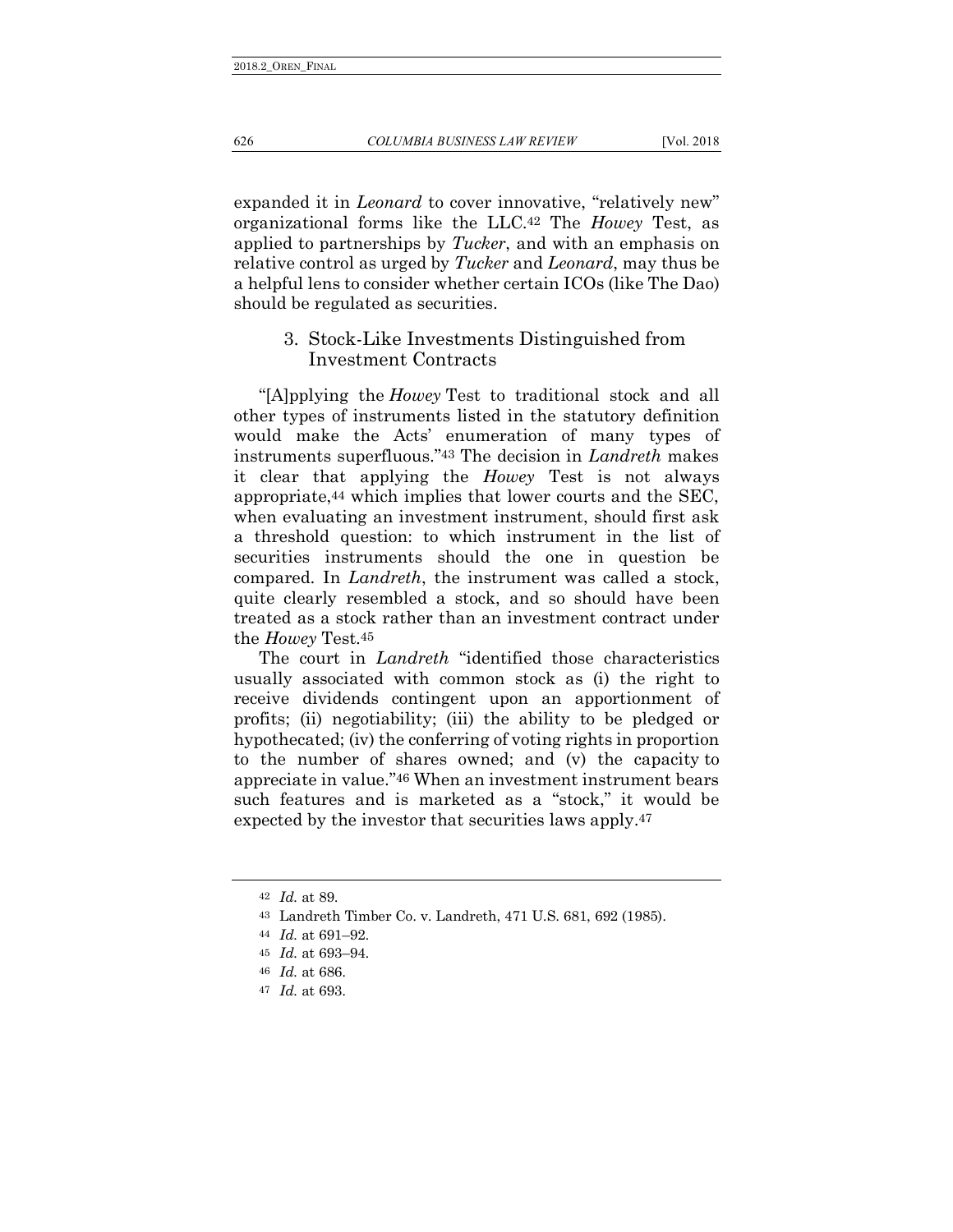#### No. 2:617] *ICO'S, DAO'S, AND THE SEC* 627

As not all ICOs function in the same manner as The DAO's ICO, nor offer the same incentive structure, deciding bodies should keep in mind that there is not necessarily an appropriate one-test-fits-all approach for evaluating ICOs under securities law. As discussed below, some ICO tokens are so closely related to the traditional stock features outlined in *Landreth* that using a *Landreth* stock test rather than *Howey*'s investment contract test may more appropriately identify these tokens' securities designation.48

#### B. What Is an ICO?

<span id="page-10-0"></span>An ICO is a method of raising venture funding from the general public by issuing a unique digital token in exchange for some form of currency, often Ether or Bitcoin.49 The token confers some assortment of automated rights50 on the token holder in relation to the company issuing the token. A company will typically offer a finite number of such tokens, and then token-holders can resell the tokens and transfer the rights to other individuals. Though not legally required, the standard market practice is to issue a white paper that explains what the company does, what rights the company's token or virtual currency provides, and how purchasers may expect to receive a return. The standard white paper also open-sources the code of the company's blockchain so that purchasers can examine the security features and

<sup>48</sup> *Id.* at 686; SEC v. W.J. Howey Co., 328 U.S. 293 (1946).

<sup>49</sup> A common method of issuing a token through an ICO is by building the token on the Ethereum blockchain. The company issuing the ICO can create the token with a few lines of standard Ethereum code. Then they issue the token in exchange for Ether. The benefit of issuing an ICO this way is that the Ether can then be used to gain use of the Ethereum blockchain, which means the company does not need to build its own network from scratch in order to process and operate the tokens. For more information on Ethereum as a platform for ICOs, visit www.ethereum.org.

<sup>50</sup> Tokens operate as smart contracts—using the token unlocks certain source code that makes some action executable "automatically," without the need for an intermediary to execute the contract.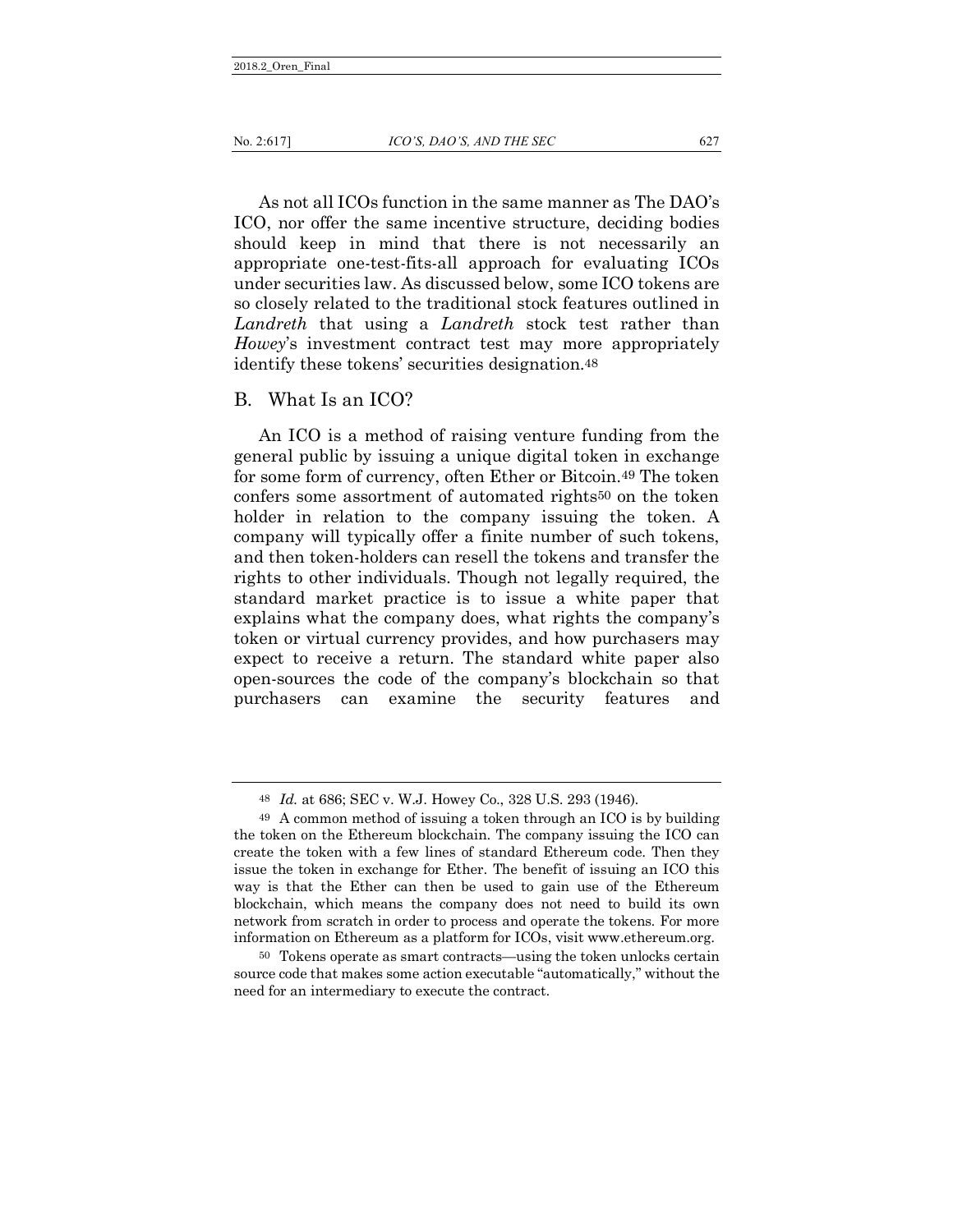functionality of the company.51 Companies and funds can raise millions of dollars and gain thousands of blockchain participants52 in a short amount of time through the ICO market. But while all ICOs raise money to fund operations,

not all ICOs do so in the same manner. The market consisted of three distinct classes of ICOs in 2017. Each of these classes offer distinct uses and rights in their ICOs, with varying degrees of opportunity for direct profit.

#### <span id="page-11-0"></span>1. Class One: The Utility Token

The first class can be called the "Utility Token." In this class of ICO token, the participants purchase tokens in order to become a customer of or contributor to the company's blockchain service; any financial returns would come from the actual participation of the token holder in the service or from trading the tokens in a secondary market to others who may want to use the service. There is no right to a share of the company's profits.53 Whether a Utility Token is a security is

53 STORJ LABS (BVI) LTD. TERMS OF TOKEN SALE 1, https://storj.io/saleterms.pdf [perma.cc/FGG3-BN44] ("Ownership of Tokens carries no rights,

<sup>51</sup> *See, e.g.*, Christoph Jentzsch, *Decentralized Autonomous Organization to Automate Governance*, https://download.slock.it/public/DAO/WhitePaper.pdf [perma.cc/NK6A-YUHU]; *see also* 2017 BLOCKCHAIN TECHNOLOGY AND DIGITAL CURRENCY NATIONAL INSTITUTE, at E-4 (American Bar Ass'n ed., 2017), https://www.americanbar.org/content/dam/aba/events/cle/2017/spring/ce17 04btd.authcheckdam.pdf [perma.cc/JUT9-8CRB].

<sup>52</sup> The typical ICO is issued by a company with a product or service founded on an application of blockchain technology. Such technology requires a large network of users to contribute bandwidth and even participate in the activities of the blockchain in order to be useful. For example, the Bitcoin blockchain requires thousands of independent participants to verify transactions and mine new Bitcoin. In many ICOs, the tokens contain code that grants the token holder access to the issuing company's blockchain, allowing participation in the activities of the company. *See generally A Beginner's Guide to Blockchain Technology*, COINDESK, https://www.coindesk.com/information/ [perma.cc/Z43D-T5S9]; *Investor Bulletin: Initial Coin Offerings*, SEC, https://www.sec.gov/oiea/investor-alerts-and-bulletins/ib\_coinofferings [perma.cc/WF7L-YRFJ] (last modified July 25, 2017).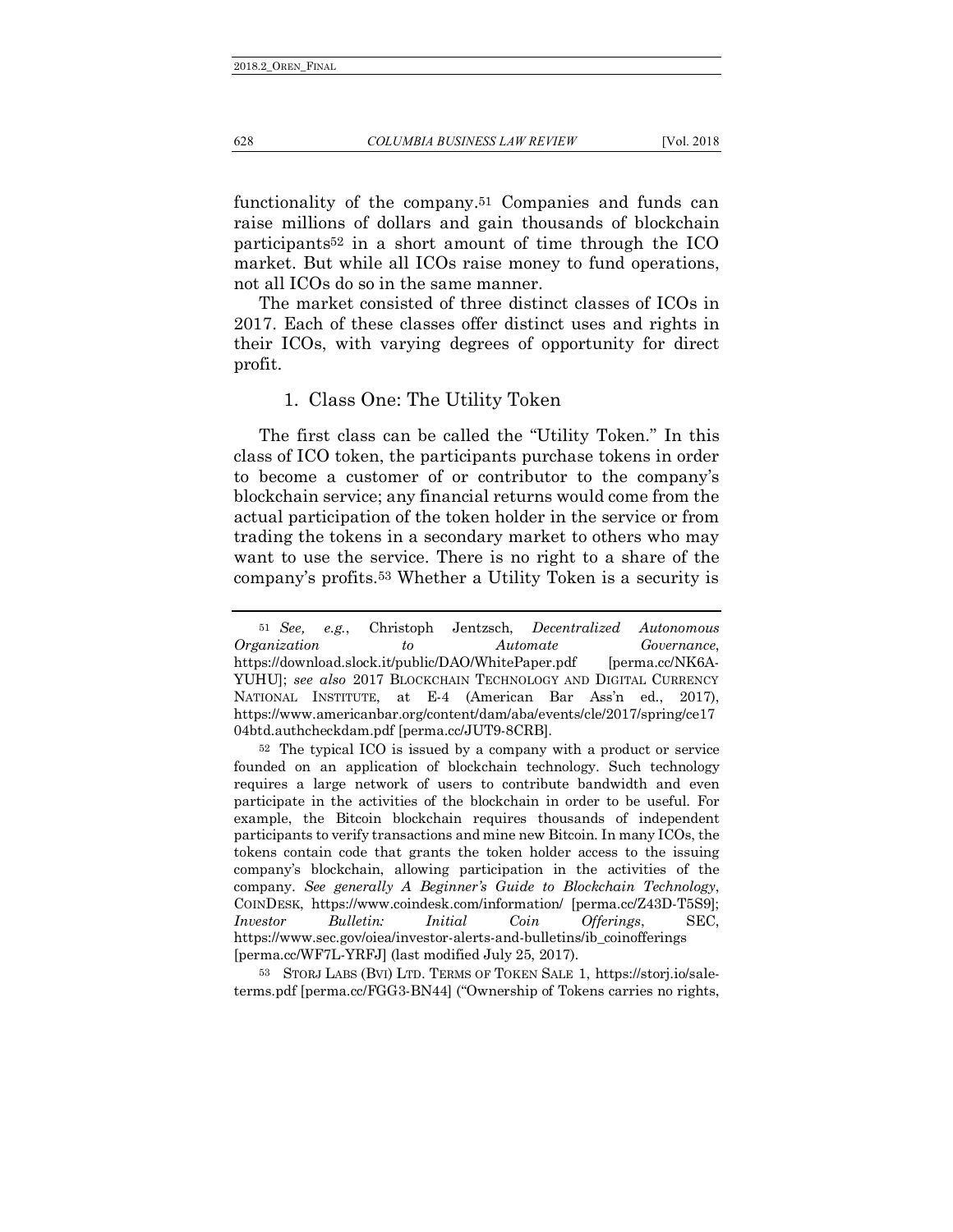difficult to predict as decisions are limited, but based on the DAO Report and a recent SEC decision regarding the Munchee ICO, the determining factors may be the functionality of the token and the manner in which the company promotes the token.54

The Utility Token should not be presumptively considered a security by the SEC. Storj is a file storage company, and its ICO offers an example of a Utility Token. A Storj token holder can use Storj to buy or sell file storage on personal computers.55 The Storj token might not pass the first factor of the *Howey Test*—Storj token purchasers are not *investing* money. Purchasers are primarily motivated by the opportunity to participate in the Storj blockchain. Users must have Storj tokens in order to buy and sell file storage through the Storj platform. This is more similar to the consumption contract in *Forman* than the investment contract in *Howey.*56

However, there is potential for Storj token purchasers to be motivated by money, so further examination of this token is necessary. The Storj token is likely considered an investment in a common enterprise, insofar as purchasing the token results in horizontal commonality—the token holders profit based on the activities of the network of token holders thereby satisfying the second factor of *Howey*.

However, the third part of the *Howey Test*, the reasonable expectation of profits, is difficult to meet. The Storj White Paper makes clear that there is to be no expectation of profiting financially from the company's activities; Storj

54 The issuer's dogged promotion of their token as a for-profit investment and trading opportunity was a critical factor repeated throughout the SEC's report. *See generally* Munchee Inc., *supra* note 9.

express or implied, other than the right to use Tokens as a means to enable usage of and interaction with the Network, if successfully completed and deployed. In particular, you understand and accept that Tokens do not represent or confer any ownership right or stake, share or security or equivalent rights, or any right to receive future revenue shares, intellectual property rights or any other form of participation in or relating to the Network and/or Company and its corporate affiliates. . . .").

<sup>55</sup> STORJ LABS (BVI) LTD. TERMS OF TOKEN SALE, *supra* note 53, at 1.

<sup>56</sup> United Hous. Found., Inc. v. Forman, 421 U.S. 837, 858 (1975); SEC v. W.J. Howey Co., 328 U.S. 293 (1946).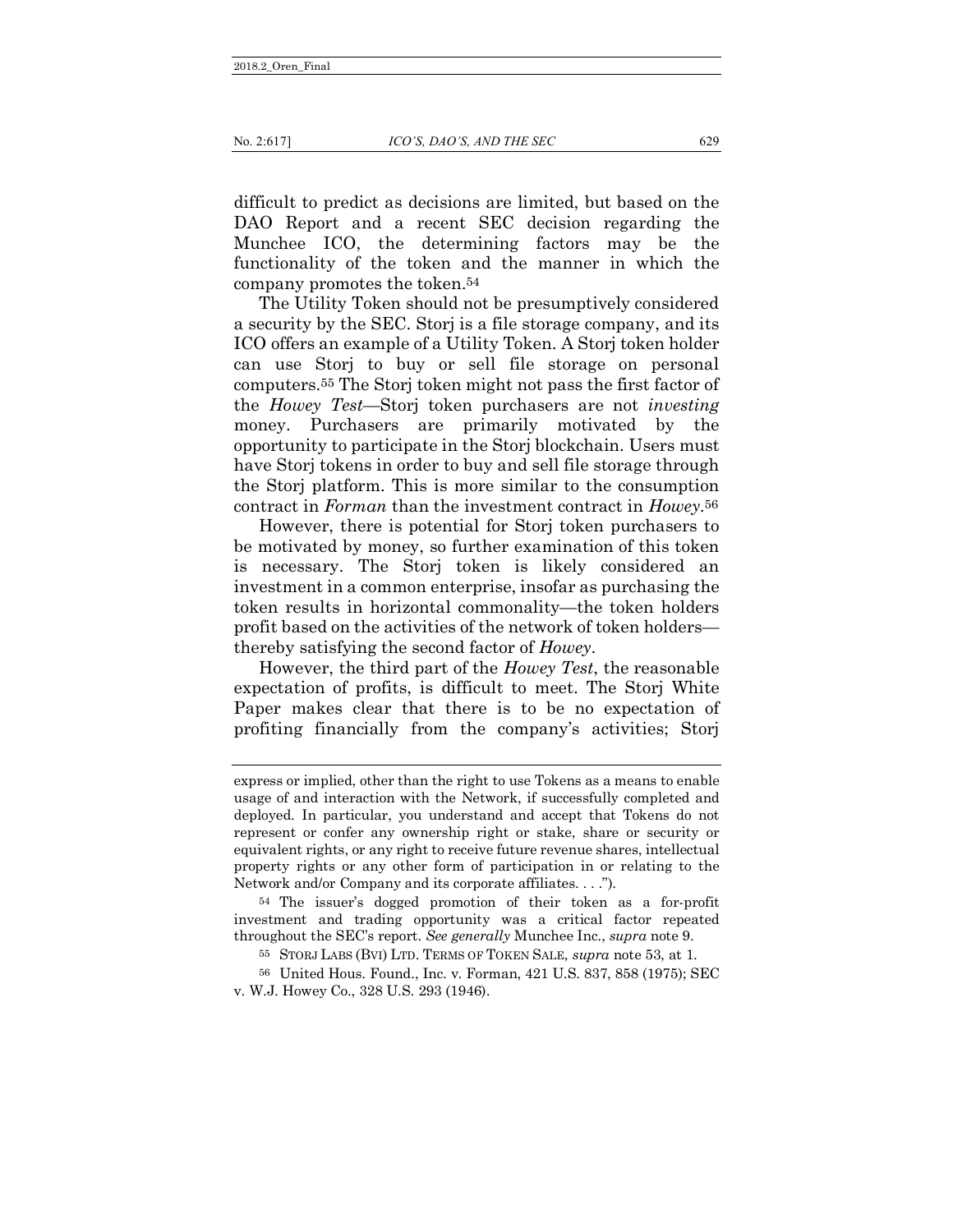solicits the Storj token as a means of engaging in the Storj blockchain.57 There may be derivative profits based on the holder's actual use of the Storj token, but the *Howey* Test refers to "profits that investors seek on their investment, not the profits of the scheme in which they invest."58 There are no direct returns from an investment in the performance of Storj as a company, like a dividend or some other profit share. A token holder must purchase Storj tokens, then create and provide storage space and a consistent Internet connection in order to profit; returns come from the amount of storage contributed by the token-holder, not the amount of Storj tokens owned.59

The fourth factor of the *Howey* Test also fails to paint a Storj token as a security. Any profits derived from the Storj token is earned by user participation in the blockchain, not "predominately" from the efforts of the Storj promoters or third parties.60 If a token holder does nothing with his token, there will never be an expectation to profit. In fact, the holder may consume all tokens by purchasing storage space with them. The Storj developers have simply created a platform, and the token holders are members of the network who are free to profit or purchase based on their own agenda. It is possible that a secondary market develops in which token holders can sell their Storj for Bitcoin or other currencies at a profit, but these transactions would be independent of the initial offering of the token and there is no promotion or

<sup>57</sup> STORJ LABS (BVI) LTD. TERMS OF TOKEN SALE, *supra* note 53, at 1 ("The purpose of the Tokens is to facilitate the provision and receipt of data storage and related services. . . . you understand and accept that Tokens do not represent or confer. . . any right to receive future revenue shares. . . . The Tokens are not intended to be a digital currency, security, commodity or any other kind of financial instrument.").

<sup>58</sup> SEC v. Edwards, 540 U.S. 389, 394 (2004).

<sup>59</sup> It may be possible that secondary market trading could develop and become profitable for Storj investors, based on demand for the service. However, the positioning and marketing for why investors should buy Storj tokens is not to receive profit from trading, but to buy more storage space on other user's disks. STORJ LABS (BVI) LTD. TERMS OF TOKEN SALE, *supra* note 53.

<sup>60</sup> SEC v. Int'l Loan Network, Inc., 968 F.2d 1304, 1308 (D.C. Cir. 1992).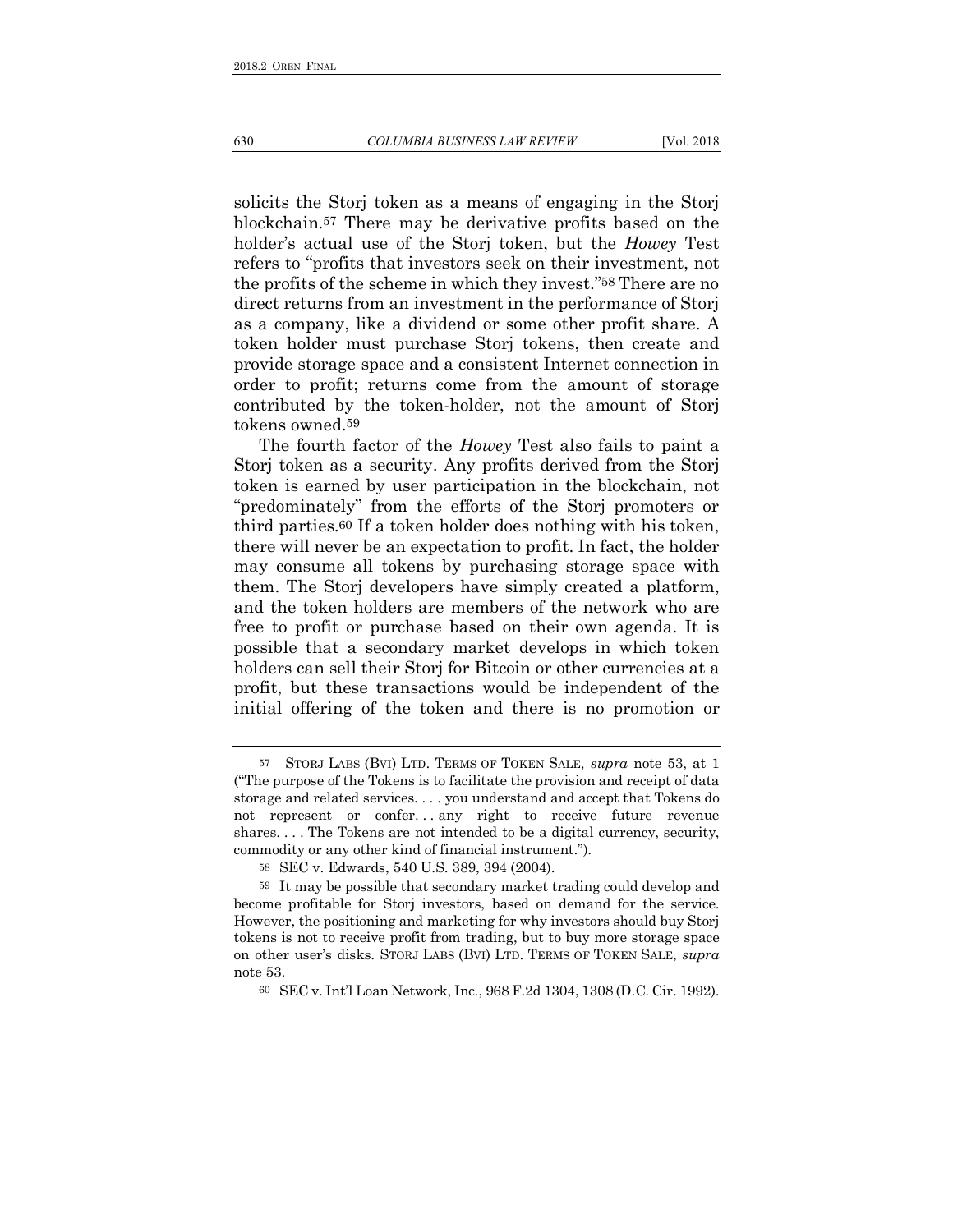marketing by Storj claiming that this practice would be profitable. So, any regulation thereof would be derivative (and outside the scope of this Note).

The Utility Token model, as represented by Storj, is analogous to the franchise business model. Investors pay Storj for the right to use the Storj platform to buy and sell their own file storage space. Token holders are responsible for their own Internet connection, their own hardware, their own taxes, and ultimately, how much profit they can earn. *Crowley v. Montgomery Ward & Co.*61 and *SEC v. Aqua-Sonic Products Corp.*62 dealt with how to evaluate franchise agreements as investment contracts. In the first case, the "contributions of franchisees significantly and substantially affect[ed] the profits expected from the enterprise," and so the franchise agreement was not a security.63 Conversely, the economic reality of *Aqua-Sonic Products Corp.* was that the licensees had no sales experience and very little, if any, actual ability to control their sales.64 The Utility Token model falls closer to the *Montgomery Ward Co.* end of the franchise spectrum, in that the profits expected by a token holders vary in proportion to their contribution to the network, rather than by the number of tokens they hold.

## i. Differentiating Pre-Functional Utility Tokens by Marketing Messages

In December of 2017, in its biggest ICO action since The DAO Report, the SEC ordered the California-based app developer Munchee to cease its ICO and return funds to investors.65 The Munchee token can be classified as a Utility Token, as its function was to facilitate payments for advertising and reward users for posting restaurant reviews in the Munchee restaurant-review app.66 The SEC found this

<sup>61</sup> Crowley v. Montgomery Ward & Co., 570 F.2d 875 (10th Cir. 1975).

<sup>62</sup> SEC v. Aqua-Sonic Products Corp., 687 F.2d 577 (2d Cir. 1982).

<sup>63</sup> *Crowley*, 570 F.2d at 881.

<sup>64</sup> *See Aqua-Sonic Products Corp.* 687 F.2d at 585.

<sup>65</sup> Munchee Inc., *supra* note 9.

<sup>66</sup> *Id.* at 4.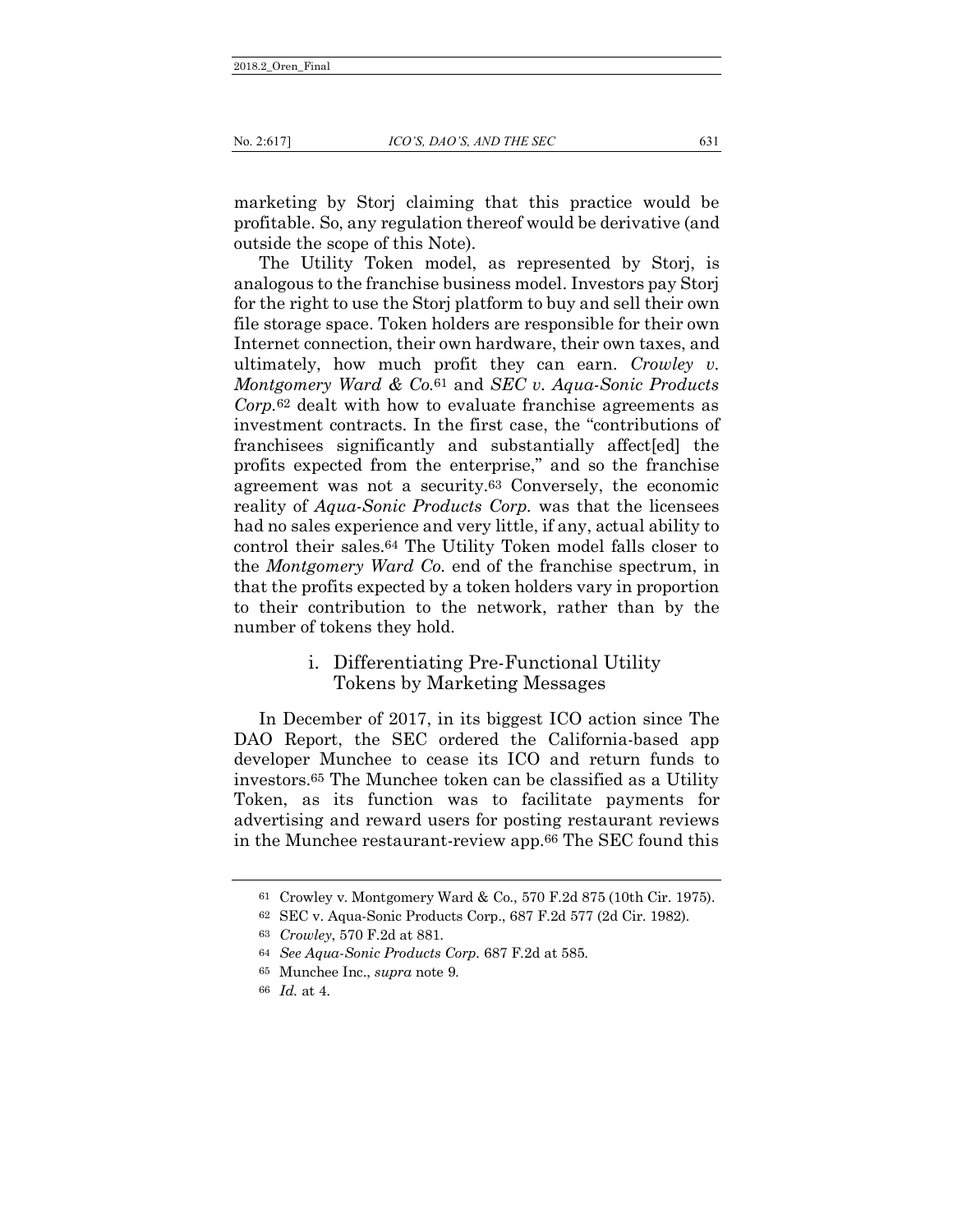<span id="page-15-0"></span>

ICO to be a violation of section 5(a) of the Securities Act by promoting and selling an unregistered security.67 This decision should be narrowly read in regards to Utility Token ICOs, however, because the token did not actually offer any functionality at the time of issuance, and the overwhelming promotion of the token was as a vehicle for secondary market trading profits. These two factors separate the Munchee token from many other Utility Tokens.

These issues with the Munchee ICO differentiate it from other ICOs like Storj in a way that skews the *Howey* Test's third and fourth factors ((3)the expectation of profits derived (4) from the managerial efforts of others) against Munchee. While Storj white papers promote the Storj token as a means to engage with Storj services,68 Munchee explicitly advertised the prospect of token-value appreciation profits on secondary markets.69 A Munchee token purchaser could not actually participate in the service, as the token was not functional at the time of ICO issuance.70 But Munchee still promised to create an "eco-system" that would enhance and protect the secondary market value of the token, even before the token became functional.71 In sum, the SEC found Munchee token purchasers were motivated by the prospect of the token's appreciation, not by a desire to use it in connection with Munchee's products. And since the expectation of profit could only have come from Munchee's business growth, their token clearly was a security under the third and fourth *Howey* Test factors.

Munchee's precedential value, therefore, may be limited to its facts. Promotions centered on the prospect of financial gain and limited token functionality were central to the Munchee case and will not necessarily be present in all Utility Token ICOs. The Munchee ICO, therefore, serves as an example of claims to avoid if an issuer of Utility Tokens wishes to avoid securities regulations. This is not to say that a pre-functional

<sup>67</sup> *Id.* at 2.

<sup>68</sup> STORJ LABS (BVI) LTD. TERMS OF TOKEN SALE, *supra* note 53 at 1.

<sup>69</sup> Munchee Inc., *supra* note 9, at 4–6.

<sup>70</sup> *Id.* at 4.

<sup>71</sup> *Id.*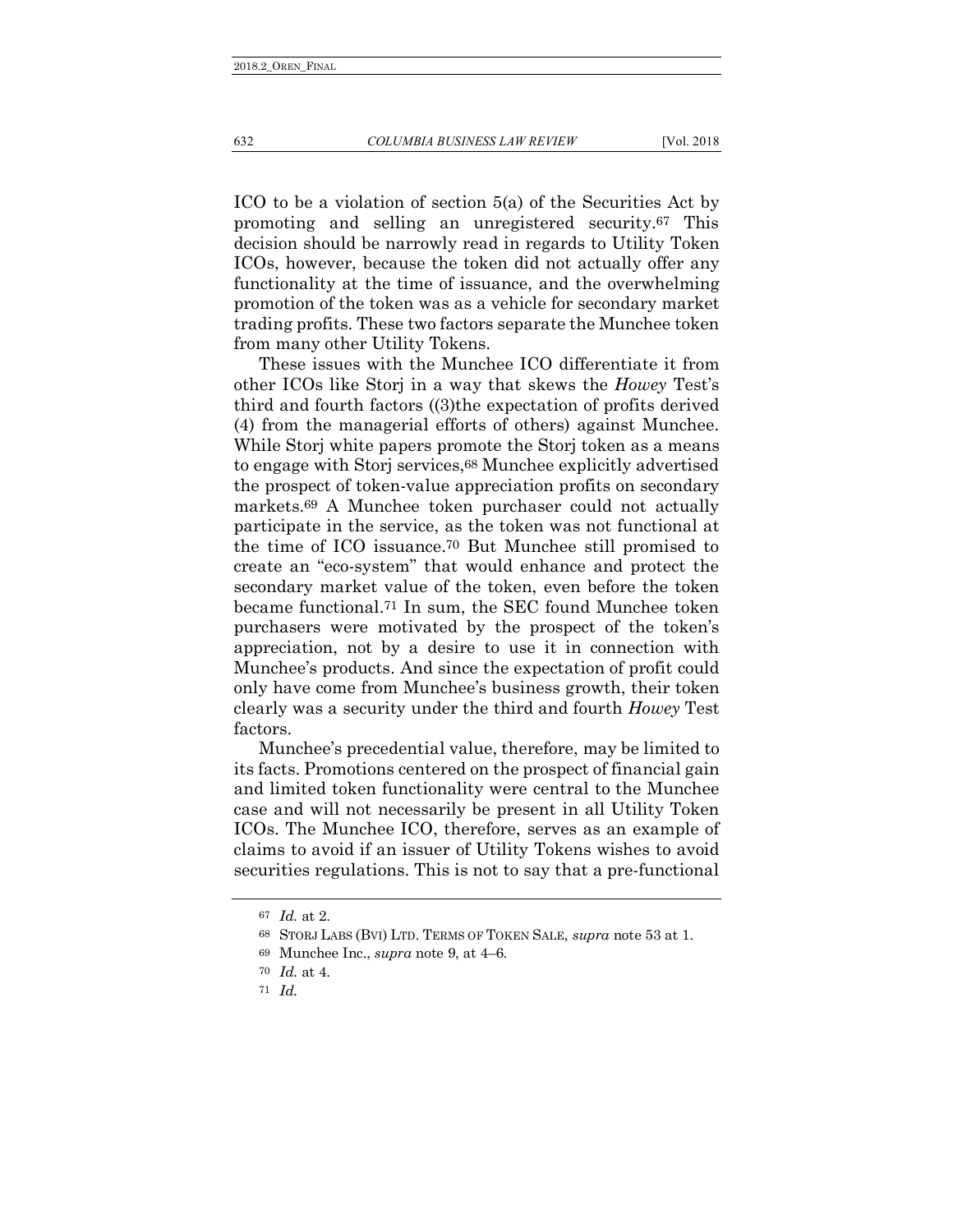Utility Token used to raise money for development of a network will always be a security under Munchee. The token promoter could "lock up" the token from being transferred or sold on secondary markets until it becomes functional, for example.72 This might decrease any expectation of profits during the non-functional period, which in turn might help avoid designation as a security. Either way, functionality and manner of promotion may become essential determining factors in SEC regulation of ICOs.73

#### 2. Class 2: The Dividend Token

Polybius Bank held an ICO to raise capital for its regulated, blockchain-technology driven bank.74 The bank plans to offer traditional banking services like commercial banking as well as modern services like peer-to-peer lending, all without any physical location.75 The Polybius token issued in the ICO ("PLBT") confers a "right to receive a part of distributable profits" of Polybius Bank.76 This type of token, distributed as a means of raising money in exchange for a

<sup>72</sup> For example, Storj used such a lockup of reserved Storj tokens in order to "rearchitect" their token system, improve utility and stabilize pricing. Storj.io, *An Announcement About Storj Token Lock-ups*, STORJ BLOG (Dec. 19, 2017), https://blog.storj.io/post/168735310988/an-announcementabout-storj-token-lock-ups [perma.cc/P4X6-JFW4].

<sup>73</sup> For more examples of Utility Token ICOs, see the white papers of Aventus (an event ticketing blockchain), Civic (an identity fraud prevention and know-your-client blockchain), and Unikrn (an eSports gambling blockchain supported by Mark Cuban). *See* ALAN VEY & ANNIKA MONARI, AVENTUS, A BLOCKCHAIN-BASED EVENT TICKETING PROTOCOL (2017), https://aventus.io/doc/whitepaper.pdf [perma.cc/V9J3-9WRW]; CIVIC TECHNOLOGIES, INC., CIVIC WHITEPAPER (2017), https://tokensale.civic.com/CivicTokenSaleWhitePaper.pdf [perma.cc/NN9F-75NJ]; UNIKRN, INC., UNIKOINGOLD: A DECENTRALIZED ESPORTS GAMING TOKEN (2017), https://static.unikrn.com/ 4242/unikrn\_bm/doc/whitepaper\_en.pdf [perma.cc/9T9Y-U3K6].

<sup>74</sup> *See* POLYBIUS, POLYBIUS PROSPECTUS: A PROJECT OF A REGULATED BANK FOR THE DIGITAL GENERATION (2017), https://polybius.io/media/prospectus.pdf [perma.cc/B3JU-6WL3] [hereinafter POLYBIUS PROSPECTUS].

<sup>75</sup> *Id.* at 1.

<sup>76</sup> *Id.* at 3.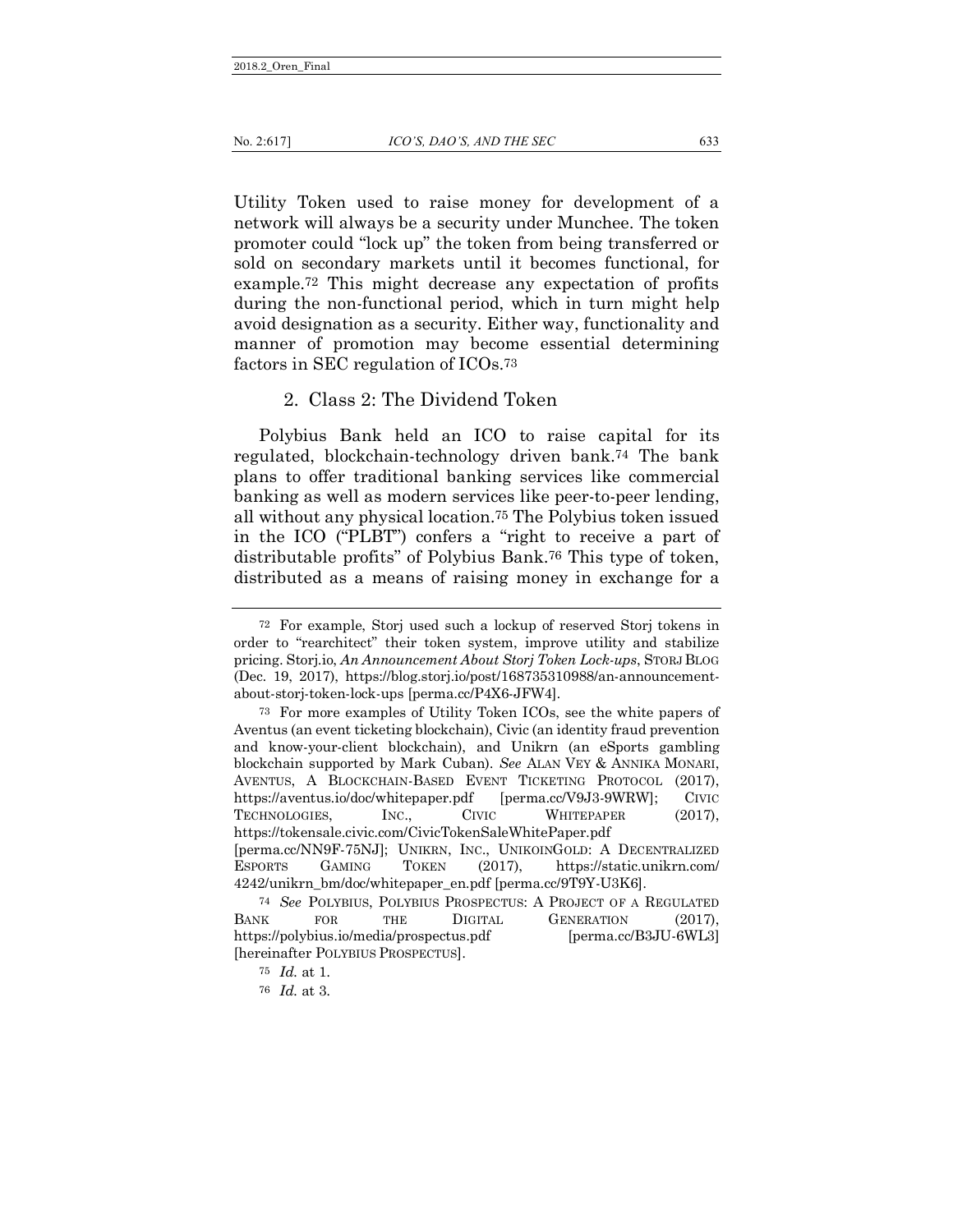<span id="page-17-0"></span>share of profit, is a "Dividend Token" and is facially the kind of investment an investor would refer to as a security. For this reason, a token marketed with the primary purpose of distributing dividends can be considered a security under the reasoning of *Landreth*, without necessarily resorting to the *Howey* Test.

As discussed above, *Landreth* stands for the proposition that, while not all "stocks" are necessarily securities, investments marketed as "stocks" and having features closely resembling traditional stocks are covered under the Securities Acts.77 Though the holding in *Landreth* is limited to investments marketed as "stocks," its reasoning regarding investor expectation and factual similarities between a Dividend Token and a traditional stock should establish a *prima facie* case that Dividend Tokens are securities. This should shift the burden to the token issuer to show that the token is not a security. After all, the securities test focuses on the "substance" and "economic reality" of the investment, rather than the "form."78 The economic reality of a Dividend Token is that investors expect few participation rights but proportional profit-sharing rights.

A Dividend Token like that issued by Polybius resembles non-voting common stock. The Polybius token explicitly confers the right to "receive dividends contingent upon an apportionment of profits"—one of the functional characteristics of stocks noted in *Landreth*.79 The Polybius token does not confer voting rights, although other Dividend Tokens do.80 Though the ICO price of the Polybius token was

80 *Polybius Whitepaper*, *supra* note 79. For a list of more Dividend Tokens and their features, *see* Jim Reynolds, *Which Cryptocurrencies Pay* 

<sup>77</sup> Landreth Timber Co. v. Landreth, 471 U.S. 681, 686 (1985) ("As we have observed in the past, this definition is quite broad ... and includes both instruments whose names alone carry well-settled meaning, as well as instruments of 'more variable character [that] were necessarily designated by more descriptive terms,' such as 'investment contract' and 'instrument commonly known as a 'security.''").

<sup>78</sup> Tcherepnin v. Knight, 389 U.S. 332, 336 (1967).

<sup>79</sup> *Landreth*, 471 U.S. at 686; POLYBIUS, POLYBIUS TOKEN WHITEPAPER (2017), https://polybius.io/media/tw\_en.pdf [perma.cc/NS9E-5JPX] [hereinafter POLYBIUS WHITEPAPER].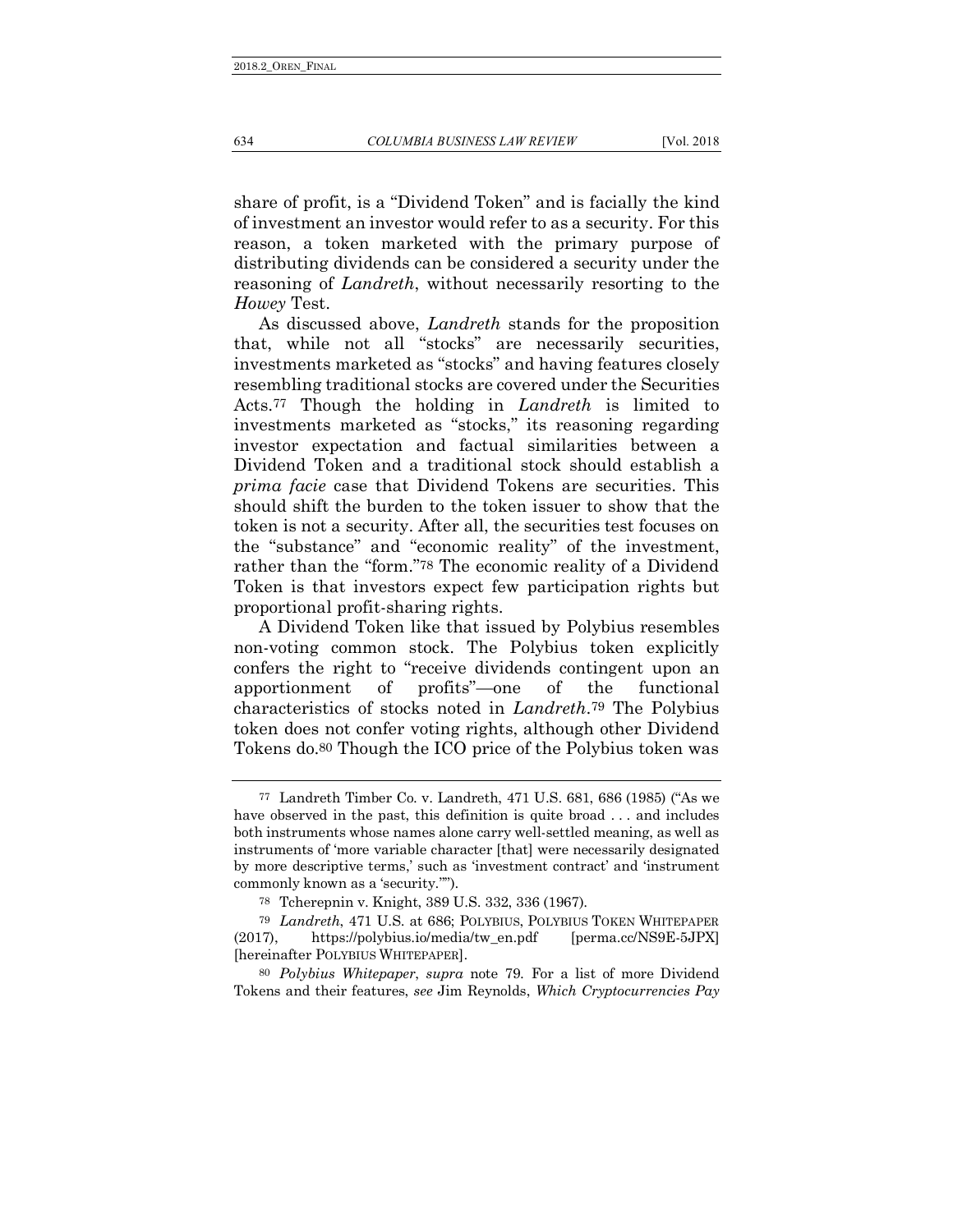set at ten dollars per token, the price in secondary trading is negotiable and the tokens have the capacity to appreciate in value based on the outlook on dividend value.81 It is unclear whether, at this time, the tokens may be pledged or hypothecated.

With such a close comparison to a traditional stock, and with the primary investment purpose of distributing profits, Dividend Token issuers should be on notice that their tokens are securities. In fact, the Polybius white paper contains a disclaimer that implies that Polybius believes its token is a security under U.S. law, and seems to be seeking Regulation S safe harbor by barring U.S. persons from purchase.82

Since investors will look at these ICOs and believe that they look very much like common stock, Dividend Token issuers like Polybius have acknowledged that U.S. securities laws apply and—unlike Polybius—have opted to register their ICOs.83

#### 3. Class 3: The Decentralized Partnership Token

Imagine a driverless car that picks up and drops off passengers who hail it through an app in exchange for a fee. Now imagine there is no central owner or operator of the car, but instead a decentralized network of investors who automatically receive a portion of the profits earned by the car.84 The business is decentralized, meaning no single entity

*Dividends?*, INVESTITIN.COM (June 26, 2017), https://www.investitin.com/cryptocurrency-dividends/ [perma.cc/E629- 38HZ].

<sup>81</sup> POLYBIUS PROSPECTUS, *supra* note 74, at 3.

<sup>82</sup> *Id.* at 20. Whether in practice the ICO actually complied with Regulation S is outside the scope of this Note, as it deals with the administrative challenges of pseudonymous blockchain transactions.

<sup>83</sup> Jaron Lukasiewicz, *The Basics on FACTS: A New Model for Compliant ICOs*, COINDESK (Oct. 29, 2017, 3:04 PM), https://www.coindesk.com/basics-facts-new-model-compliant-icos/ [perma.cc/WS25-NBJB].

<sup>84</sup> This thought experiment is often used to explain the concept of a decentralized autonomous organization. Alyssa Hertig, *What is a DAO?*, COINDESK, https://www.coindesk.com/information/what-is-a-dao-ethereum/ [perma.cc/6TXB-RMS3].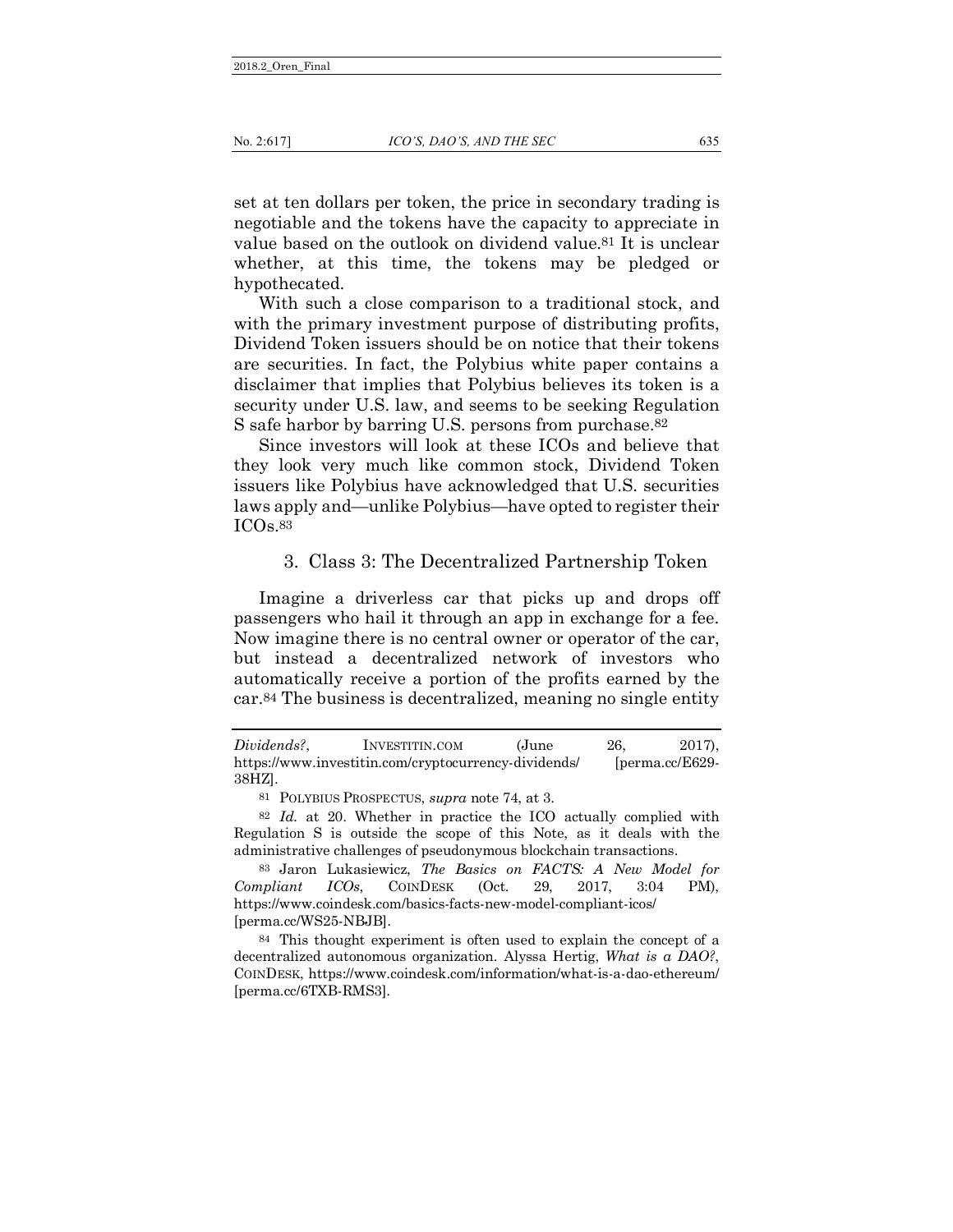has control. Rather, the entire network of participants owns control. It is autonomous because there is no human operator, instead the business is run by automatically executable code. The only human intervention is in the initial coding and promotion. It is an organization because of the common rights and purposes of the investors. DAO business models are possible today (although not *yet* in driverless cars) by using

the Ethereum blockchain platform and ICOs, but they create

a unique regulatory challenge. "The DAO" is the most notorious example of such a business model. The DAO was set up to function as an opensource, decentralized venture capital fund (though not limited only to venture investments). First, The DAO was created with simple, vague code, just enough to demonstrate the concept and issue an ICO. In the ICO, The DAO raised millions of dollars from thousands of investors, who became the network of decentralized token holders and de facto operators of The DAO fund. After that, the goal was to have the token holders introduce code to finalize the executory capabilities of the fund. Every token holder had the right to be a "Contractor" and "pitch" a block of code that represents a smart contract investment (a hypothetical example could be code that automatically invests \$10 million of DAO funds into the S&P 500 and then winds down the investment automatically by \$1 million each month, distributing any profits to token holders).85 The DAO used "Curators" to ensure the code does what it intends to do and control the pace of pitches. Then, token holders voted on each smart contract pitch. If a pitch reached quorum, the code would automatically execute the smart contract.86

There was to be no management, only the maintenance "Curators." There were no management fees or profit participation fees. There was no planned gap between owning the fund token and controlling the fund activities. When investors purchased a DAO token, they did so for three reasons: (1) to profit from the fund's investments; (2) to control

<span id="page-19-0"></span>

<sup>85</sup> *See* Jentzsch, *supra* note 51, at 2.

<sup>86</sup> *Id.*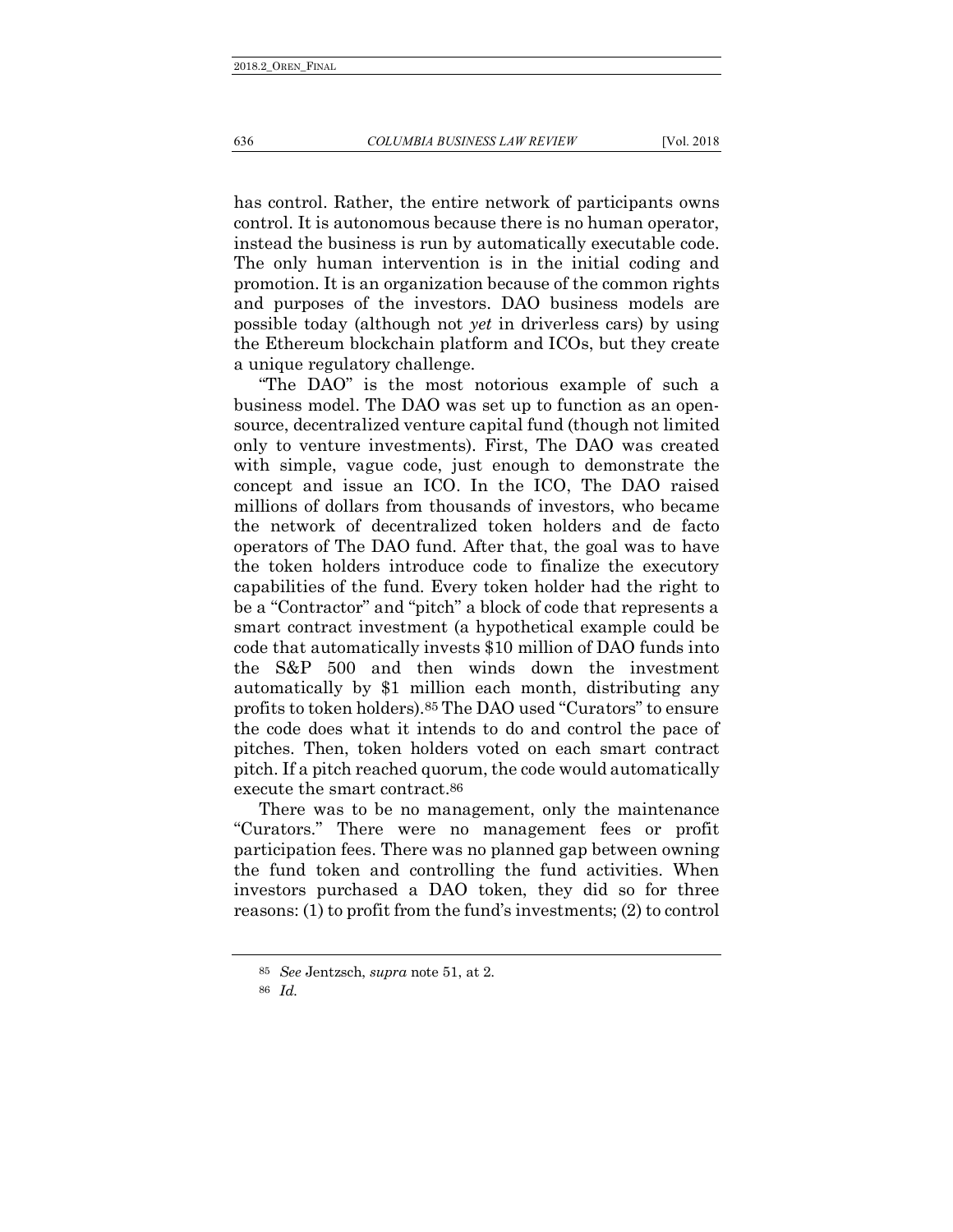the fund's investments; and (3) to participate in an experimental business model that can set an example for innovation in other markets.

After a hacker exposed a flaw in The DAO's underlying code to trap \$50 million (all of which was later returned to investors using the advantageous features of the blockchain), the SEC determined that the DAO ICO was an illegal sale of unregistered securities.87 The SEC further advised that many other ICOs might be treated as securities, and that issuers should seek counsel in registering their tokens as such.<sup>88</sup>

### III. THE SEC MISUNDERSTANDS THE DAO

After The DAO was hacked, the SEC issued an investigative report stating that The DAO ICO constituted a security issuing, and therefore should have complied with federal securities laws.89 They argued that under the framework of the *Howey* Test, The DAO investors invested money in the common enterprise with the expectation of profiting on the managerial efforts of others, and did not themselves have meaningful control over the enterprise.90 In focusing on the efforts of the Curators, the SEC erred in their fact-finding, resulting in a misguided application of the "managerial efforts" factor of the *Howey* Test.

#### A. The First Factor: Investment of Money

<span id="page-20-0"></span>Under the first factor of the *Howey* Test, the SEC determined that there had been an "investment of money."91 The "investment" aspect of participation in the ICO is obvious—purchasers sought a return on their contribution. The novel issue was whether crypto-currencies like Bitcoin and Ether are "money." The SEC resolved this issue by relying on two precedents, *Uselton v. Commercial Lovelace Motor* 

<sup>87</sup> THE DAO REPORT, *supra* note 5.

<sup>88</sup> *Id.* at 2.

<sup>89</sup> *Id.* at 1

<sup>90</sup> *Id.* at 11–13.

<sup>91</sup> *Id.* at 11.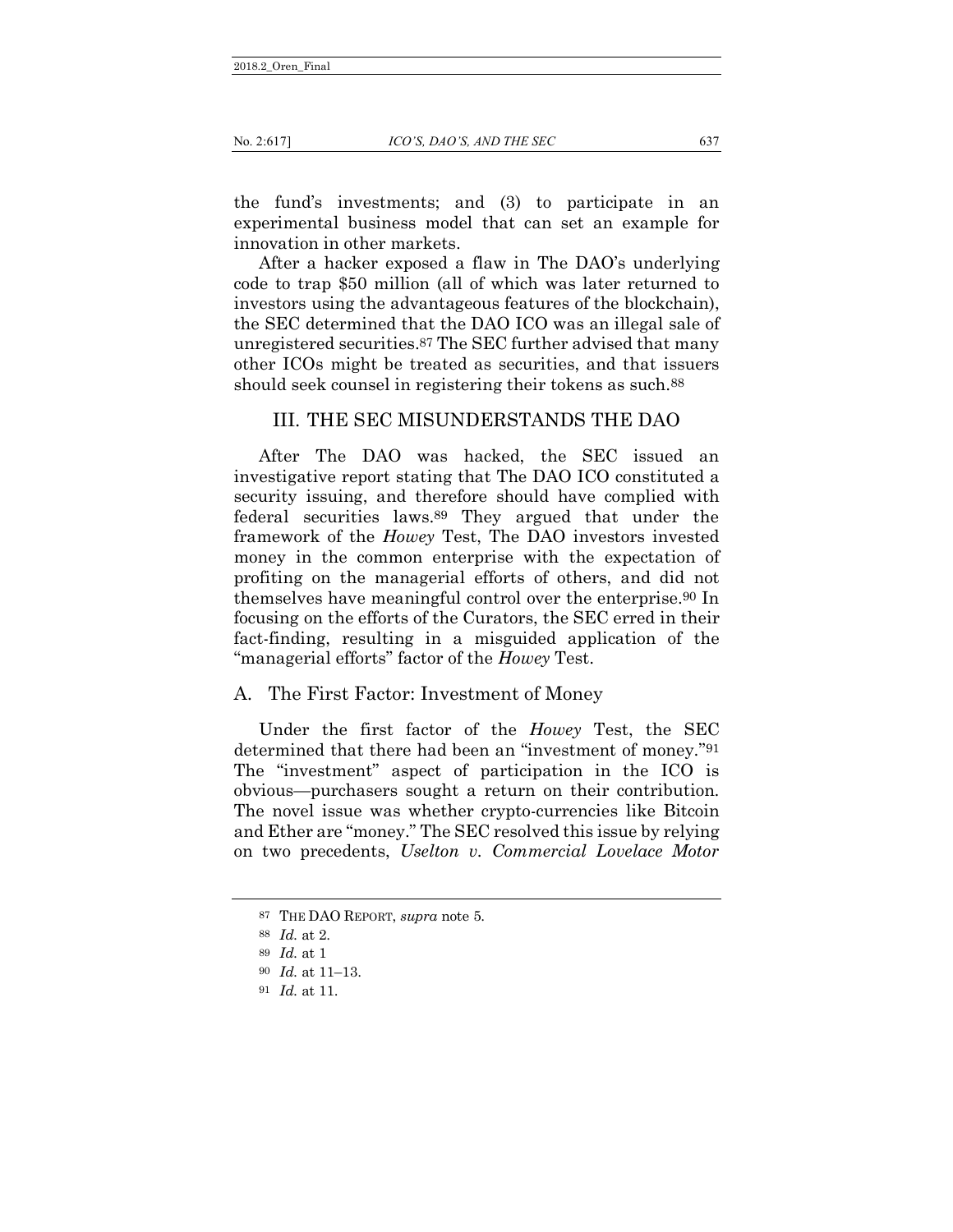638 *COLUMBIA BUSINESS LAW REVIEW* [Vol. 2018

*Freight, Inc.* and *SEC v. Shavers*, to argue that virtual currencies are money.92 Supporters of Bitcoin and Ether will not likely argue with this position, because it further legitimates the virtual currency market. At some point in the transaction, fiat currency must have been exchanged to procure the Ether (which has a fiat currency value) and invest in The DAO token. DAO token purchasers indisputably invested money in The DAO token.

#### <span id="page-21-0"></span>B. The Second Factor: A Common Enterprise

While the SEC acknowledges "common enterprise" as part of the definition of an investment contract security, it does not discuss whether the DAO ICO is a common enterprise, instead skipping to a discussion of the "managerial effort of others" factor.93 This may be because horizontal commonality seems self-evident—each DAO investor's success is tied to the success of the other investors. But vertical commonality here is more debatable, and some courts rely primarily on vertical commonality.94

<span id="page-21-1"></span>"A common enterprise within the meaning of *Howey* can be established by a showing of 'horizontal commonality': the tying of each individual investor's fortunes to the fortunes of the other investors by the pooling of assets, usually combined with the pro-rata distribution of profits."95 The DAO concept fits this description of a common enterprise. The success of an investment in The DAO is made possible by the investment of the pool of Ether contributed by all investors. All profits are distributed equally across each token, and each token holder receives a pro rata share of profits depending on the number

<sup>92</sup> Uselton v. Commercial Lovelace Motor Freight, 940 F.2d 564, 574 (10th Cir. 1991) (holding that cash is not the only form of investment recognized under the *Howey* Test); SEC v. Shavers, No. 4:13-CV-416, 2013 WL 4028182, at \*2 (E.D. Tex. Aug. 6, 2013) (holding that an investment of Bitcoin, a virtual currency, meets the first prong of *Howey*).

<sup>93</sup> THE DAO REPORT, *supra* note 5, at 11.

<sup>94</sup> *See* SEC v. SG Ltd., 265 F.3d 42, 49 (1st Cir. 2001) (discussing the use of horizontal and vertical commonality standards by different courts).

<sup>95</sup> Revak v. SEC Realty Corp., 18 F.3d 81, 87 (2d Cir. 1994).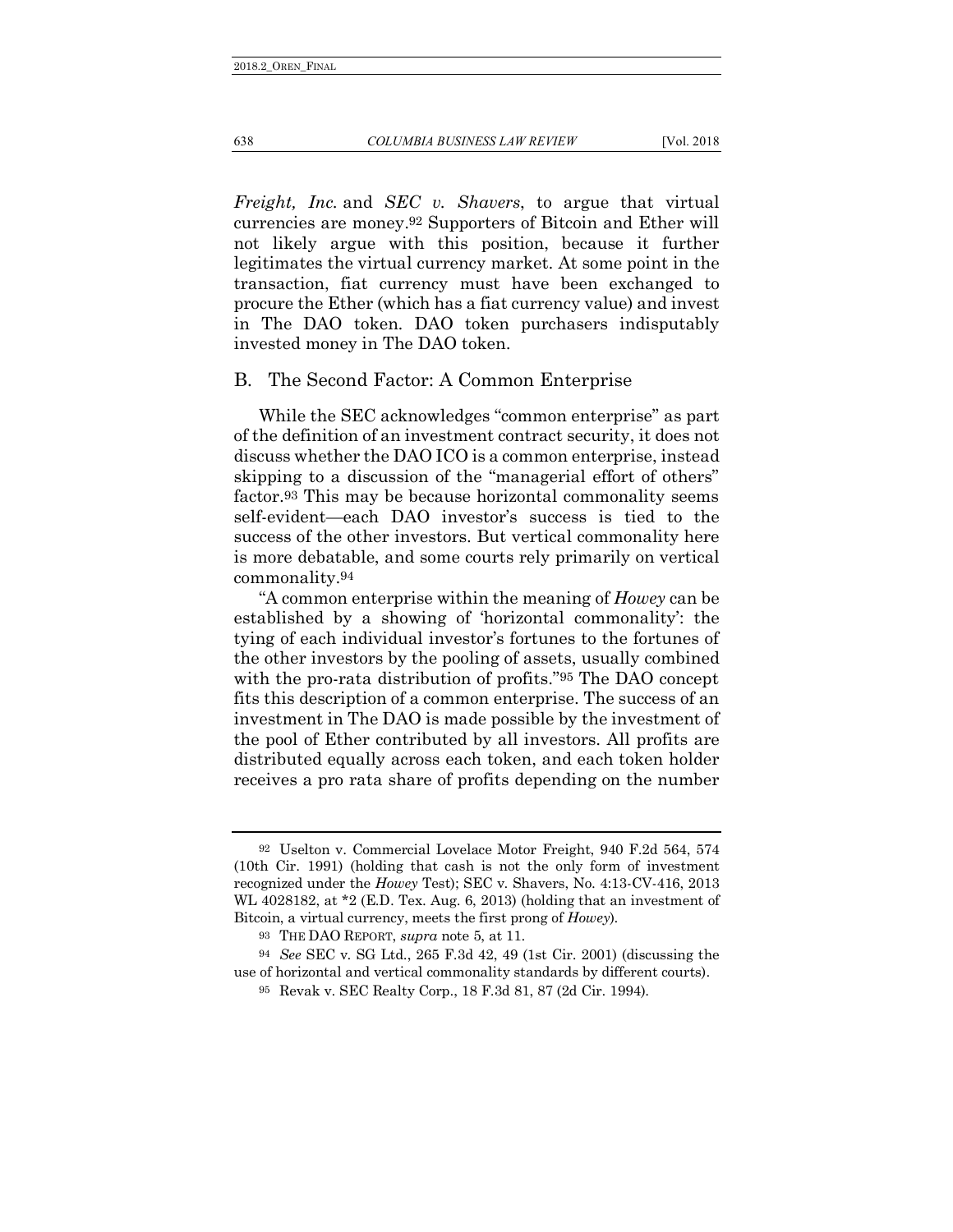of tokens held. In some courts, this will be sufficient to satisfy the common enterprise portion of *Howey*.

Other courts will accept vertical commonality to show a common enterprise. In vertical commonality schemes, "an investor's fortunes are tied to the promoter's success rather than to the fortunes of his or her fellow investors."96 The Eleventh and Fifth Circuits recognize broad vertical commonality, which requires a showing that the investor's returns are "tied to the efficacy of the promoter."97 The court in *Villeneuve* found vertical commonality because the investors could not succeed without advertising services provided by the promoters of the scheme.98 The Ninth Circuit, in cases where there is no horizontal commonality, will look to "a strict version of vertical commonality,"99 which requires that investors' fortunes be "interwoven with and dependent upon the efforts and success of those seeking the investment or of third parties."100 In such an evaluation, the court looks deeper than the contributions of the promoter to the scheme, instead focusing on whether the results of the promoters' efforts generate the results of the investment.

The DAO ICO might satisfy broad vertical commonality. The *Villeneuve* court found vertical commonality in a scheme where the promoters "provide<sup>[d]</sup> advertisements, training, products, and [selected] the areas where products are sold," adding that "[t]he failure to provide any of these services would definitely determine the success or failure of the

<sup>96</sup> *SG Ltd.*, 265 F.3d at 49.

<sup>97</sup> Villeneuve v. Advanced Business Concepts Corp., 698 F.2d 1121, 1124 (11th Cir. 1983), *vacated by reh'g en banc*, 730 F.2d 1403 (1984) (quoting SEC v. Koscot Int'l, Inc., 497 F.2d 473, 479 (5th Cir. 1974)). Although the Eleventh Circuit's en banc rehearing technically vacated its original *Villeneuve* opinion, the full court reached the same result and issued a cursory per curiam opinion that implicitly accepts the original panel's more fully explicated reasoning. *See* Villeneuve v. Advanced Business Concepts Corp., 730 F.2d 1403, 1404 n.1 (11th Cir. 1984) (en banc). 98 *Id.*

<sup>99</sup> Hocking v. Dubois, 885 F.2d 1449, 1459 (9th Cir. 1989) (en banc).

<sup>100</sup> SEC v. Glenn W. Turner Enters., 474 F.2d 476, 482 n.7 (9th Cir. 1973).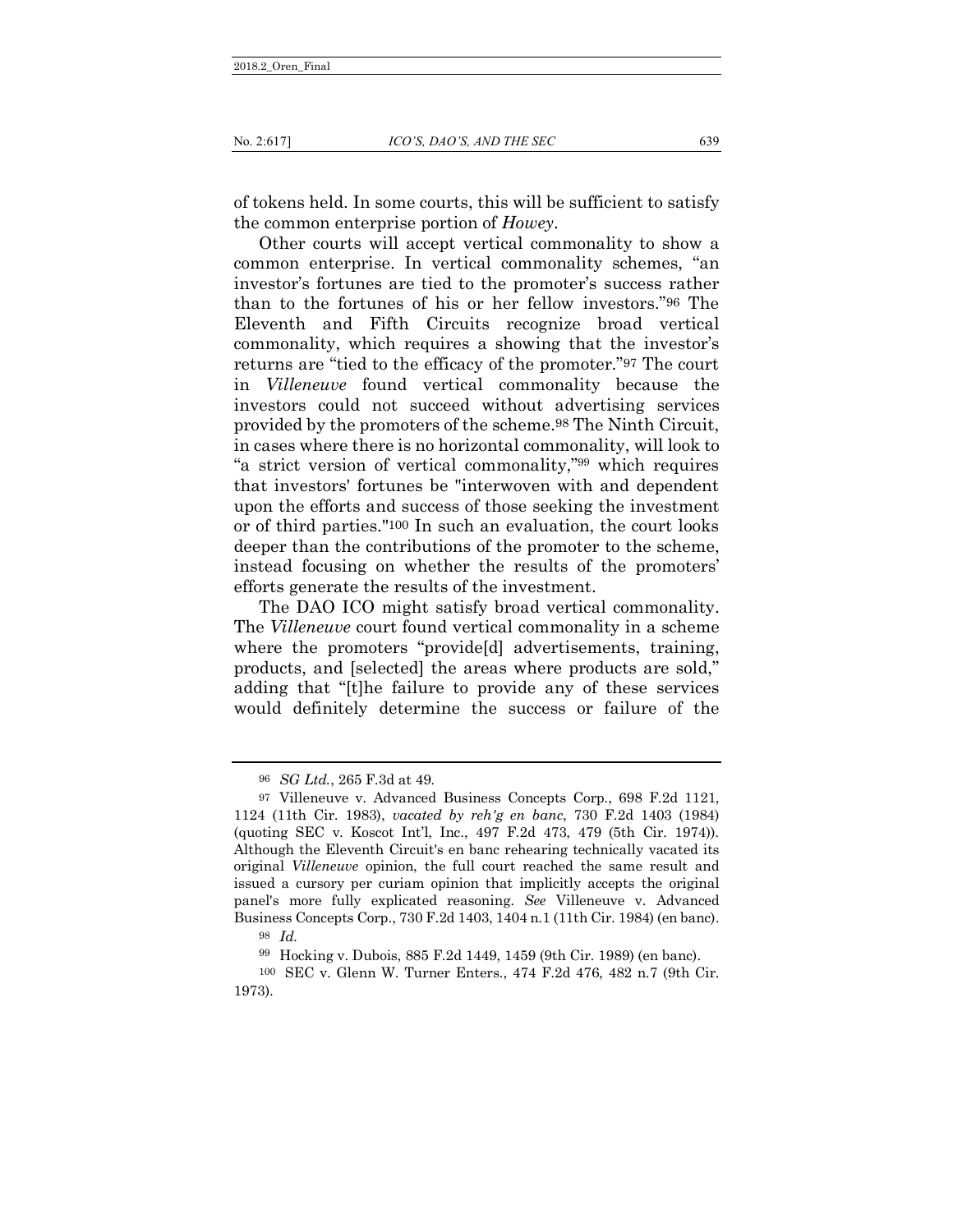scheme."101 The causal link between the contribution of the promoters and the sales efforts of investors (who were like franchisees in the *Villeneuve* scheme) seems tenuous, yet the court deemed the *Villeneuve* scheme to be a common enterprise.102 The DAO Curators offer similar threshold services, like approving pitches for voting.103 Without Curator approval, token holders cannot vote on a smart contract pitch. Neglecting curation would undoubtedly cause the failure (or at least stagnation) of the scheme, so broad vertical commonality is satisfied here.

However, strict or narrow vertical commonality is not easy to apply in this case. In a case in which an investor's funds would not be pooled—i.e. no horizontal commonality—the Ninth Circuit found a common enterprise where the success of the investor's investment depended upon the success of the promoter's "business operations."104 Arguably, this is not the case in The DAO. First, the founders of The DAO provided the minimum code necessary for token purchasers to be able to work together to build their funds. Afterwards, there is no more relationship between the investors and the founders, so investors' success depends on the new execution code they approve and the investments they choose, independent of the founders.

The Curators were closer to the success of the investors, because they were tasked with ensuring that pitches were suitable for implementation. Investor success required Curators' services, but was not dependent on those services. An investment could have been approved by Curators and then denied by voters, or approved by voters and be a failure, in each case regardless of the Curators' operation. Further, the Curators were replaceable by token-holding voters, which further separated Curator performance and investor success.

A final argument against both modes of vertical commonality is that the Curators do not create verticality at

<sup>101</sup> *Villaneuve*, 698 F.2d at 1124.

<sup>102</sup> *Id.*

<sup>103</sup> Jentzsch, *supra* note 51, at 2–3.

<sup>104</sup> El Khadem v. Equity Sec. Corp., 494 F.2d 1224, 1229 (9th Cir. 1974).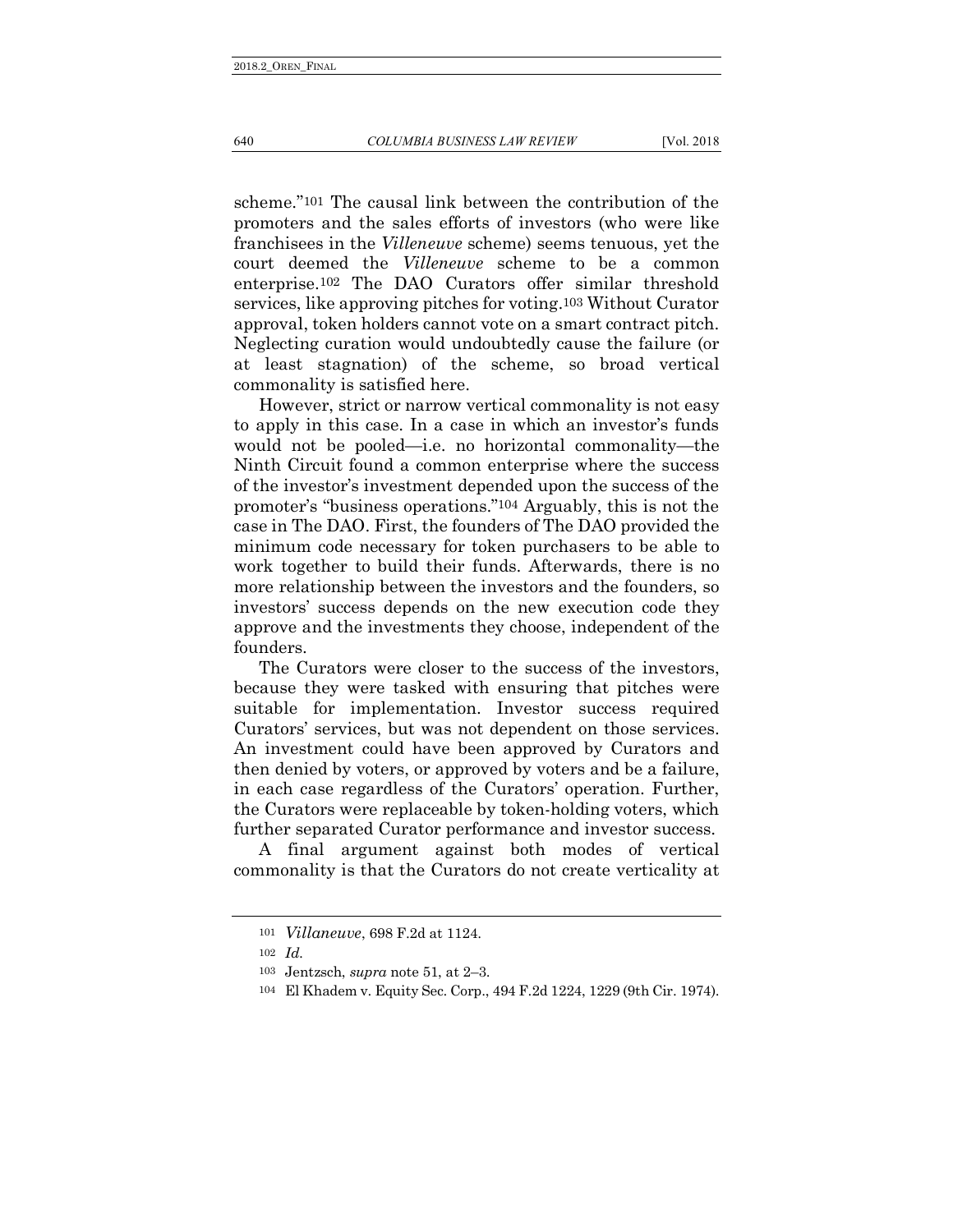all, but rather are within the same horizontal, decentralized structure of the DAO. Decentralization is the essential concept of the business model. Further, the Curators are facilitators chosen by the token holders, but do not have power to control the token holders. The Curators' primary purpose is to protect minority token holders from attack by a majority token holder (like voting to take all of the funds, which, in fact, almost occurred before it was stopped by the Curators).105 One DAO Curator describes his role as "human-training wheels" and envisions a future where Curators are no longer necessary at all.106 Another Curator saw an even smaller role in protecting from majority attacks, which is just to certify "whether payment addresses are truly associated with proposals" and whether code meets security standards— Curators are not to make a decision based on the profitability of a proposed contract.107 Hence, Curator control is merely procedural, not substantial.

In most courts, a lack of strict vertical commonality would not defeat the common enterprise factor, since horizontal commonality exists. This may be why the SEC left the common enterprise factor out of the DAO report. However, the discussion of vertical commonality raises important challenges to the SEC's application of the final *Howey* factor, the managerial effort of others.

## C. The Third Factor: The Reasonable Expectation of Profits

The third factor's application to The DAO is relatively straightforward, and therefore only received a short paragraph of discussion in the SEC Report.108 DAO investors were driven to the novel investment model by the potential financial returns. "Profits" means "[p]rofits in the sense of

<sup>105</sup> Jentzsch, *supra* note 51, at 2–3.

<sup>106</sup> Andrew Quentson, *Are The DAO Curators Masters or Janitors?*, COINTELEGRAPH (June 12, 2016), https://cointelegraph.com/news/are-thedao-curators-masters-or-janitors [perma.cc/ALW2-KZ2A].

<sup>107</sup> *Id.*

<sup>108</sup> THE DAO REPORT, *supra* note 5, at 11–12.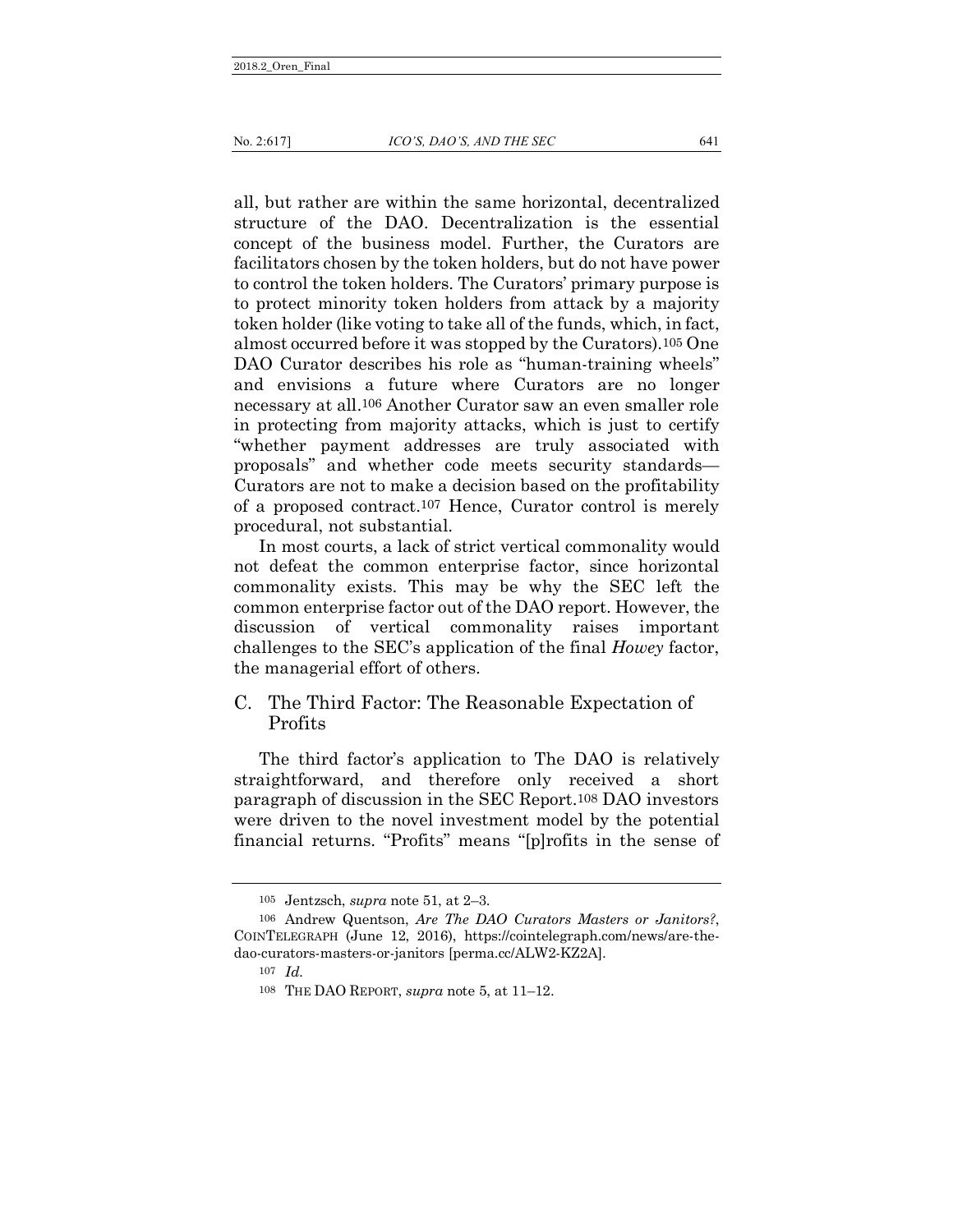#### 642 *COLUMBIA BUSINESS LAW REVIEW* [Vol. 2018

income or return, to include, for example, dividends, other periodic payments, or the increased value of the investment."109 The value of a DAO Token could increase and the token may be traded on another virtual exchange for Bitcoin or possibly even U.S. dollars. At some point in the transactional chain, the return on a DAO investment has real liquidity. There is no doubt that DAO token purchasers invested money with the reasonable expectation of profits.

<span id="page-25-0"></span>A counterpoint to note, however, is that profit is not the exclusive purpose for investing in The DAO. There are other virtual currency funds that invest in blockchain technologies, but operate more like traditional hedge funds.110 The difference with The DAO arise in the ownership of control and in the potential to explore the most ambitious possibilities of smart contracts and blockchain technology—like automating investments to execute with no human staff. While this does not overcome the expectation of profits, the numerous, experimental motivations behind The DAO should help guide the SEC in their evaluation of a DAO ICO. After all, *Landreth* lends precedent to the idea that whether investors expect the protection of securities regulations are relevant to the application of the Securities Acts.111

## D. The Fourth Factor: The Managerial Efforts of Others

The most controversial factor in the SEC's application of the *Howey* Test to The DAO is the fourth factor. The SEC argued that "The efforts of Slock.it, Slock.it's co-founders, and The DAO's curators were essential to the enterprise," thereby

<sup>109</sup> SEC v. Edwards, 540 U.S. 389, 394 (2004).

<sup>110</sup> Taas is a crypto-hedge fund that distributes twenty-five percent of its profits from investing in blockchain assets. There are more recent cryptoinvestment funds as well that charge traditional management and profit participation fees. *See* Reynolds, *supra* note 80; Ash Bennington, *Crypto Hedge Fund Costs? Invest \$100k and Here's How Much You'd Pay,* COINDESK (Sept. 28, 2017, 11:00 AM), https://www.coindesk.com/cryptohedge-fund-costs-invest-100k-and-heres-how-much-youd-pay/ [perma.cc/TYX4-U4D8].

<sup>111</sup> Landreth Timber Co. v. Landreth, 471 U.S. 681 (1985).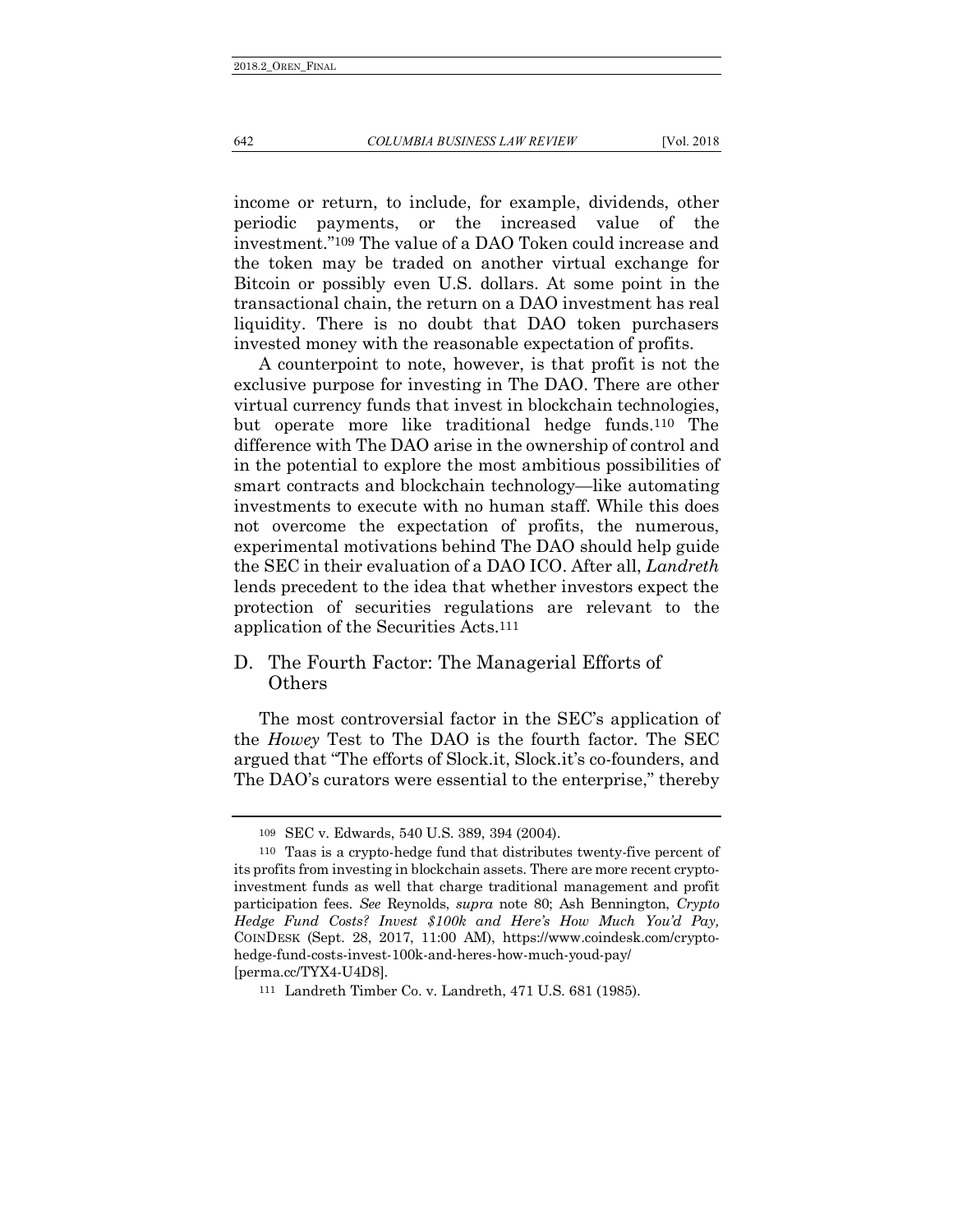satisfying the managerial-efforts-of-others factor.112 Further, the SEC found that the "token holders' voting rights were limited," while drastically downplaying the importance of the token holders' "Contractor" power.113 This is where the SEC erred. The SEC's interpretation of DAO procedure is antithetical to the concept of the DAO and distorts the economic realities of the investment. This misinterpretation of facts has led to a misapplication of the law.

> <span id="page-26-0"></span>1. The Efforts of Slock.it, Slock.it's Co-Founders, and The DAO's Curators

Slock.it is the group of coders responsible for initiating The DAO. They wrote the code, issued and promoted the ICO, chose the initial Curators and suggested the first pitch, then stepped back to a role limited to answering technical questions about how to participate in The DAO.114 The SEC decided that these were the "undeniably significant" efforts that were "essential" to the "failure or success of the enterprise."115 While it is undeniably true that The DAO could not have formed without initial programming, the SEC overstated the ongoing involvement of Slock.it, but neglected to consider the founders' future intent to step aside as soon as the code was running, and even to replace Curators with token-holder-generated code when possible.116 The economic reality of the scheme was that Slock.it and the Curators only contributed to the maintenance of the system, while the "failure or success of the enterprise"—returns on investments—depend long-term upon the token-holding investors themselves.

<span id="page-26-1"></span>This part of the *Howey* Test no longer requires the success of the investment to be derived "solely" from the managerial

<sup>112</sup> THE DAO REPORT, *supra* note 5, at 12.

<sup>113</sup> *Id*. at 13.

<sup>114</sup> *Id*. at 12.

<sup>115</sup> *Id*. (citing SEC v. Glenn W. Turner Enters., Inc., 474 F.2d 476, 482 (9th Cir. 1973)).

<sup>116</sup> Quentson, *supra* note 106.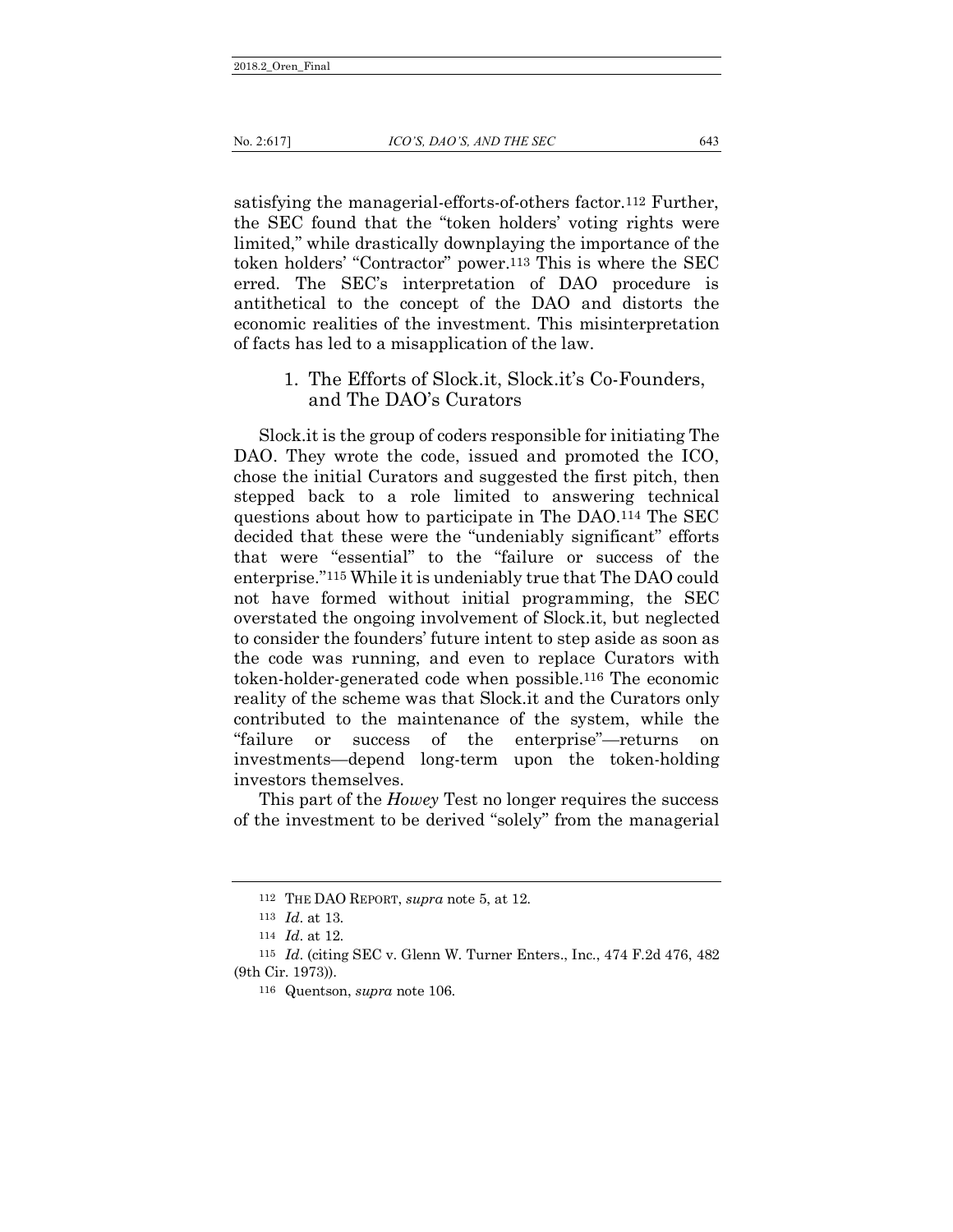644 *COLUMBIA BUSINESS LAW REVIEW* [Vol. 2018

efforts of the promoter or third parties.117 Investors can participate in the scheme by means of contributing sales activities or voting on governance, and the investment contract may still be deemed a security.118 However, the limits of just how far the law has moved away from "solely" are unclear. The D.C. Circuit suggests a temporal rule for when the managerial efforts of others is insufficient.119 In this circuit, an "on-going" common enterprise between the investors and managers must be present: "[1] pre-purchase services cannot by themselves suffice to make the profits of an investment arise predominantly from the efforts of others, and that [2] ministerial functions should receive a good deal less weight than entrepreneurial activities."120

The SEC found the contributions of Slock.it essential and the powers of the Curators substantial.121 They argued that Slock.it's coding, marketing, ongoing technical support, and promise to put forth the first investment project created an expectance of token-holder reliance upon their managerial efforts.122 Additionally, they found that the Curators' task to white-list or block Contractor pitches overpowered any realistic ability for the token holders to exercise control, while downplaying the ability for token holders to replace Curators.123

The coding of the DAO by Slock.it and the appointment of initial Curators were merely pre-purchase efforts.124 After purchase, additional code was to be offered by token holders (when a token holder pitches a smart contract for code to be inserted after a vote, that token holder is referred to as the

<sup>117</sup> *Glenn W. Turner*, 474 F.2d at 482.

<sup>118</sup> *See id.* at 480 (the investor becomes the salesman in the scheme); *see also* SEC v. Merch. Capital, LLC, 483 F.3d 747 (11th Cir. 2007).

<sup>119</sup> SEC v. Life Partners, Inc., 102 F.3d 587 (D.C. Cir. 1996).

<sup>120</sup> *Id.* at 588.

<sup>121</sup> THE DAO REPORT, *supra* note 5, at 12.

<sup>122</sup> *Id.*

<sup>123</sup> *Id.* at 13.

<sup>124</sup> The SEC did not discuss the temporal aspect of the initial setup contributions of Slock.It. *See* THE DAO REPORT, *supra* note 5, at 12.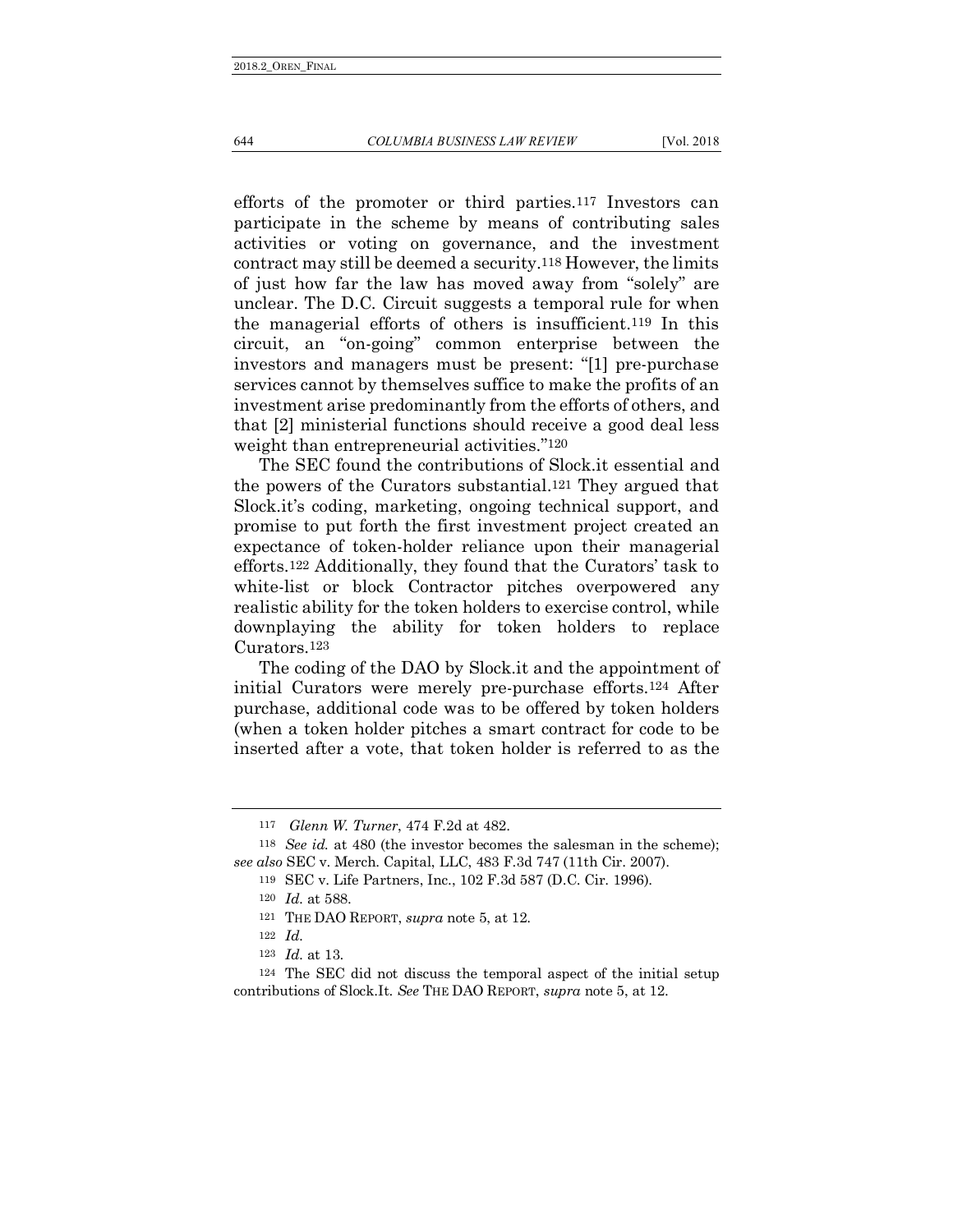"Contractor" for that pitch).125 Any on-going involvement was intended to be—and in reality was—ministerial, not entrepreneurial. Slock.it provided technical support; Curators, even in their screening of pitches, offered only security clearance and compliance. Only token holders—the investors—were entitled to put forth the entrepreneurial efforts and ideas necessary for profit. In practice, Slock.it and the Curators (many of whom helped create the Ethereum blockchain) functioned as they promised in the white paper: they intervened in the code using a hard fork to stop a hack from exploiting minority token holders.126 Security is not an entrepreneurial effort; it is a ministerial one. Security does not continuously increase the value of the investment; it is already priced-in to the purchase price of the token. Even screening pitches for security-proper integration with the DAO code does not overshadow the predominance of the investors' efforts.

The Fourth Circuit provides a convenient analogy to the managerial efforts in The DAO: "[i]f the investment scheme [is] merely to raise cattle for slaughter, the interests purchased by the [investors] may not [constitute] investment contracts."127 Raising the cow is a pre-purchase contribution. Slaughtering the cow and profiting off the meat is the ongoing effort, and the investors have the practical skill and ability to realize these profits without the rancher.128

In the DAO case, the code is the cow. Slock.it raised the code only to the point where additional experience and input was needed. The investors could "hire others to care for the" code—Curators—and still the arrangement would not

<sup>125</sup> Jentzsch, *supra* note 51, at 2–3.

<sup>126</sup> A hard fork is a blockchain management method which asks each of the record keepers to agree to change the historical information in the blockchain, and can essentially undo unwanted transactions. Matthew Leising, *The Ether Thief*, BLOOMBERG (June 13, 2017), https://www.bloomberg.com/features/2017-the-ether-thief/ [perma.cc/YMY9-FY3Z].

<sup>127</sup> Bailey v. J.W.K. Properties, Inc., 904 F.2d 918, 923 (4th Cir. 1990). 128 *Id.* at 923–24.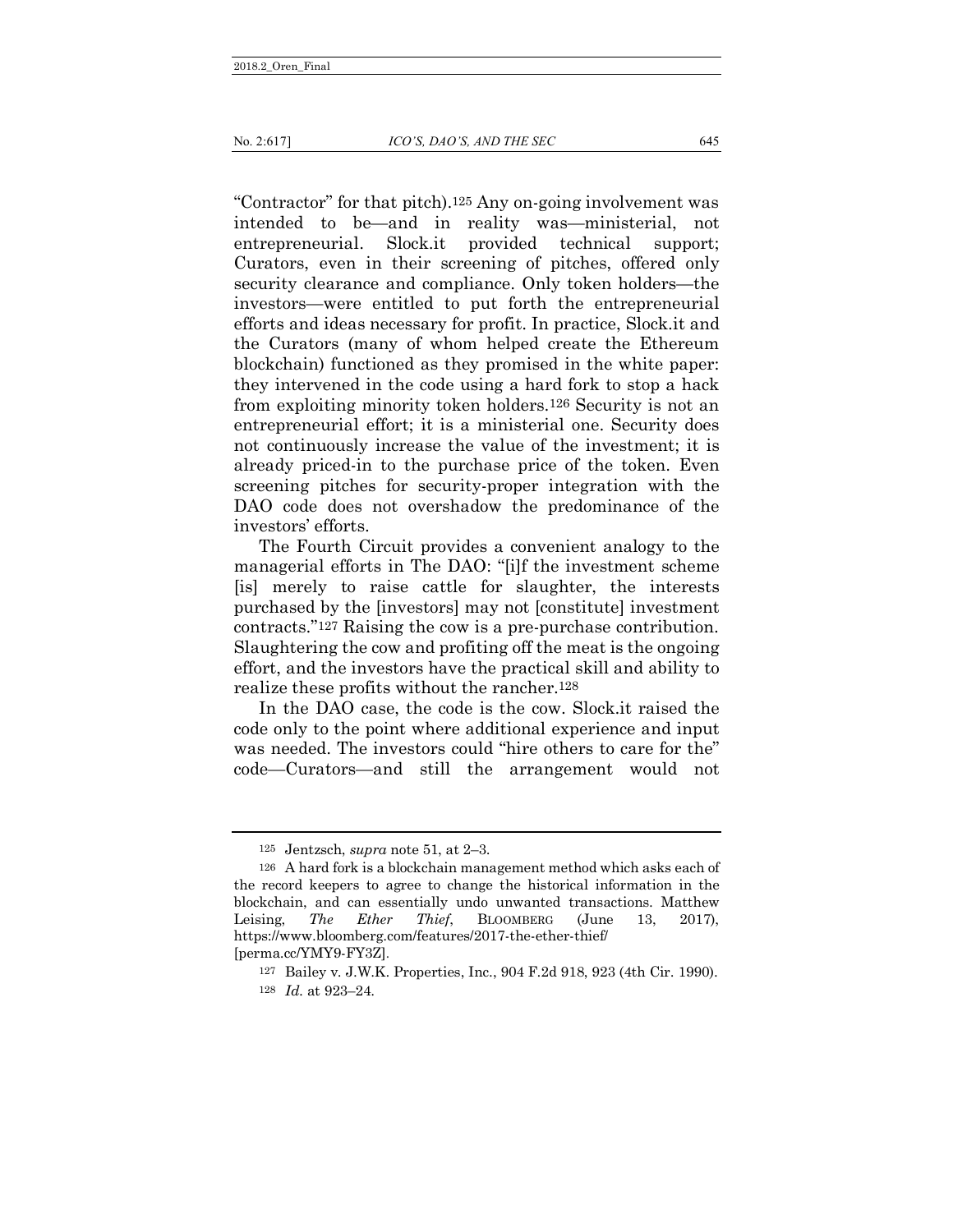constitute an investment contract.129 The token holders are ultimately responsible for and (as discussed below) practically capable of exercising the necessary controls to slaughter the cow—code, pitch, and vote for investments—and realize returns. The pre-purchase contributions of Slock.it and the Curators are simply not the meat of the efforts needed to realize profit.130

Cases in which the pre-purchase efforts of managers satisfied the managerial efforts factor of *Howey* involved "significant post-purchase efforts."131 Post-purchase, Slock.it only provided "ministerial efforts" like answering technical questions on token-holder forums.132 These were helpful in the development of the technology, but not essential to the profitability of future investments. The Curators were tasked with ensuring the security and honesty of the code as well as protecting the voting rights of the minority token holders, which is purely ministerial.<sup>133</sup> Neither the post-purchase contributions of Slock.it nor the Curators can be considered "substantial improvements" to the scheme.134 Rather, they serve only as general maintenance. As such, the managerial efforts necessary to satisfy the final factor of the *Howey Test* are not present—just as they are not present when a rancher sends a cow to the slaughterhouse.

<sup>129</sup> *Id.*

<sup>130</sup> The Fourth Circuit differentiates between schemes in which the pre-purchase selection of assets, like choosing cow embryos, is essential to the success of the enterprise and those, like raising the cow for slaughter, in which the investors are capable of exercising control over the on-going enterprise. *Id.* Slock.it founders do not contribute enough code pre-purchase for The DAO to make any decisions. All asset selection is left up to the token holders, with Curators only serving ministerial purposes.

<sup>131</sup> SEC v. Life Partners, Inc., 102 F.3d 587, 588 (D.C. Cir. 1996).

<sup>132</sup> *Id.*; *see* THE DAO REPORT, *supra* note 5, at 12.

<sup>133</sup> Jentzsch, *supra* note 51, at 2–3.

<sup>134</sup> *Life Partners*, 102 F.3d at 588 (quoting McCown v. Heidler, 527 F.2d 204, 211 (10th Cir. 1975)).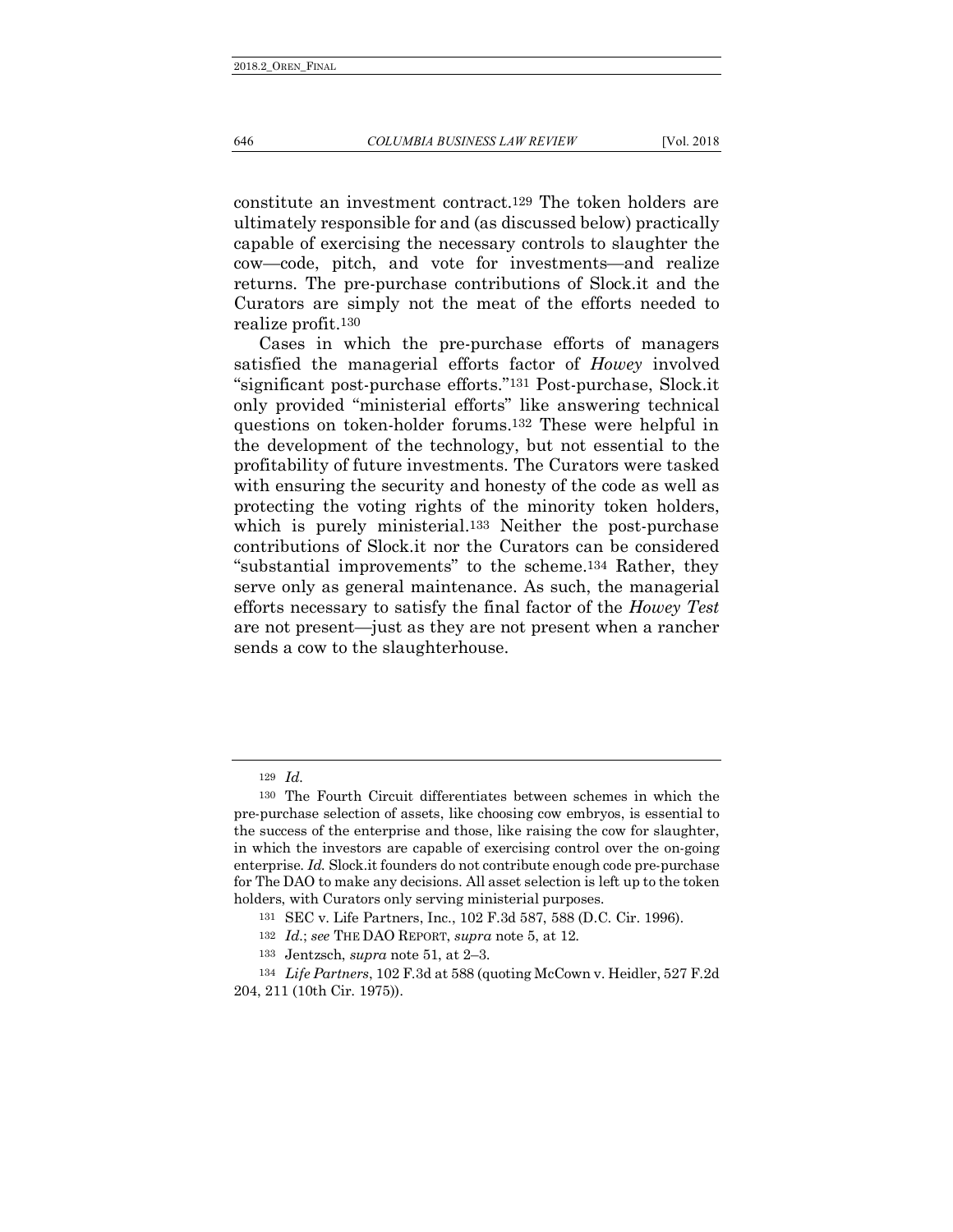### 2. The Expansive Rights of The DAO Token Holders

The SEC further found that, under the managerial efforts factor of the *Howey* Test, the voting rights of the token holders were limited.135 These limitations made token holders more reliant on managerial efforts.136 This determination substantially underestimates the control rights conferred to token holders. Further, the SEC only makes a cursory exploration of the applicability of the *Tucker* court's partnership agreement evaluation.137 A closer look at the comprehensive rights and protections afforded token holders, in the context of a horizontal relationship with Curators, will show that token holders held the essential control of the enterprise. This is especially true when considering expectations of how The DAO would operate in the future.

<span id="page-30-0"></span>When evaluating joint ventures and partnerships as investment contracts, courts add additional inquiries under the managerial effects factor of *Howey*, assessing how the partnership agreement actually distributes partnership power.138 Whether the investors had expectations of reliance on the entrepreneurial efforts of the promoters or third parties at the time of entering the contract is relevant.139 But, in order to demonstrate that the joint business venture is not an investment contract, the investors must show that, when considering the economic reality, they held "meaningful control."140

The SEC determined that DAO tokens "did not provide [investors] with meaningful control over the enterprise, because (1) DAO Token holders' ability to vote for contracts was a largely perfunctory one; and (2) DAO Token holders were widely dispersed and limited in their ability to

<sup>135</sup> THE DAO REPORT, *supra* note 5, at 13.

<sup>136</sup> *Id.*

<sup>137</sup> *See id.*

<sup>138</sup> *See* Williamson v. Tucker, 645 F.2d 404, 424 (5th Cir. 1981).

<sup>139</sup> *See id.* at 419.

<sup>140</sup> *Id.*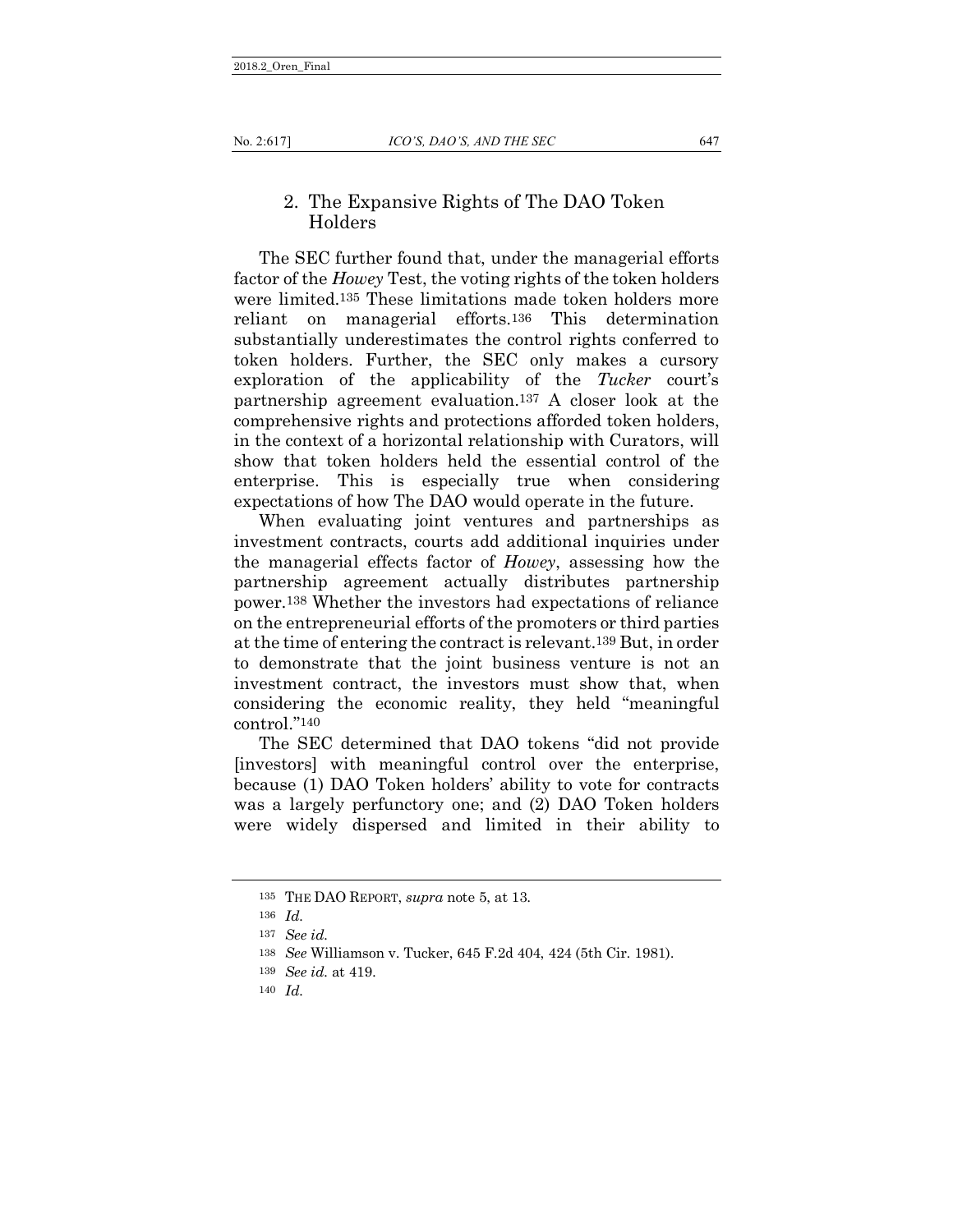communicate with one another."141 This reasoning seems to ignore the other rights conferred upon token holders, like the Contractor right to pitch and promote smart contracts, the right to replace Curators, and the rights to spin-out additional DAOs to protect minority interests.142

The marketing and promotion of the DAO led investors to believe that they would be sharing equal, democratic, decentralized control. The reality was that the experimental and novel model needed "training wheels" and safeguards to ensure this democratic and decentralized control would successfully function.143 These efforts were technical and governance-focused, not investment-focused. Aside from the initial, exemplary investment concept said to be introduced by Slock.it, the future investment concepts were to be pitched, chosen, and executed by token holders and their code contributions.

The voting rights of the token holders were not just perfunctory, they were the concept and purpose of the business model, and the driving reason for investing in the DAO rather than another ICO. The SEC decided that because token holders could only vote on contracts white-listed by Curators, the voting rights did not constitute meaningful control.144 However, token holders are responsible for creating and pitching the investment code, in addition to voting on the code. The Curator's role is described in the DAO White Paper under the minority token holder protection section—their purpose is to protect minority holders from a majority attack.145 The authority to block pitches is derived from this purpose. Pitches should only be blocked when the code does not do what it purports to do, or if there seems to be a scheme in which the majority funnels money from the fund into their own account.146 The token-holder vote is still the executory

146 *See id.* It is difficult to comment on how this worked in practice, since the hack halted DAO operations before the pitch process could begin.

<sup>141</sup> THE DAO REPORT, *supra* note 5, at 14.

<sup>142</sup> *See* Jentzsch, *supra* note 51.

<sup>143</sup> Quentson, *supra* note 106.

<sup>144</sup> THE DAO REPORT, *supra* note 5, at 14.

<sup>145</sup> *See* Jentzsch, *supra* note 51.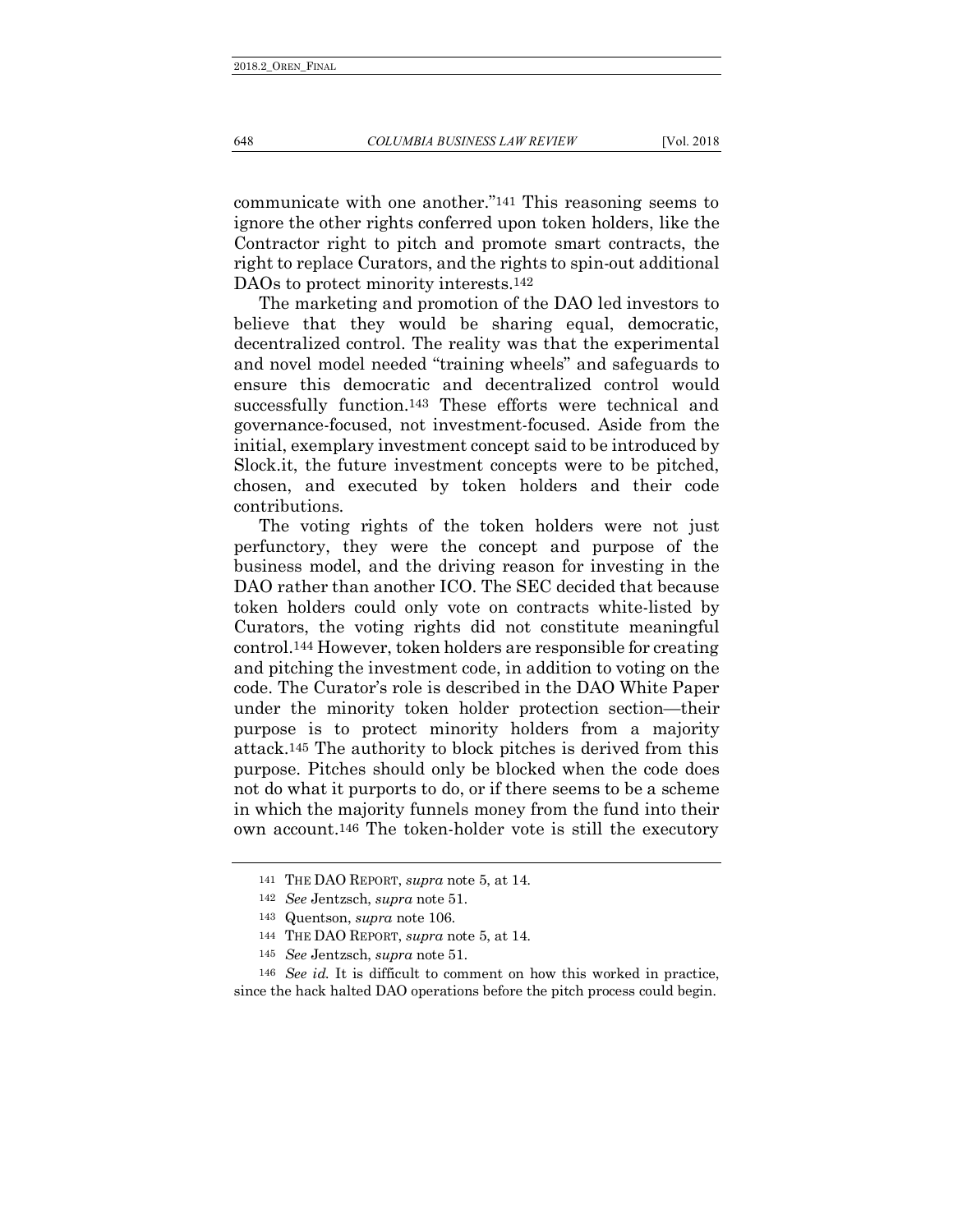controller and decision maker for the DAO's investment strategy. The Curators have no power to spend the DAO's funds or to monetize any assets. All of the profit and loss depends upon the action of token holders: Contractors pitching valuable code, and enough token holders voting to approve sound decisions.

The SEC claims that Contractors do not provide voters with the information necessary to make informed decisions.<sup>147</sup> It may be true that Contractor pitches would not be accompanied by an in-depth prospectus. However, the pitches are open-sourced smart contracts. All of the decisions which would be executed by the pitch would be contained within the code, which is visible to all investors. This transparency is at the heart of the DAO. After examining the code, the token holders can then perform the research necessary to evaluate the project. In some ways, this function lends more meaningful control than the delegation of duties in a general partnership. Token holders have the ability, by way of digital code, to simultaneously approve of an investment strategy and perform the exact, unalterable execution of that strategy. This is not a merely perfunctory right. If token holders like a strategy but dislike the execution, they can vote it down and pitch alternative code.

Additionally, the procedural right for token holders in the minority to organize and separate their block into a different DAO fund (automatically transferring their funds) and elect their own Curator adds further weight to voting rights.148 If the majority and its Curators seek to take advantage or dominate minority token holders, they risk losing those minority funds. This is a secondary safeguard to ensure both that Curators and Contractors respect the democracy of The DAO. In this way, these token holders have more effective minority voting rights than do traditional common stock voters.

The SEC claims that the wide dispersion of token holders and pseudonymity leads to a lack of communication that

<sup>147</sup> THE DAO REPORT, *supra* note 5, at 14.

<sup>148</sup> *See* Jentzsch, *supra* note 51.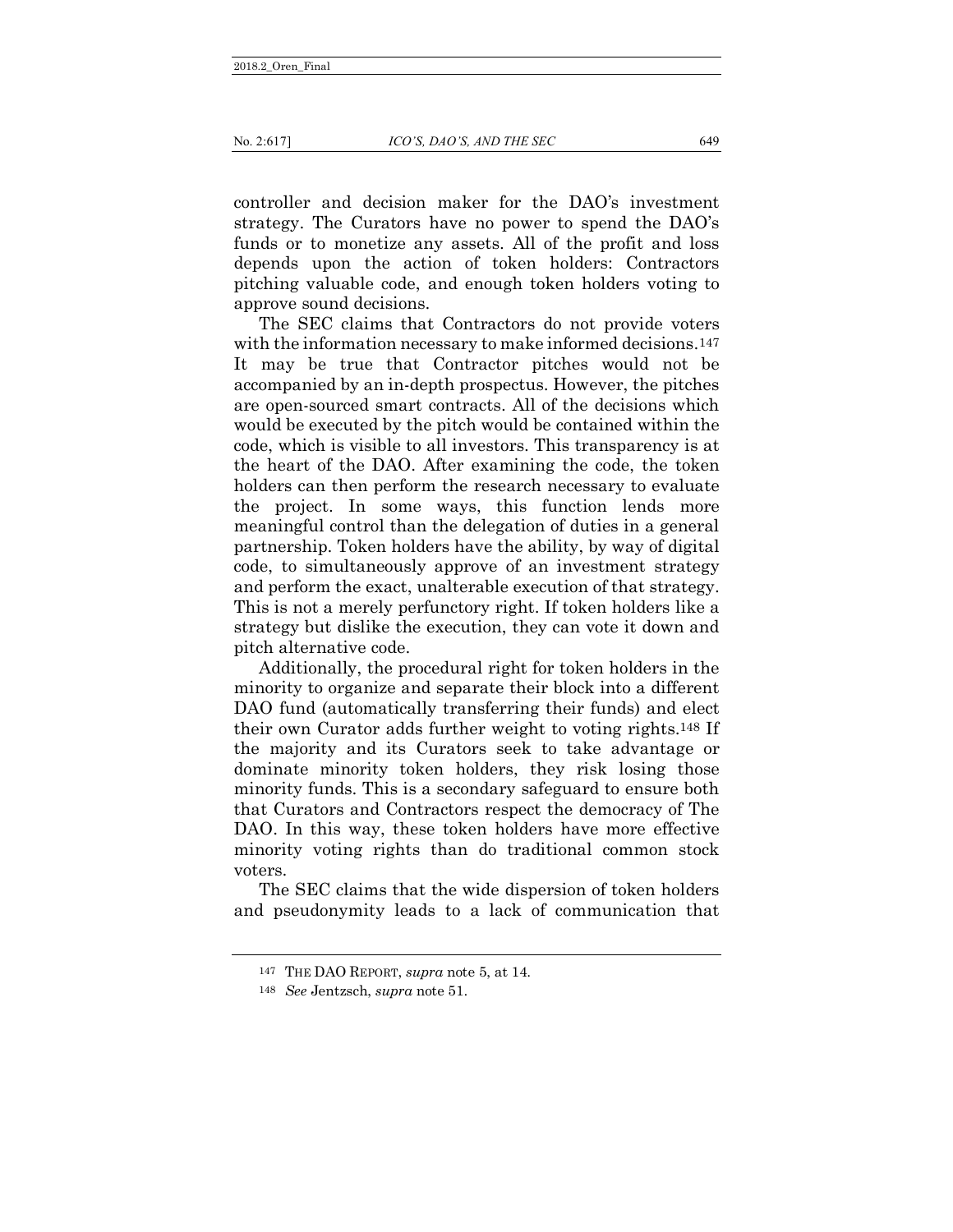650 *COLUMBIA BUSINESS LAW REVIEW* [Vol. 2018

makes the voting-right safeguards and meaningful control ineffective in reality.149 This understates the Internet's contributions to communications. First, Slock.it hosts an online forum where pitches can be openly debated and discussed by all token holders and the public in general (like a true democracy). There is no evidence that this forum is censored or that minority shareholders would be unable to utilize this forum to organize a voting block necessary to spinoff a DAO.150 It is difficult to discern why pseudonymity necessarily weighs against organizing a voting bloc, since the forum and token blockchain connects the token holders. The investors purchasing ICO tokens are going through Bitcoin and then Ethereum—they must be technologically savvy. While pseudonymity might block names and addresses, those are not necessary to communicate online. Avatars and online addresses allow information to be shared just as easily, and credibility can be assessed by track record of the avatar just as credibility is assessed by the background of a named person. Dispersion, diversity, decentralization, and even pseudonymity are factors that, online, have the potential to contribute to a democratic business model. They should not be evaluated as presumptively bad for voting power as they would be under more archaic schemes.

## 3. The Token Holders Have Meaningful Control

Under *Tucker*, it is highly possible with these facts that the DAO Token is not an investment contract because it allows token holders to exercise meaningful control over their investment.151 The rights conferred on the token holders, because they are more than merely perfunctory voting rights, distribute more power than a limited partnership does.<sup>152</sup> Since the token holders are the ones who will necessarily be

<sup>149</sup> THE DAO REPORT, *supra* note 5, at 14.

<sup>150</sup> The SEC says this "potentially" makes it difficult to do so. But it is unclear why, with the Internet savvy of ICO investors, organizing a community online would be unrealistic. *Id.* at 14.

<sup>151</sup> *See* Williamson v. Tucker, 645 F.2d 404, 424 (5th Cir. 1981).

<sup>152</sup> *Id.* (satisfying the first condition).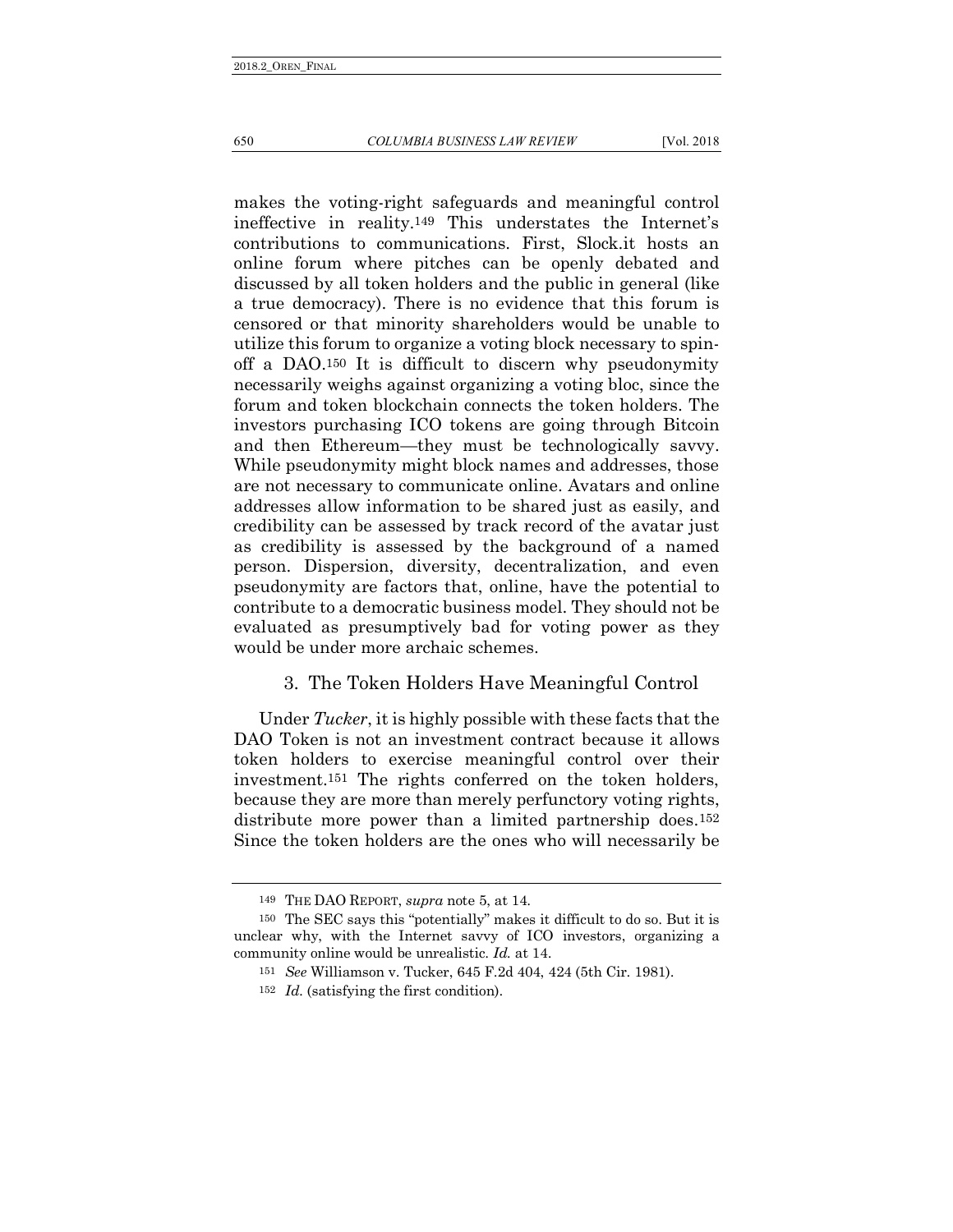the smart contract coders, the knowledge and experience of token holders are essential to the enterprise.153 Finally, the token holders are not dependent on the entrepreneurial efforts of any centralized management.154 The token holders may one day replace even the need for Curators with their own code.155 By passing the three *Tucker* conditions on joint ventures or partnerships, The DAO fails the managerial efforts factor of the *Howey* Test, and therefore, is arguably not a security.156

## <span id="page-34-0"></span>IV. THE DECENTRALIZED PARTNERSHIP FORM AS A SOLUTION

There may be a localized solution to the risks of fraud and failure in ICO fundraising: partnership law. Under the Uniform Partnership Act § 202, The DAO could be considered a partnership.157 Investors have bought membership in the DAO—the rights to the DAO code—in the interest of sharing control and profit. Recognizing a Decentralized Partnership form in which a large number of partners can be widely dispersed and yet share meaningful control—and liability—is a natural evolution of law driven by technology. There is no limit on the number of partners that can create a general partnership.158 By telling token holders that they are partners, rather than securities investors, a better signal is sent to the developing DAO economy: When a company is decentralized, everyone is responsible for each other.

<sup>153</sup> *Id.* (satisfying the second condition).

<sup>154</sup> *Id.* (satisfying the third condition).

<sup>155</sup> Quentson, *supra* note 106.

<sup>156</sup> *See* United States v. Leonard, 529 F.3d 83 (2d Cir. 2008), for an application of *Tucker* to modern and novel business forms beyond simple partnerships or joint ventures.

<sup>157</sup> UNIF. PARTNERSHIP ACT § 202 (NAT'L CONFERENCE OF COMM'RS ON UNIF STATE LAWS 1997) (amended 2013).

<sup>158</sup> *Id.*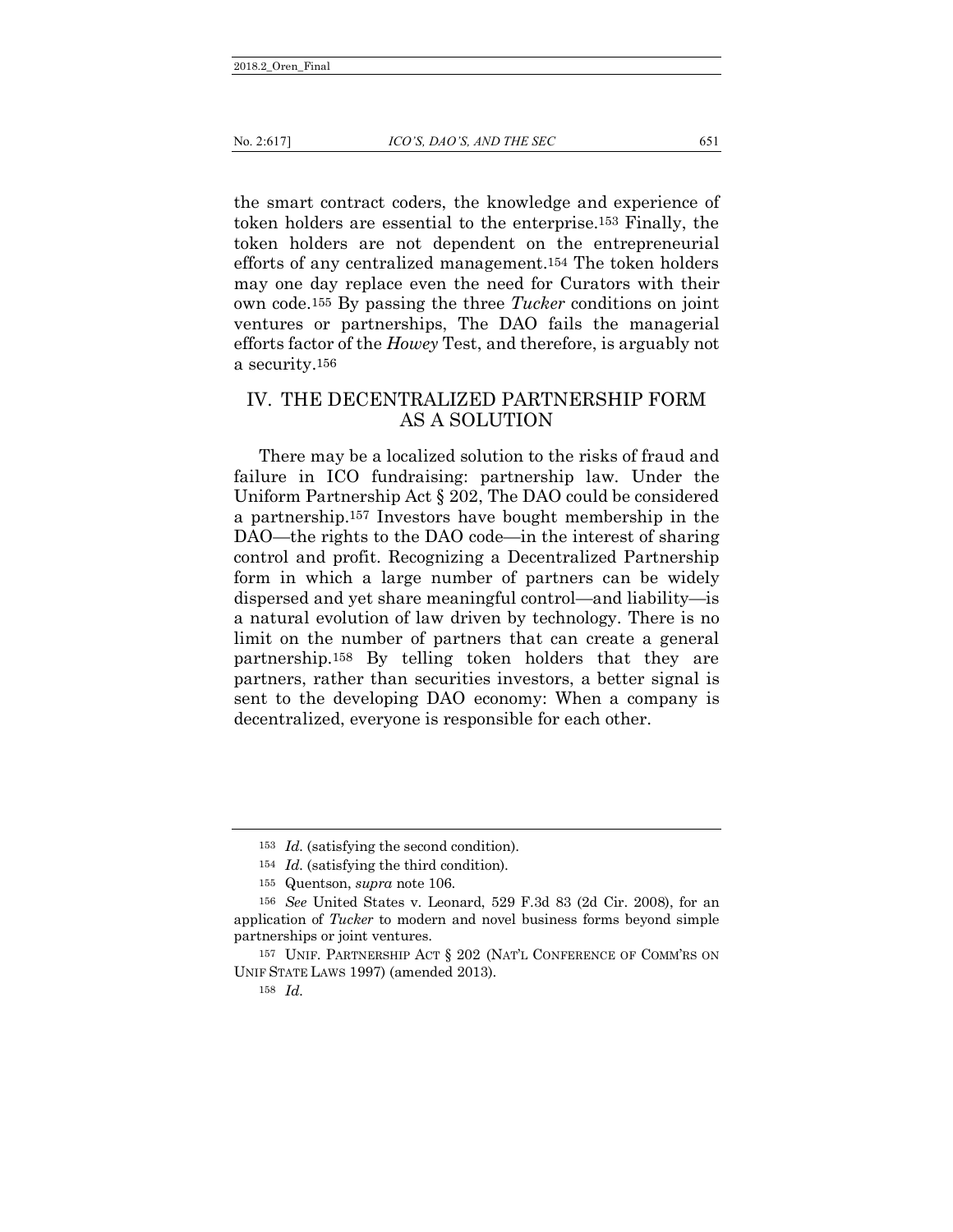652 *COLUMBIA BUSINESS LAW REVIEW* [Vol. 2018

#### A. The Features of a Decentralized Partnership

<span id="page-35-0"></span>A Decentralized Partnership pitches a partnership agreement to the public digitally and disperses it geographically, yet garners a legal status similar to that of a general partnership. The partnership agreement sent out as a smart contract—the ICO token—should address some of the key challenges of a partnership, such as the rights to transfer partnership interest, the sharing of profits, the sharing of liabilities, restriction on dissolution, and the rights and methodology for committing the partnership to action. The decentralized nature of management and operation should be allowed and encouraged, and the solicitation of partnership should not be treated as a security, so long as there is minimal dependence on the token-promoter as a manager and the partners have more than perfunctory voting rights. One way to ensure this would be to grant all token holders proportional rights and limit the initial investment allowed by founding partners.159 If an entity within the Decentralized Partnership begins to dominate control, it could then be deemed to be the centralized entity responsible for answering to the SEC. This would be yet another protection for minority token holders.

<span id="page-35-1"></span>The Decentralized Partnership would share one of the essential characteristics of a general partnership: partners share profits *and* losses.160 That includes liability for creditor debt and tort debt. This would imply a limitation on pseudonymity and require some method of reaching the personal assets of token holders. Perhaps the tokens themselves could be considered collateral. In a default general partnership, the profits and losses are shared equally, regardless of the amount of contributions to the partnership.161 But this arrangement can be altered by

<sup>159</sup> That is, ensure that the founding partners do not initially hold a majority of tokens, so that the profits of the investors will not be determined by the managerial decisions of the founders.

<sup>160</sup> UNIF. PARTNERSHIP ACT § 401 (NAT'L CONFERENCE OF COMM'RS ON UNIF STATE LAWS 1997) (amended 2013).

<sup>161</sup> *Id.*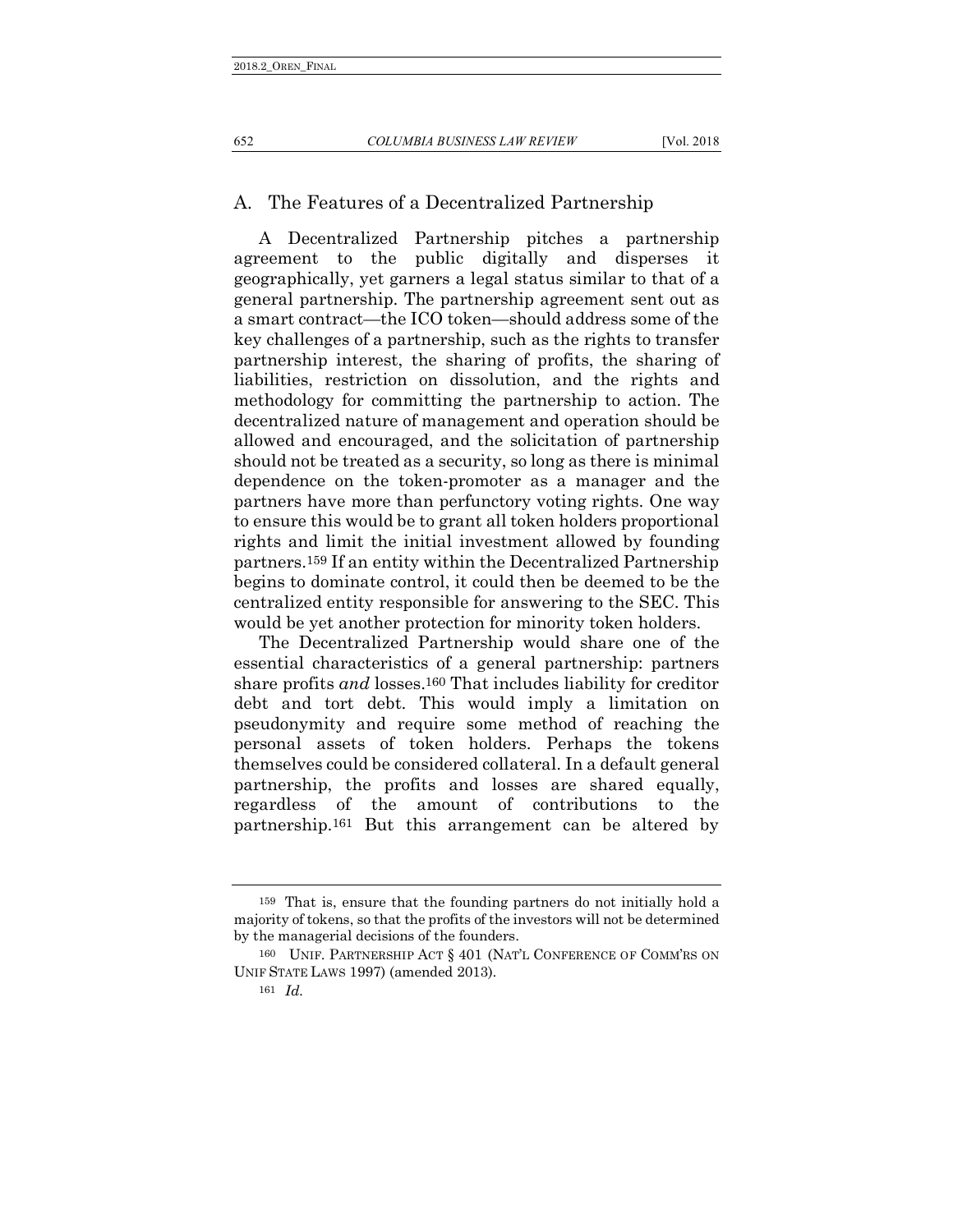contract in the partnership agreement.162 The smart contract contained in the Decentralized Partnership Token serves as the alteration of the default rules via partnership agreement by distributing the rights in section 401 on a pro-rated pertoken basis.

The differences between a Decentralized Partnership and General Partnership are most apparent in the right of transfer and exit. While governance rights, as a default, cannot be transferred, the allocation and transfer of governance rights can also be altered by the partnership agreement.163 There does not seem to be a limitation on the ability to use a partnership agreement to allow for the free transfer of both economic and governance rights via token.

A default general partnership rule that will be helpful for decentralized partnerships to adopt is pass-through taxation. In such taxation, "[t]ax income or loss is allocated to partners according to the partners' economic interests in the partnership."164 Partners will responsible for their own taxes, which will make the taxing of ICOs and DAOs easier for both tax payers and tax collectors.

Decentralized Partnership Tokens, as smart contracts, allow for efficient specification of governance rights—like transferability, management authority, and dissolution—that might not be practical in many general partnerships. An organization can choose to be open-access and democratic, explicitly allowing anyone to become a partner regardless of financial background. Many partners would be less concerned about whether a particular partner lacks the personal assets necessary to cover his or her share of liabilities, at least so long as the token sale has raised enough assets to make the

<sup>162</sup> *Id.* at cmt. to § 401 ("All of these rules [in Section 401] are, however, subject to contrary agreement of the partners as provided in Sections 105 through 107"). Note that under this section, the distribution of governance rights can also be altered by agreement.

<sup>163</sup> While economic rights and governance rights are typically "bifurcated" in a general partnership, these rights—and the right to transfer these rights—can be altered by agreement. *See id.* at cmt. to § 503 ("Unless the partnership agreement otherwise provides . . . .").

<sup>164</sup> *Id.* at cmt. to § 405.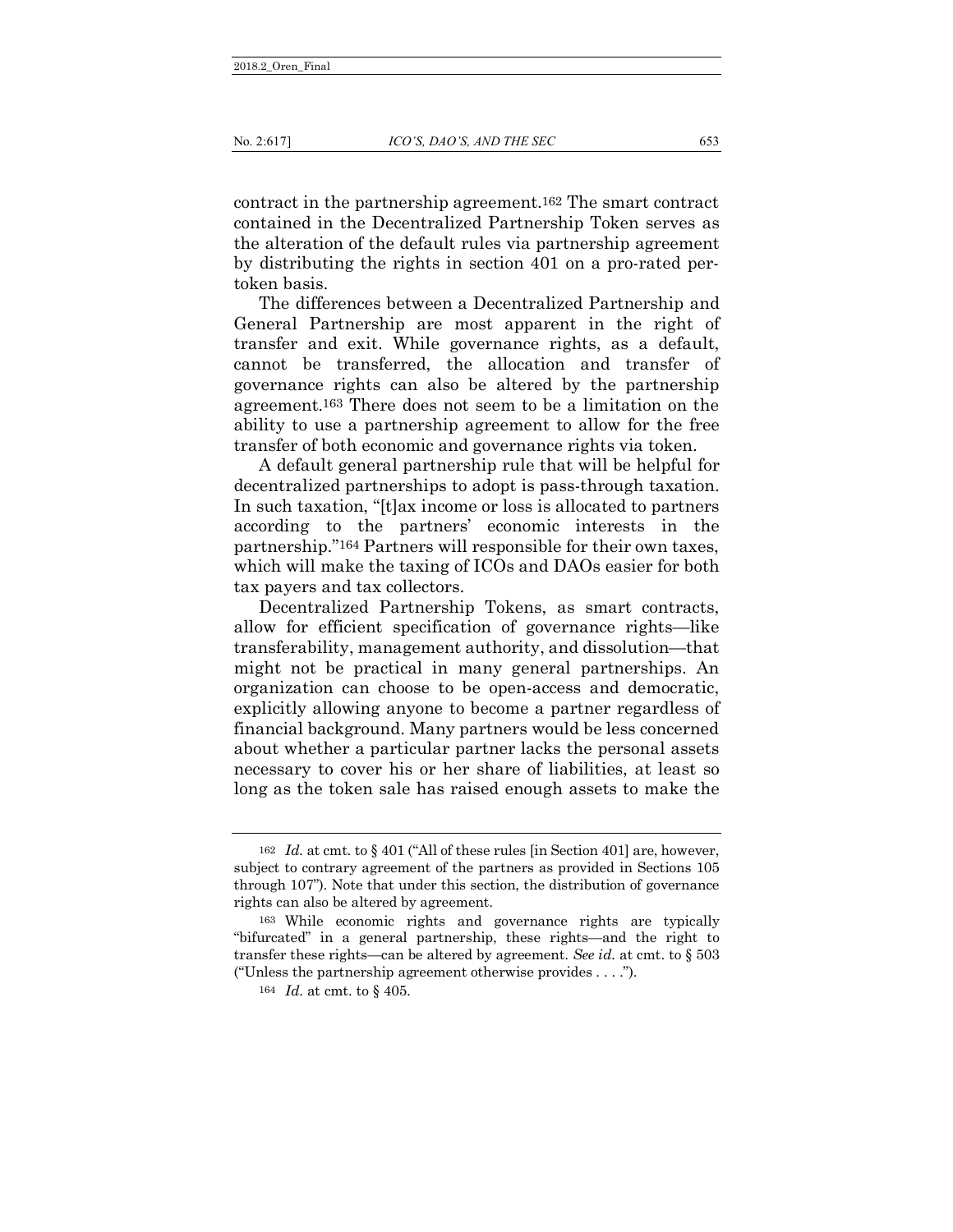654 *COLUMBIA BUSINESS LAW REVIEW* [Vol. 2018

partnership financially viable as an entity. Regarding management authority, a Decentralized Partnership might adopt a one-vote-per-token approach to decision-making and property management, which is a contractual departure from the Uniform Partnership Act default rule that partners represent equal parts regardless of proportional contributions.165 Alternatively, an organization could decide that token owners vote their tokens as a block, which would grant more democratic rights to minority token holders. Finally, in terms of dissolution, the ease of exit through the transfer of tokens makes tougher dissolution protocols acceptable. Rather than dissolving a partnership by the whim of a single partner, the token could feature a protocol for a majority or super-majority vote to dissolve and automatically wind down partnership assets.

A Decentralized Partnership has an essential quality differentiating the form from a corporation: there is no separation between ownership and control, and as minimal separation between ownership and execution of control as possible.166 The corporation has the board and management; the Decentralized Partnership has the token holders and, only if necessary, security-clearing curators. A Decentralized Partnership is more difficult to participate in because it requires investors to be informed and to continuously participate to avoid unwanted liabilities or investments. However, the Decentralized Partnership has one extra benefit that aligns with corporate forms: the ability to easily transfer ownership according to the token terms. Tokens can be traded on secondary exchanges, and while these exchanges and transactions may have their own regulatory challenges, the effect of the secondary market is foundational: creating a viable exit strategy. Again, this promotes efficiency and democracy because the threat of minority token holders withdrawing their profits and then selling their tokens,

<sup>165</sup> *See id.* § 401(f).

<sup>166</sup> Fewer agents by way of automation means fewer agency costs for the business, although more time and energy is required of the partners. *See* ADOLF A. BERLE, JR. & GARDINER C. MEANS, THE MODERN CORPORATION AND PRIVATE PROPERTY ch. 6 (1936).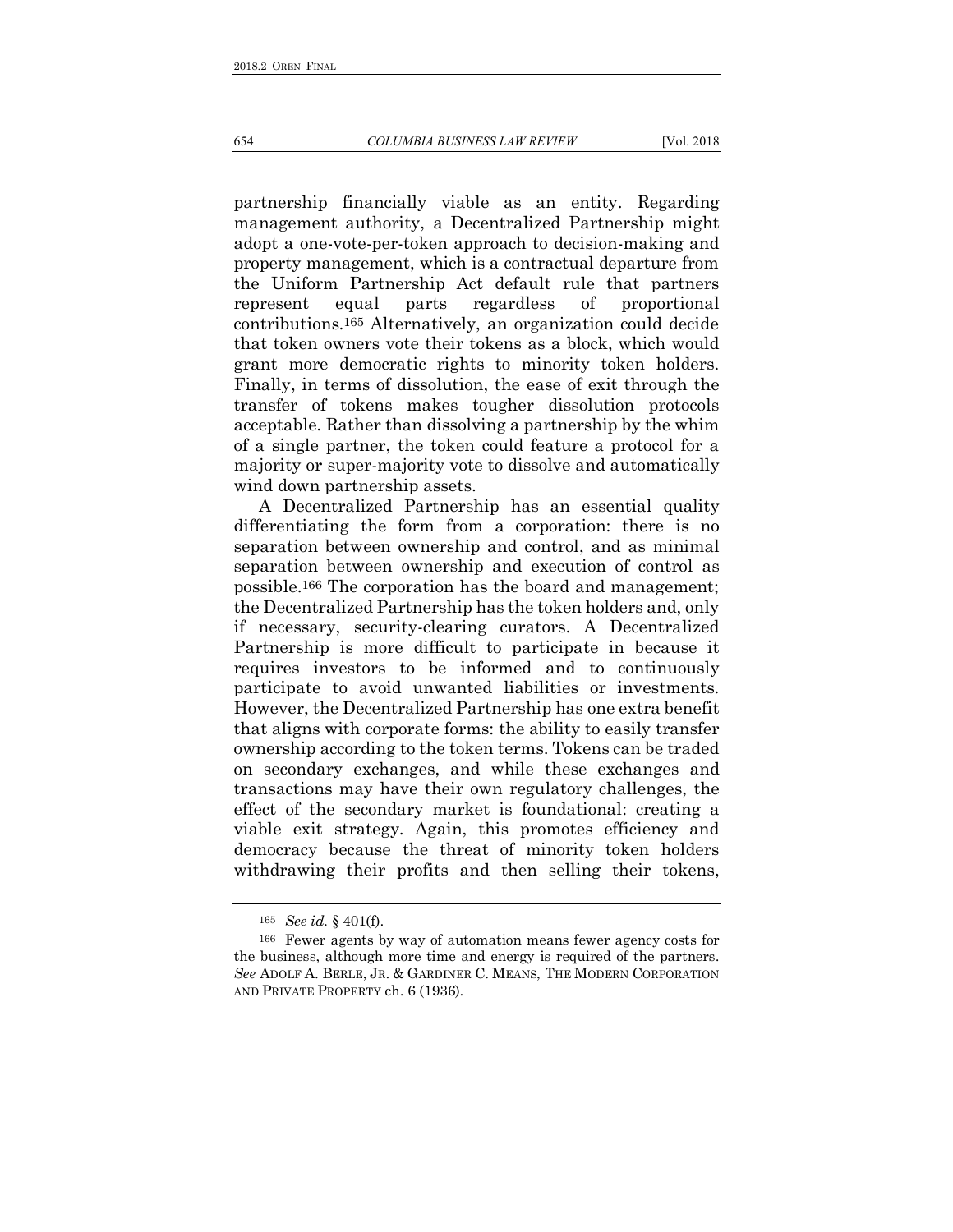perhaps with tokens being purchased by a block, helps keep majority tyranny in check. The corporate form allows for wide fundraising, dispersed ownership, and diversified portfolio ownership. The Decentralized Partnership allows for wide fundraising, dispersed ownership, and a trade-off between more meaningful control and less portfolio diversification. As technology improves and more business models fit into a decentralization and democracy understanding, this trade-off may become less evident.

#### B. The Organic Internalization of Risk

Being recognized as a partnership establishes not only rights, but duties for the partners in a decentralized autonomous organization. In The DAO, partnership status could help decrease the role of Curators—minority token holders would be protected from majority attacks and fraud through fraudulent conveyance claims, contract law fraud claims, or even breach of fiduciary duty claims. Token holders would all owe each other the duties of honesty, loyalty, and good faith—many of which the Curators are tasked with monitoring. These duties could be enforceable by law, which can decrease the need to rely on Curators. Partners in The DAO will be forced to comply with the duty of loyalty, and thus not take advantage of minority token holders, else face the threat of partnership litigation. This encourages democracy and responsibility while discouraging insider hacking by creating independent causes of action.167

The threat of liability for all investors can assist the maturation of the decentralized ICO market. Because partners risk personal liability in the event of tort or creditor debts, the partnership founders would need to be transparent as to what risks the partners will be exposing themselves if they are to attract informed partners to the ICO. Additionally, they will need to ensure a higher quality offering because partners face a risk of loss potentially greater than their

<sup>167</sup> With more parties capable of exercising enforcement (including experienced blockchain coders), there is a more credible threat to hackers of being caught.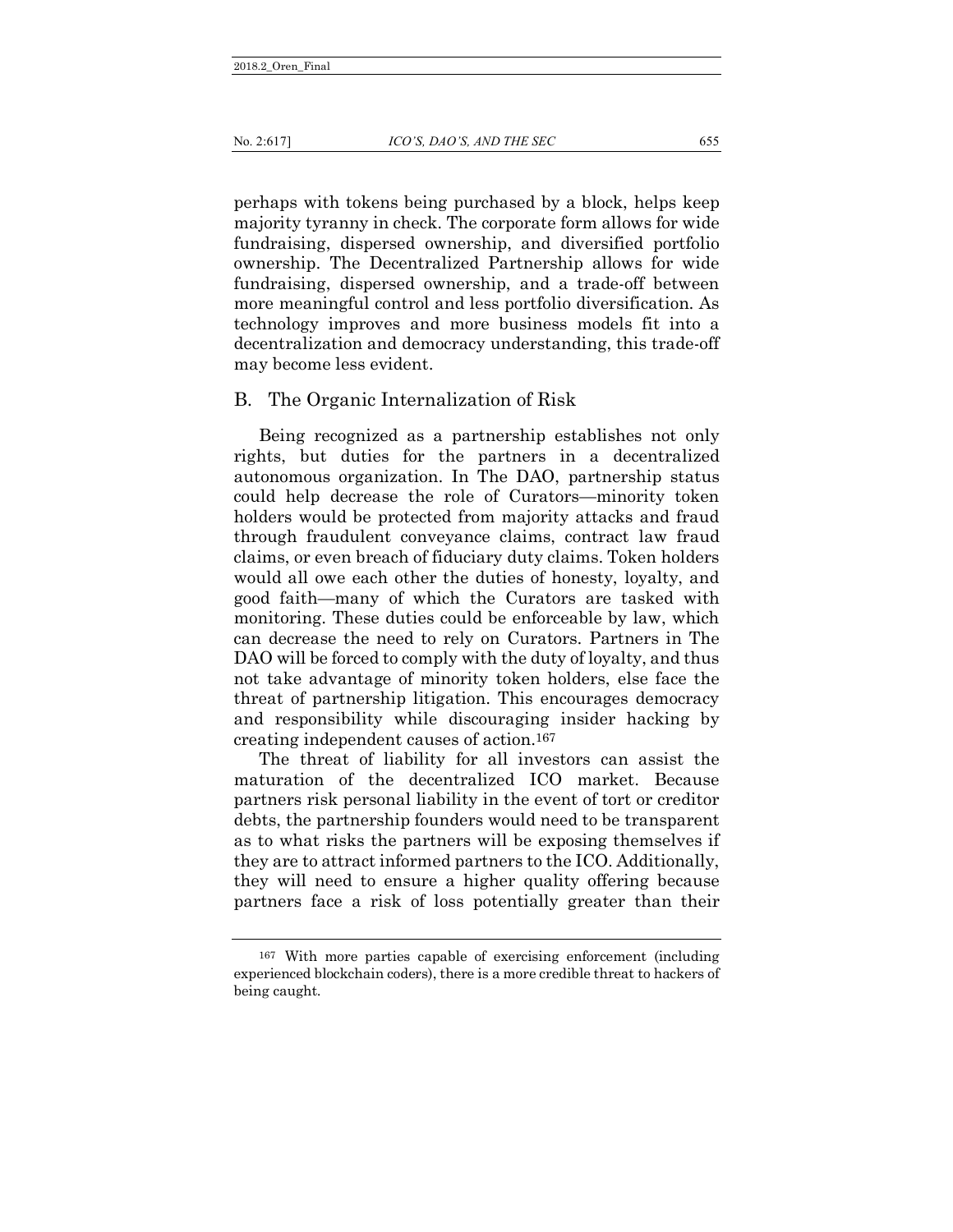<span id="page-39-0"></span>initial investment. After the ICO is completed, the partners will remain informed and motivated to participate by the threat of losing money—partners will not want to end up in debt based on the decisions of others. This is yet another boon to democracy within the organization. The best performing DAOs will attract the most-informed partners, which will weed out the weakest DAOs over time.

While the threat of liability is a motivator for caution, it is also a major benefit of decentralization. As more partners are added, the magnitude of debt risk decreases because partnership liabilities will be spread out over a larger number of partners. Further, it discourages investors from purchasing too large of a share in the partnership (and thus too much liability), unless they can secure their own majority and control their risk. This could lead to a larger dispersion of ownership and a more diverse democracy.

Designation as a securities transaction creates barriers to decentralization: securities law implicitly requires a responsible central authority—the issuer—to adhere to the affirmative duties of complying with securities laws. Designation as a Decentralized Partnership would have the opposite effect: encouraging continued decentralization to improve profits and spread out liabilities. A Decentralized Partnership facilitated by the right technology (i.e., blockchain) can create economies of scale in the costs (e.g., research and development and communication between partners) of business ownership and liability management, by spreading those costs across many, digitally-connected partners.

### C. Positive Externalities

There are several positive externalities that display why Decentralized Partnership designations are not only good for the participating investors, but also for stakeholders in general. Revisit the example of the autonomous car that drives around picking up passengers, sharing profits with ICO token holders. Who is liable in an accident with a pedestrian? If the token is treated as a security, implying at most a limited partnership, it is likely that the original coder of the car, who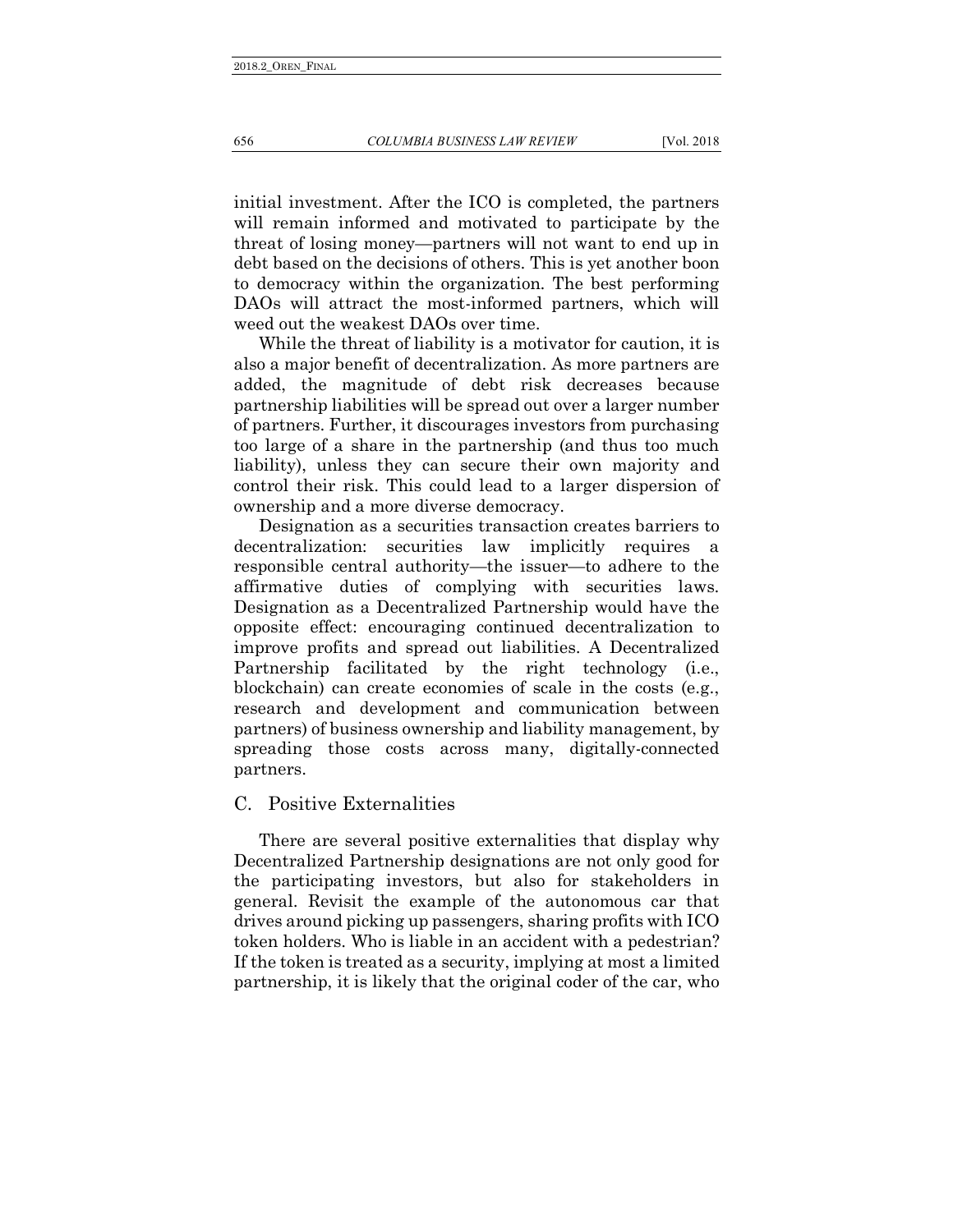presumably issued the car ICO, would be responsible for compensating the pedestrian. In a Decentralized Partnership, all car token holders could be held joint and severally liable for compensating the victim. The tort victim would have more parties to recover from than if they could only look to the original coder—who might be insolvent on his or her own.168 The cost of this liability would be spread out among more investors, which means the same compensation to the victim with less damage to the business. The victim has more opportunities to recover while no single defendant would be overly burdened by the liability.

Avoiding registration has the potential for an additional egalitarian outcome. As new token issuers begin to register with the SEC, they often do so under safe harbors that limit who may purchase the token.169 The Kodak tokens will only be available, at least initially, to "accredited investors," meaning any individuals must have either a net worth greater than \$1 million or annual income greater than \$200,000 for at least two years.170 These safe harbors, particularly when used by established corporate issuers like Kodak, do little to protect investors, but deny the average investor the right to participate in the new blockchain economy. Exclusionary rules do not fit the democratic and egalitarian goals of decentralized blockchain business models like The DAO. Partnership rules, however, that treat all participants equally, for better or worse, fit the concept perfectly.

<span id="page-40-0"></span><sup>168</sup> The smart contract embedded in the partnership token could help circumvent the liability challenges of pseudonymity. If the business is found liable, the funds could automatically be pulled from token holders' accounts to pay debts. With this threat, partners may be more likely to come forward to their own defense. Another option would be for tokens themselves to be forfeited if the partner does not come forward.

<sup>169</sup> David M. Adlerstein & Joshua Ashley Klayman, *A 21st Century "Kodak Moment": The Kodak and WENN Digital Security Token Sale*, CROWDFUND INSIDER (Jan. 9, 2018, 10:30 PM), https://www.crowdfundinsider.com/2018/01/126899-21st-century-kodakmoment-kodak-wenn-digital-security-token-sale/ [perma.cc/JG6M-EGR2].

<sup>170</sup> *Id.*; Definitions and Terms Used in Regulation D, 17 C.F.R § 230.501(a)(5) (2016).